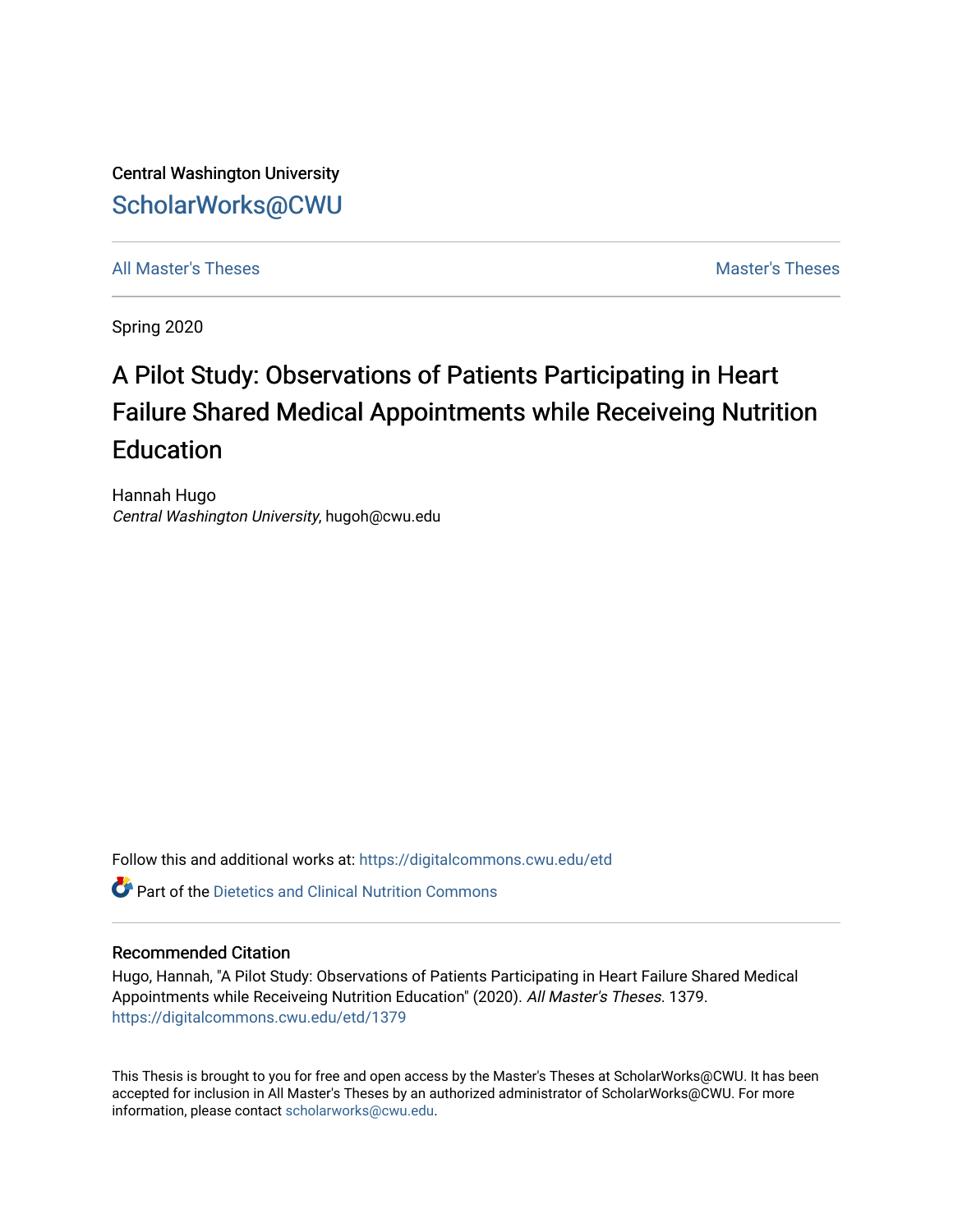# A PILOT STUDY: OBSERVATIONS OF PATIENTS PARTICIPATING IN HEART FAILURE SHARED MEDICAL APPOINTMENTS WHILE RECEIVING NUTRITION

EDUCATION

A Thesis

\_\_\_\_\_\_\_\_\_\_\_\_\_\_\_\_\_\_\_\_\_\_\_\_\_\_\_\_\_\_\_\_\_\_

Presented to

The Graduate Faculty

Central Washington University

In Partial Fulfillment

\_\_\_\_\_\_\_\_\_\_\_\_\_\_\_\_\_\_\_\_\_\_\_\_\_\_\_\_\_\_\_\_\_\_\_

of the Requirements for the Degree

Master of Science Nutrition

> by Hannah Hugo May 2020

\_\_\_\_\_\_\_\_\_\_\_\_\_\_\_\_\_\_\_\_\_\_\_\_\_\_\_\_\_\_\_\_\_\_\_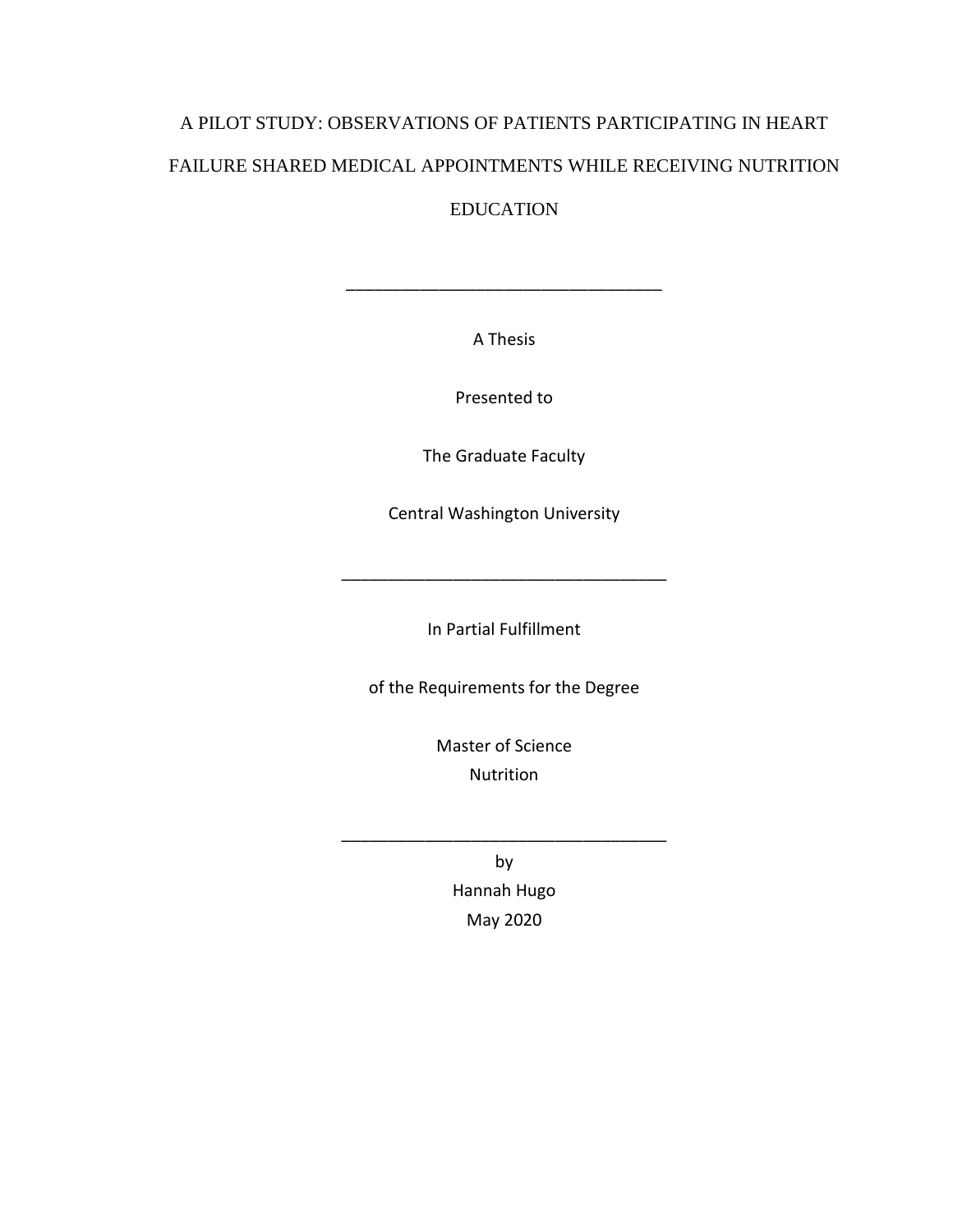#### CENTRAL WASHINGTON UNIVERSITY

#### Graduate Studies

We hereby approve the thesis of

Hannah Hugo

Candidate for the degree of Master of Science

#### APPROVED FOR THE GRADUATE FACULTY

Professor Dana Ogan, Committee Chair

Dr. Tim Englund

\_\_\_\_\_\_\_\_\_\_\_\_\_\_ \_\_\_\_\_\_\_\_\_\_\_\_\_\_\_\_\_\_\_\_\_\_\_\_\_\_\_\_\_\_\_\_\_\_\_\_\_\_\_\_\_

\_\_\_\_\_\_\_\_\_\_\_\_\_\_ \_\_\_\_\_\_\_\_\_\_\_\_\_\_\_\_\_\_\_\_\_\_\_\_\_\_\_\_\_\_\_\_\_\_\_\_\_\_\_\_\_

\_\_\_\_\_\_\_\_\_\_\_\_\_\_ \_\_\_\_\_\_\_\_\_\_\_\_\_\_\_\_\_\_\_\_\_\_\_\_\_\_\_\_\_\_\_\_\_\_\_\_\_\_\_\_\_

\_\_\_\_\_\_\_\_\_\_\_\_\_\_ \_\_\_\_\_\_\_\_\_\_\_\_\_\_\_\_\_\_\_\_\_\_\_\_\_\_\_\_\_\_\_\_\_\_\_\_\_\_\_\_\_

Megan Hodges, PharmD

Dean of Graduate Studies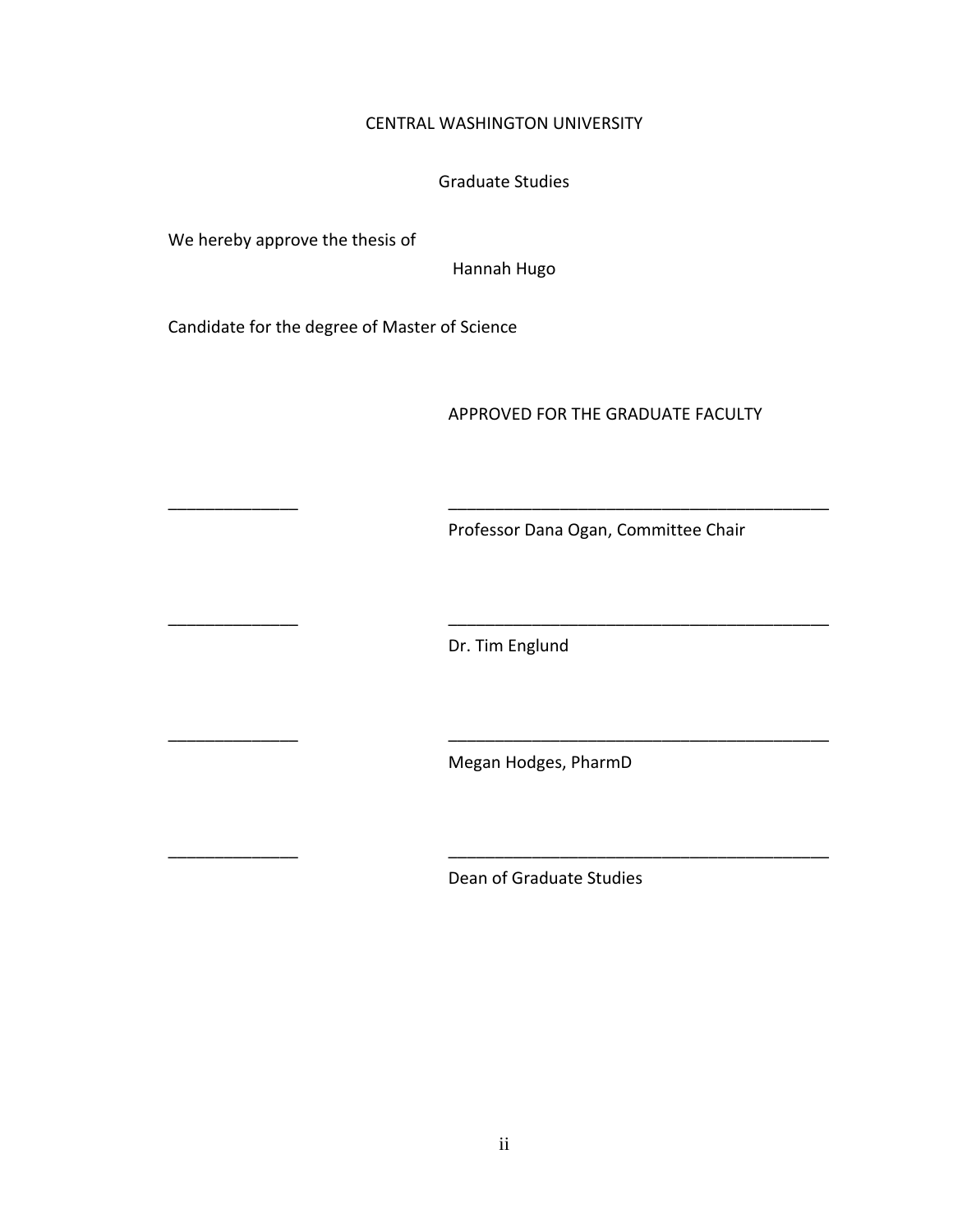#### ABSTRACT

## A PILOT STUDY: OBSERVATIONS OF PATIENTS PARTICIPATING IN HEART FAILURE SHARED MEDICAL APPOINTMENTS RECEIVING NUTRITION **EDUCATION**

by

Hannah Hugo

May 2020

The purpose of this pilot project was to examine descriptive statistics from patients who participated in heart failure (HF) shared medical appointments (SMAs) at a mid-sized heart center in the Northwest, in which nutrition education was provided by an RD. Information collected included blood pressure (BP), heart rate (HR), weight, scores from the Minnesota Living with Heart Failure (MLHF) Survey, and the Atlanta Heart Failure Knowledge (AHFK) questionnaire. Due to small sample size and lack of control group, simple descriptive statistics, such as mean and median were used to examine the data. Three of the participants were female and 4 were male. Five patients in this group had a diagnosis of HF with reduced ejection fraction (HFrEF), and two patients had a diagnosis of HF with preserved ejection fraction (HFpEF). Average weights of the participants ranged from 171.4 lbs to 339.6lbs. Quality of life (QOL) for this group of patients was diverse, average MLHF scores ranging from 0.4-78.3. The 3 lowest scores on the MLHF questionnaire and the 3 lowest average HRs were observed in the 3 patients (21, 22 & 32) who had the lowest recorded weights in the group (<200lbs). The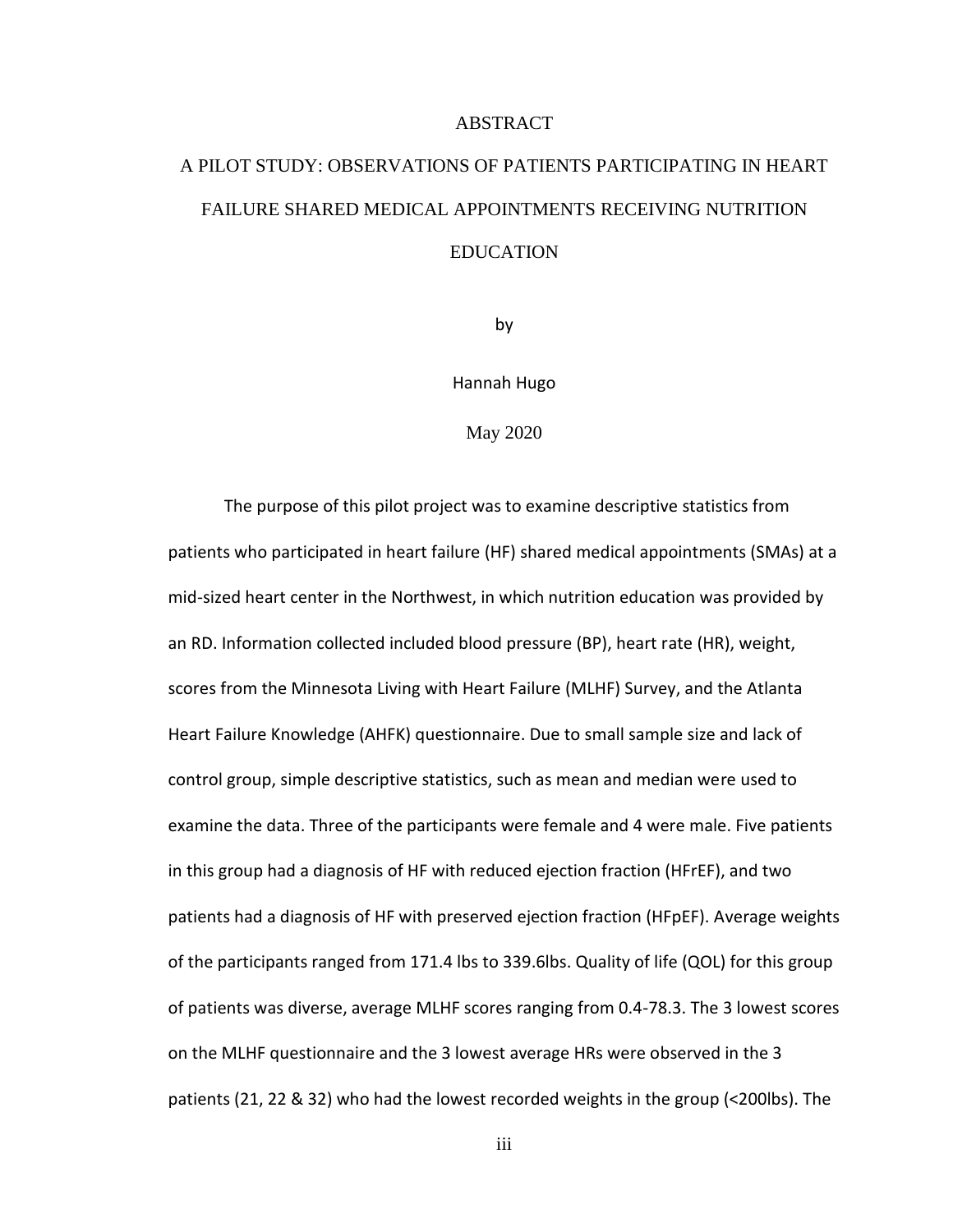2 highest average BPs were observed in the 2 patients (20 & 25) with HFpEF. One limited potential trend that was detected within this data was that the 3 patients with average weights <200lbs appeared to have lower MLHF scores (indicating higher QOL), as well as lower HRs, than the 4 patients with weights >200lbs.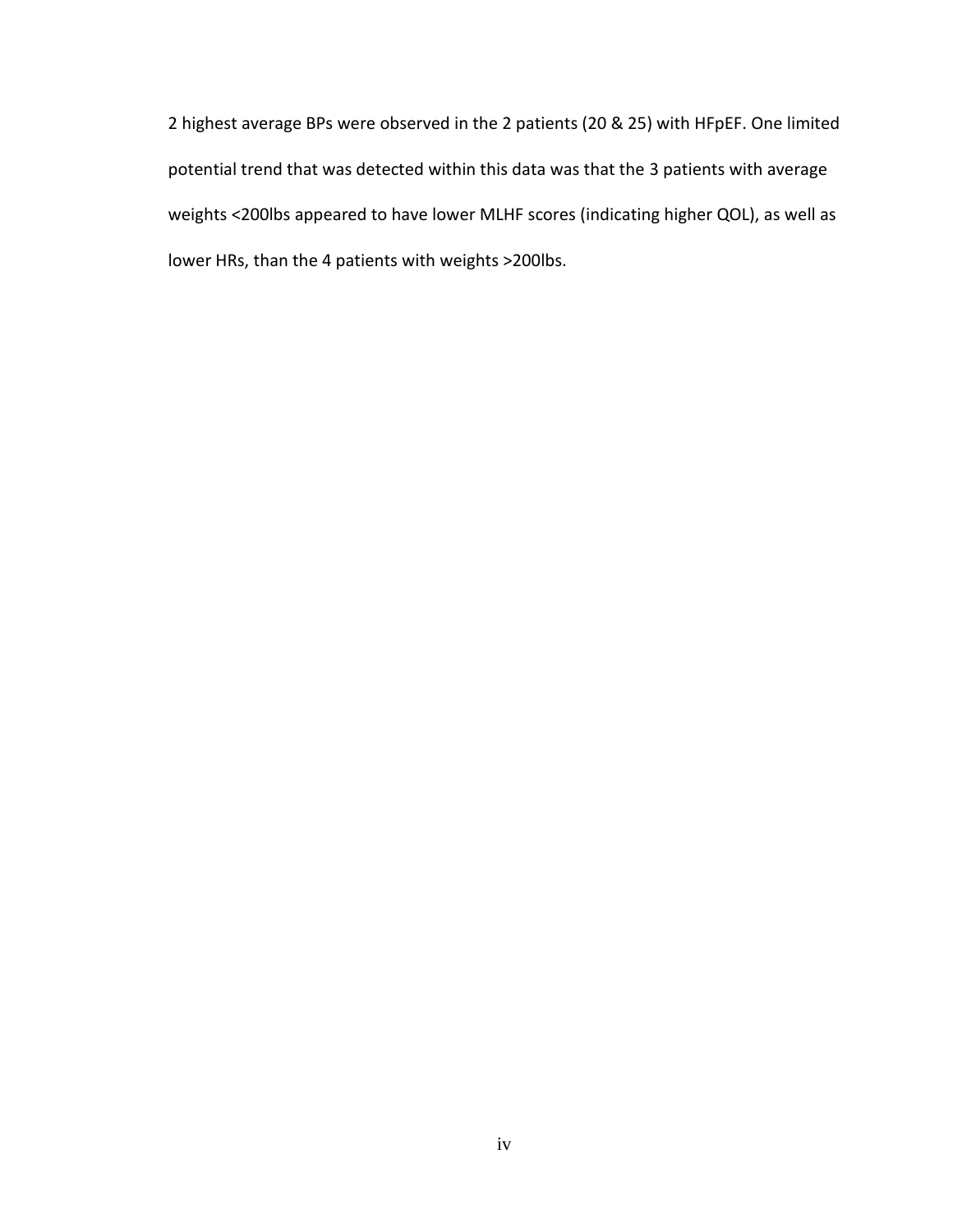## TABLE OF CONTENTS

| Chapter      |                                                        | Page |
|--------------|--------------------------------------------------------|------|
| I            |                                                        |      |
| $\mathbf{I}$ |                                                        |      |
|              |                                                        |      |
|              |                                                        |      |
|              |                                                        |      |
|              |                                                        |      |
|              |                                                        |      |
|              |                                                        |      |
|              |                                                        |      |
|              |                                                        |      |
|              |                                                        |      |
|              |                                                        |      |
|              |                                                        |      |
|              |                                                        |      |
|              | Heart Failure and Shared Medical Appointments (SMAs)23 |      |
|              |                                                        |      |
| III          |                                                        |      |
|              |                                                        |      |
|              |                                                        |      |
|              |                                                        |      |
|              |                                                        |      |
|              |                                                        |      |
|              |                                                        |      |
|              |                                                        |      |
|              |                                                        |      |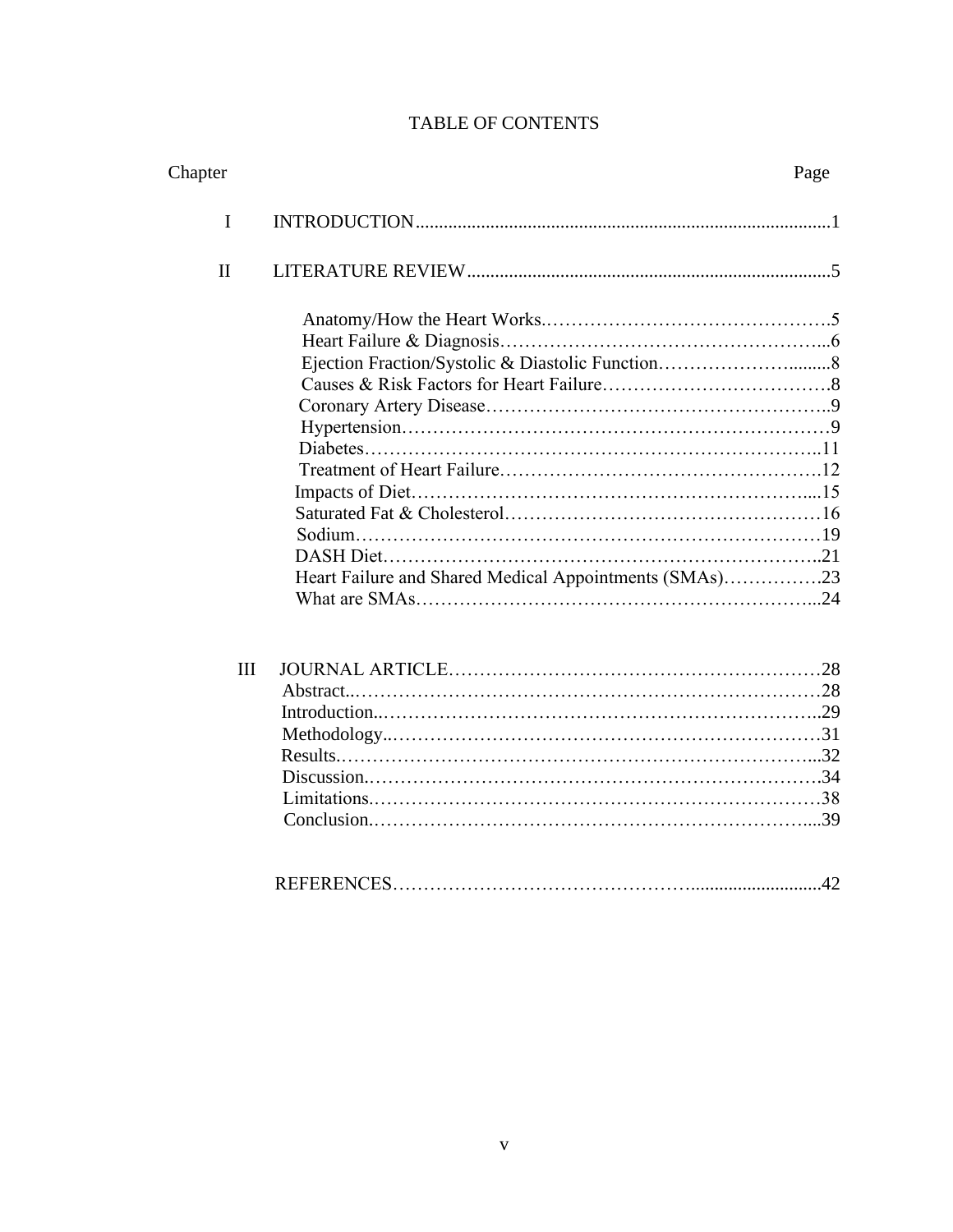## LIST OF TABLES

| Table | Page |
|-------|------|
|       |      |
|       |      |
|       |      |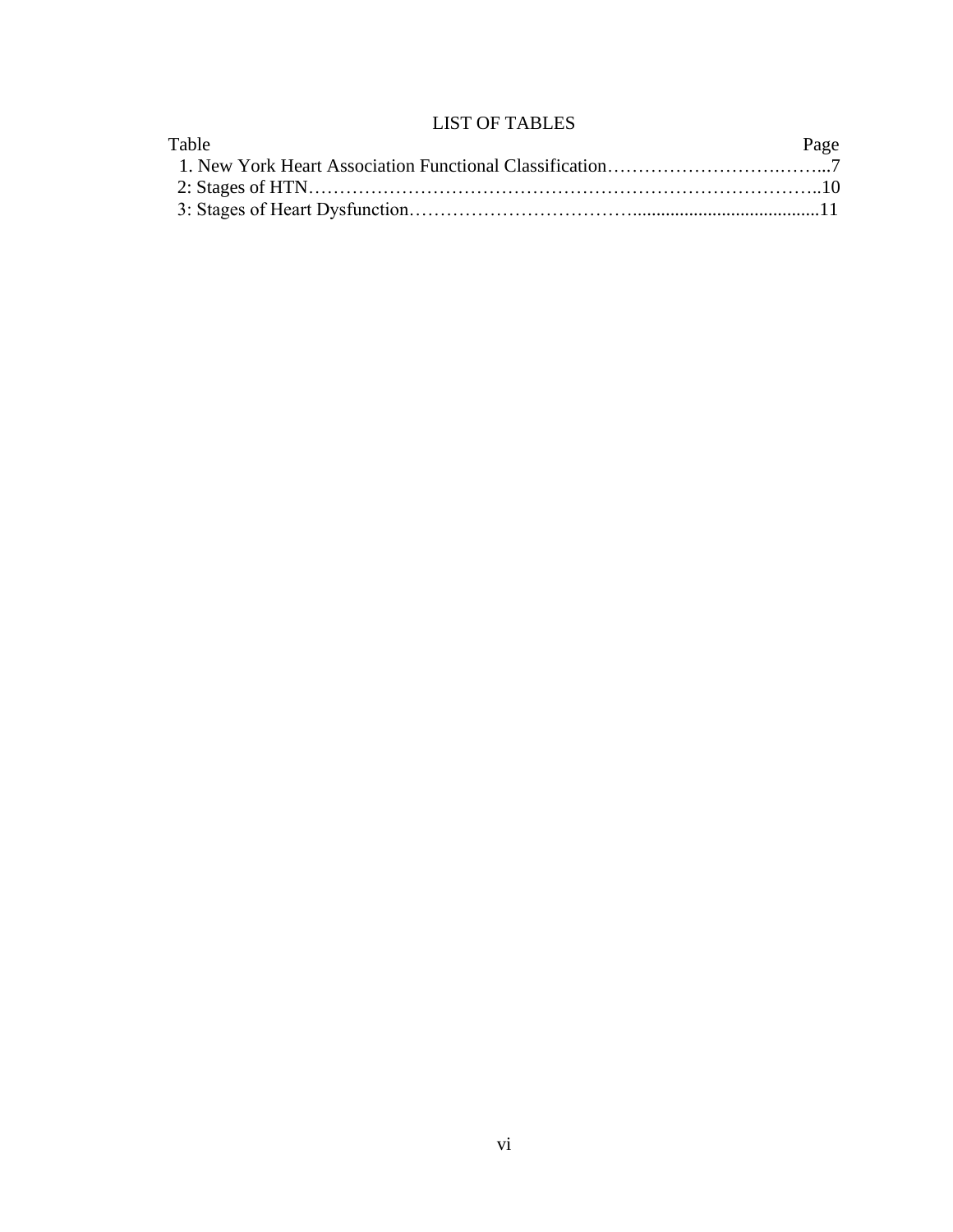## LIST OF FIGURES

| Figure | Page |
|--------|------|
|        |      |
|        |      |
|        |      |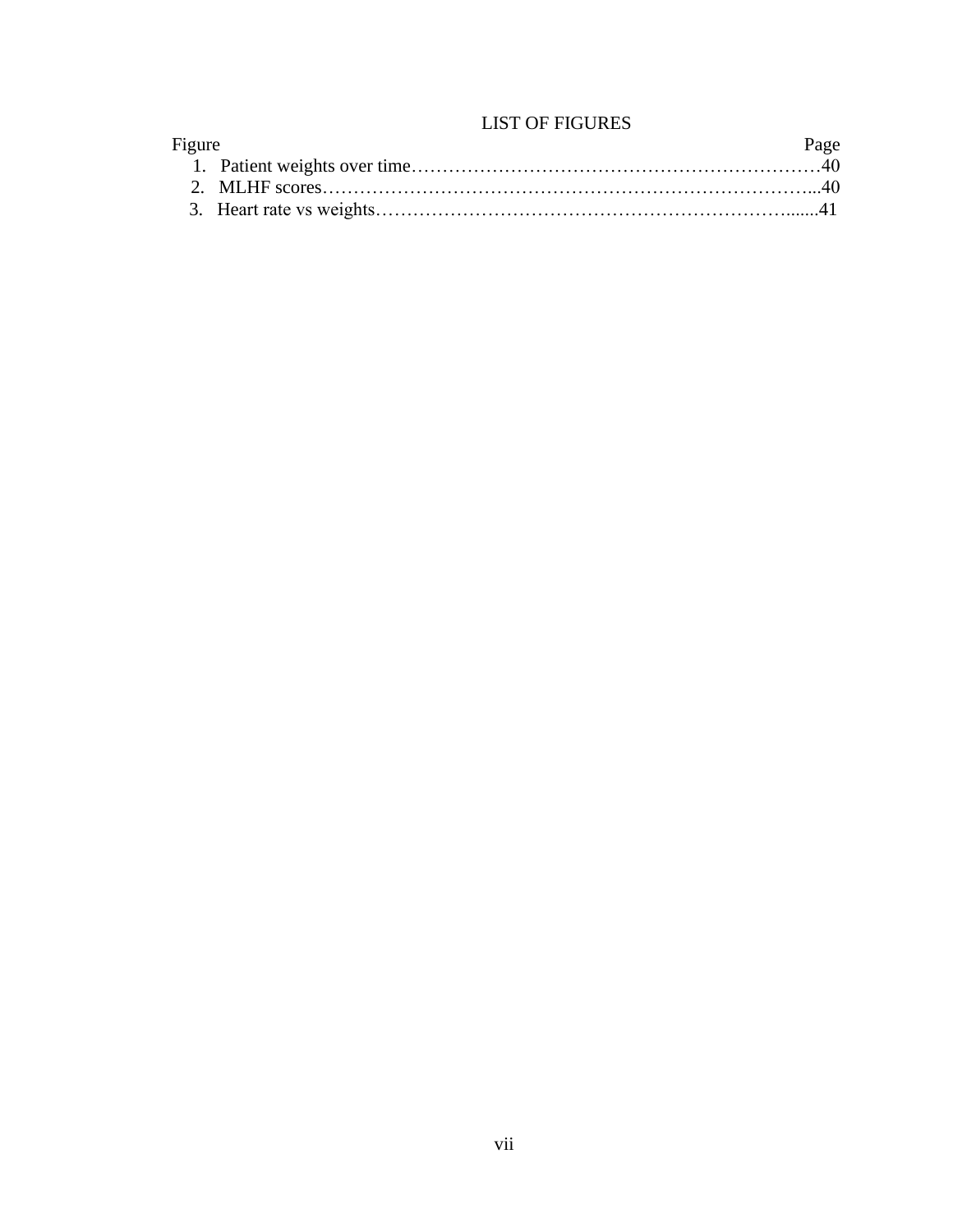#### CHAPTER 1

## A PILOT STUDY: OBSERVATIONS OF PATIENTS PARTICIPATING IN HEART FAILURE SHARED MEDICAL APPOINTMENTS WHILE RECEIVING NUTRITION EDUCATION

#### **Introduction**

Heart Failure (HF) contributes about \$30.7 billion to healthcare costs annually, and impacts approximately 5.7 million Americans (Centers for Disease Control and Prevention [CDC], 2019). HF is a type of heart disease, which falls under the umbrella term: cardiovascular disease (CVD), which includes any disease or condition impacting the cardiovascular system ("What is Heart Failure," 2017). The heart is the driving force of the circulatory system, and is responsible for pumping blood sufficiently to support the rest of the body (Heart Failure, n.d). When its ability is restricted, it can result in HF ("What is Heart Failure," 2017). HF can be divided into 3 types: left sided HF, right sided HF, and congestive HF (CHF), often referred to as just HF. Once a HF diagnosis is made, the severity of HF (class I - class IV) is determined, based on the symptoms that an individual displays, as well lab tests/imaging ("Classes of Heart Failure", n.d). Risk factors that can contribute to the development of HF include: coronary artery disease (CAD), high blood pressure/hypertension (HTN), diabetes (DM), smoking, a high sodium, high cholesterol, and high saturated fat diet, lack of physical activity, as well as obesity (CDC, 2019).

Treatment for HF includes a combination of medical and lifestyle approaches. Medications are used to help control underlying diseases, such as HTN, CAD, and DM, to decrease overall stress on the heart. Lifestyle changes, such as increasing physical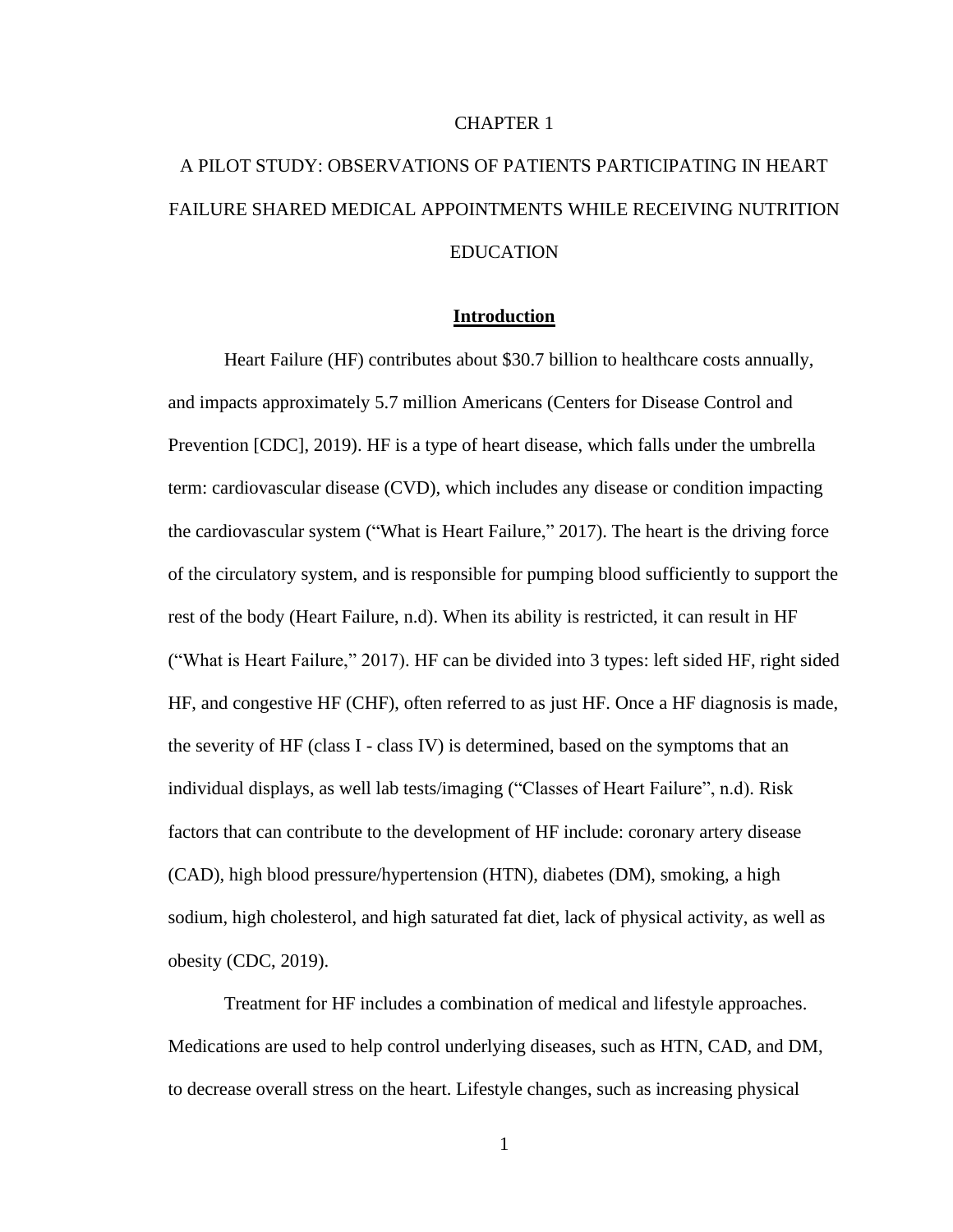activity and changing dietary patterns, are also recommended. The 2015-2020 Dietary Guidelines recommend that a person consuming a 2,000 calorie diet should have:  $2 \frac{1}{2}$ cups of vegetables, 2 cups of fruits, 6oz of grains (half of which are whole grain), 3 cups of low fat or fat free dairy, 5 ½ oz. protein, 5 tsp of non-tropical oils, and sugar and saturated fats should be limited (A Closer Look Inside, n.d). The American Heart Association (AHA) also emphasizes those same foods, as well as incorporating nuts and legumes, reducing added sugars, and limiting sodium consumption to 1,500- 2,300mg/day. The AHA recommends the DASH (Dietary Approaches to Stop Hypertension) diet as a suitable diet for Americans to follow, as it includes all of the recommended components (The American Heart Association Diet and Lifestyle Recommendations, 2017).

In 2016, the American Heart Association reported that, despite survival rates increasing, about half of those diagnosed with HF will not live past 5 years (Mozaffarian et al., 2016)**.** Therefore, it is evident that additional interventions should be assessed regarding the maintenance of this disease. One proposed method is through shared medical appointments (SMAs). An SMA is typically a small group of approximately 10- 15 patients, all with the same or related medical diagnosis/condition. These patients are seen by a multi-disciplinary medical team consisting of a nurse, a doctor, a pharmacist, and sometimes a dietitian. Together the patients share their experiences, concerns, questions, and discuss past stories with the SMA group (Shared Medical Appointments, n.d). SMAs are considered to be most beneficial for patients with chronic conditions, such as diabetes, HTN, asthma and heart disease/ HF (Shared Medical Appointments, n.d). In their 2016 article, Smith et al. found that a group of 92 patients involved in a HF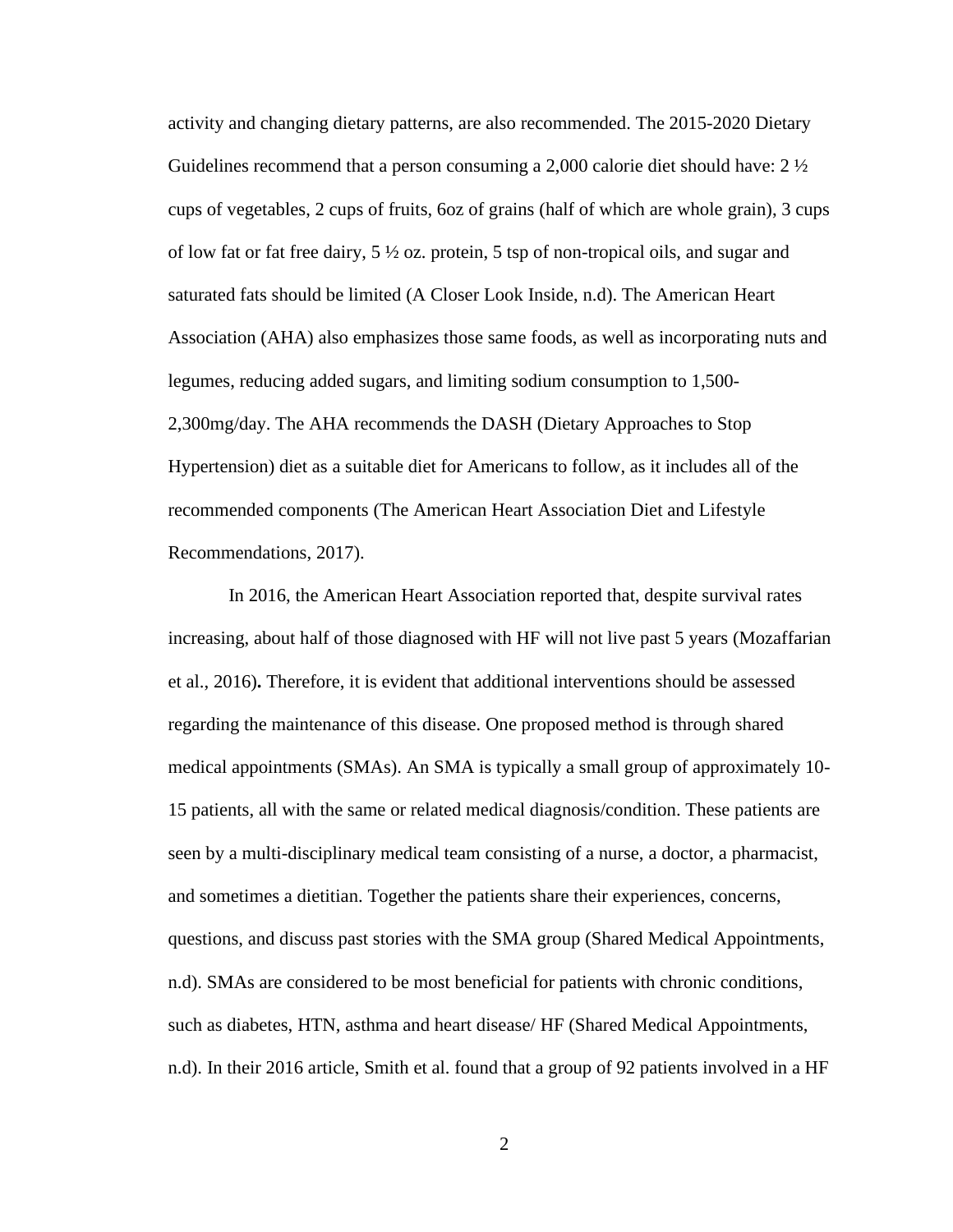SMA rated the appointments highly and reported that the discussions and sharing stories and points of view was one of the most beneficial ways to help with the management of HF. Additionally, it was found that there was a decrease of 33% in re-hospitalizations due to HF compared to the control group (Smith, 2015). Shared medical appointments are a newer concept for the maintenance of chronic health conditions, and while there is research supporting the use SMAs, there is limited research available regarding the potential benefits of adding a Registered Dietitian (RD) to the SMA team. When considering the research regarding SMAs and nutrition education, there are a few gaps in the literature that future research can shed some light on. The mode that nutrition education is provided, either by an RD or other healthcare provider, is one gap that has not been extensively studied. Further research is warranted to determine if RD provided nutrition education might provide additional benefits to patients. Another area for further research is the influence of the consistency and duration of nutrition education provided.

In a 2014 study, Smith et al. followed an intervention and a control group for 1 year. The SMA group received self-management education, which covered a variety of topics, for 4 weeks, and then once more at the 6 month mark. For the standard care group, the participants received education after discharge, a phone call, and then one more follow up within 1 month. Some promising results were observed, such as the SMAC-HF (Self- Management & Care of Heart Failure) group rated the meetings very positively. However, the researchers also noted that more research is needed regarding the benefits of "additional booster sessions," or consistency of education provided over a 12-month period of time (Smith et al., 2014). In 2016, Smith et al., reported outcomes after 72 appointments between the intervention group and the control group, finding similar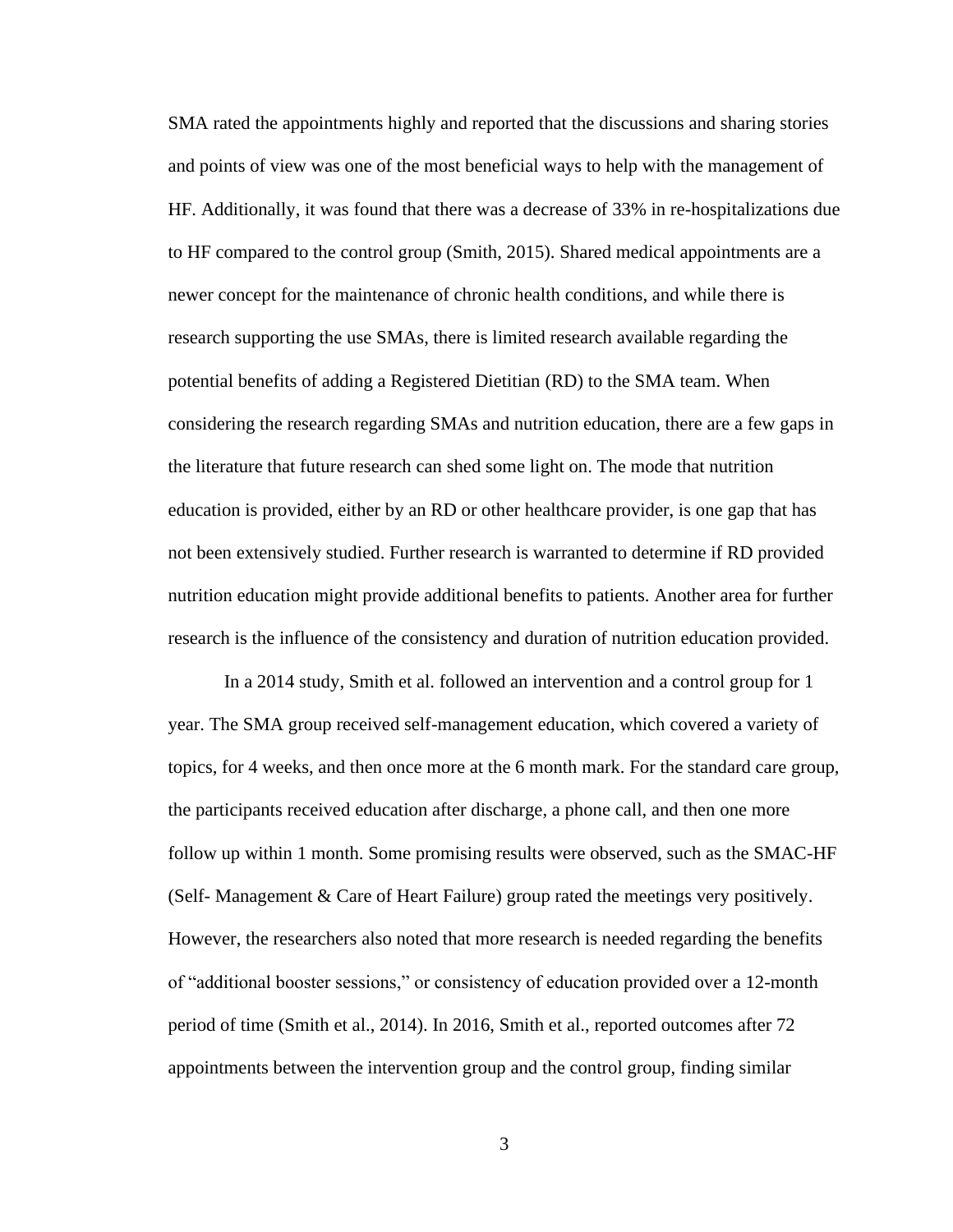results as the 2014 study. They also found decreases in hospitalizations in the group clinic patients group versus the group that received standard care (Smith et al., 2015). While this study looked at the effects of consistent education over a 12 month period, the education was varied, and did not provide extensive nutrition education, beyond following a low sodium diet, managing fluids, and providing a recipe book (Smith et al., 2015).

As the number of HF diagnoses continues to rise, and dietary intake remains one of the main lifestyle focuses for controlling risk factors (cholesterol, HTN, type two diabetes, CAD) that impact HF outcomes, it is important that extensive nutrition education is incorporated into group medical appointments. Therefore, the purpose of this pilot project is to collect and report descriptive statistics from participants who participated in HF SMAs, in which nutrition education was provided by an RD.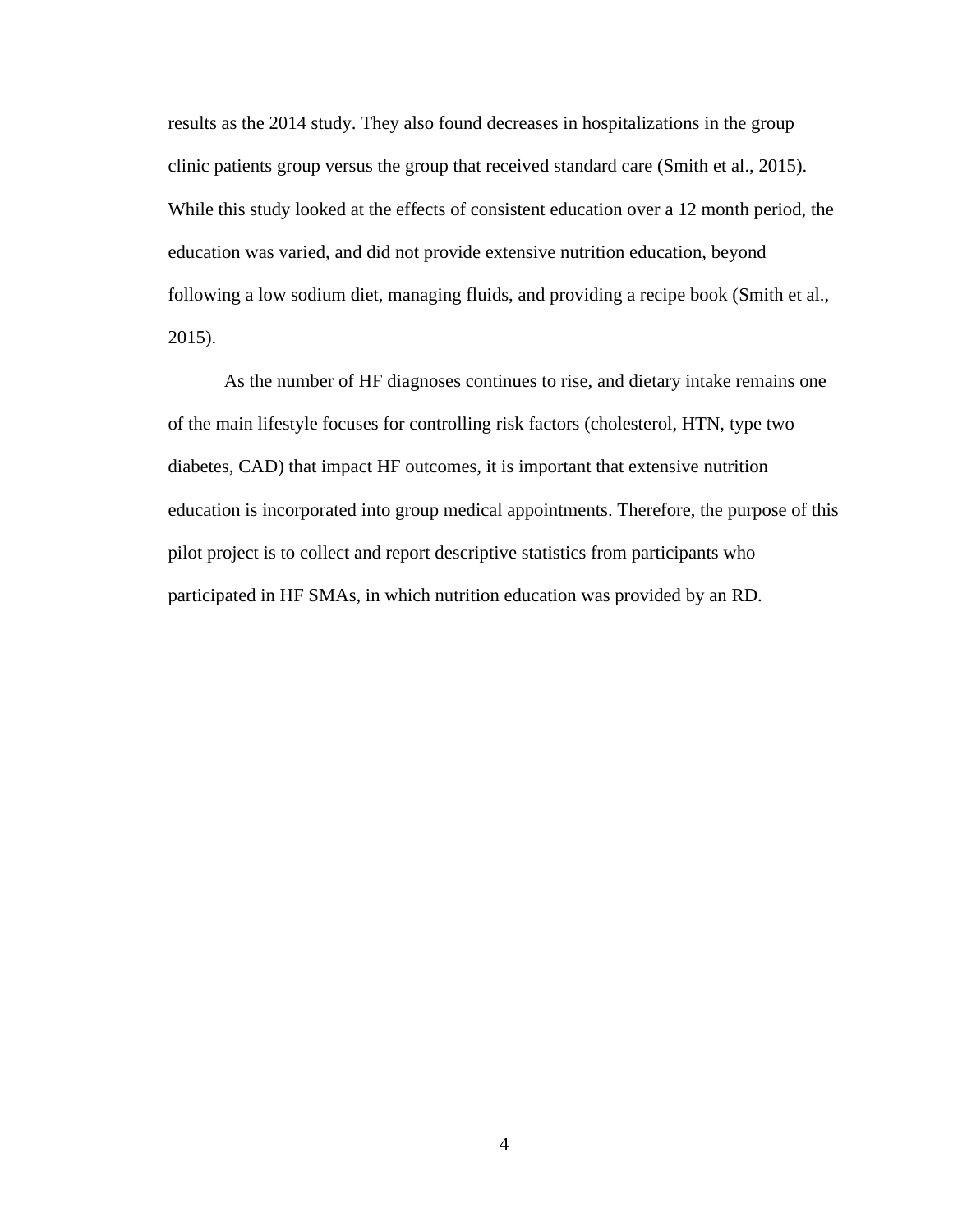#### **CHAPTER II**

#### **LITERATURE REVIEW**

#### **Anatomy/ how heart works**

In order to better understand the etiology, diagnosis, treatment and prevention of HF, the anatomy and physiology of the heart must first be discussed. The circulatory system consists of the heart, the arteries, the capillaries, the veins, the blood vessels, and the blood ("How the Heart Works," n.d.). The driving force of the circulatory system is the heart, which is made up of 4 chambers. Within those chambers lies the right and left atriums, the pulmonary, aortic, tricuspid, and the mitral valves, along with the right and left ventricles. The main function of the heart is to pump blood throughout the body, delivering nutrients and oxygen to the organs. The heart is connected to the circulatory system by association to veins and to arteries ("How the Heart Works," n.d.) and the direction of blood flow is managed by the opening and closing of valves ("How the Healthy Heart Works, n.d). De-oxygenated blood flows from the body to the heart's right atrium, and from the right atrium, it travels down to the right ventricle, by the opening of the tricuspid valve ("How the Healthy Heart Works, n.d).When the pulmonary valve opens, blood travels from the right ventricle to the pulmonary artery, where it can be sent to the lungs for oxygenation. After oxygenation, blood travels back to the heart's left atrium via the pulmonary veins. The blood is sent to the left ventricle via the mitral valve, and from there the blood can be sent to the aorta and back into circulation ("How the Healthy Heart Works, n.d).The flow of blood through the heart (the cardiac cycle) can be divided into 2 categories, systole and diastole (Fukuta & Little, 2009). Systole occurs when the heart contracts and ejects, and diastole occurs when the heart goes through "isovolumetric relaxation, early diastolic filling, diastasis, and atrial filling" (Fukuta  $\&$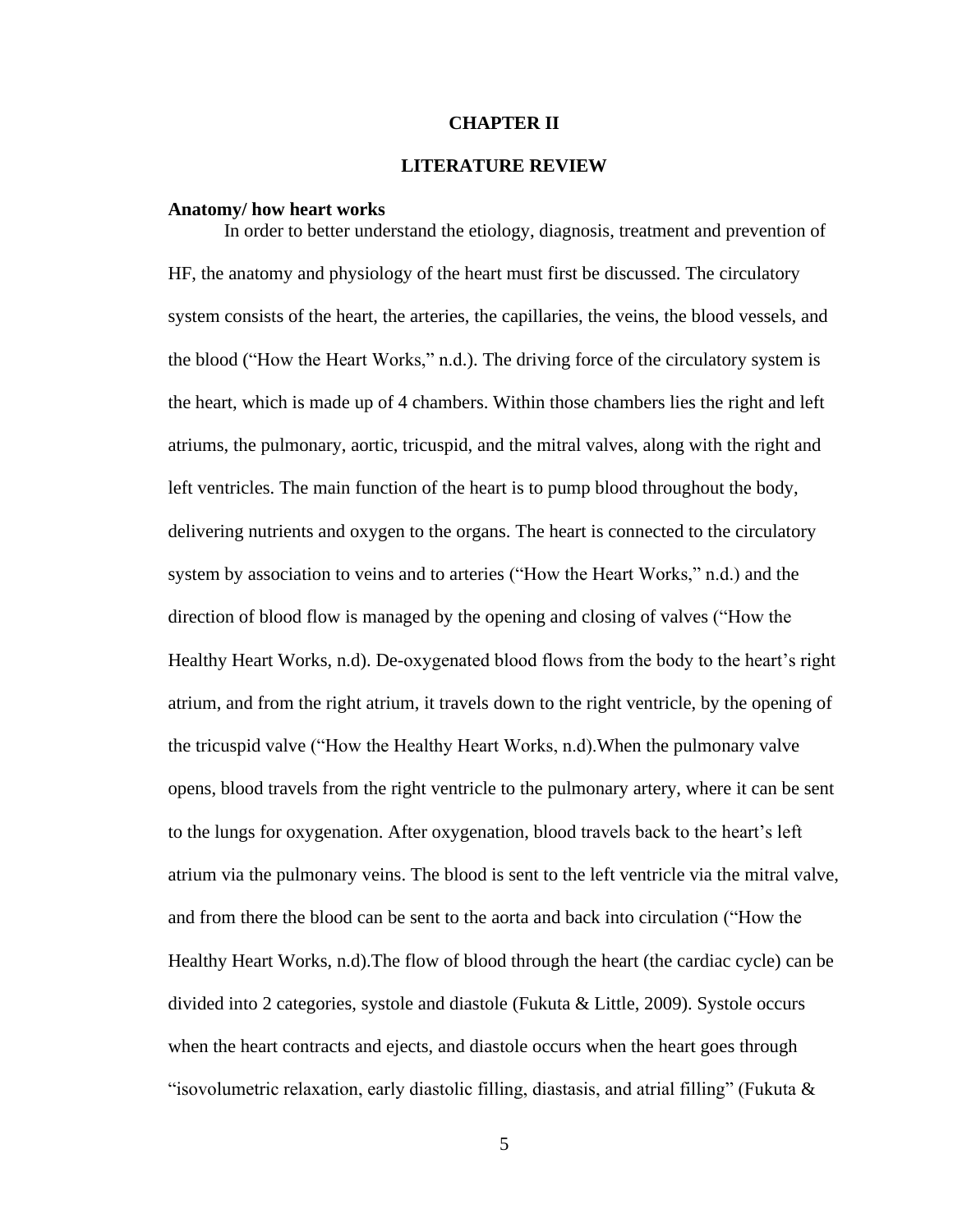Little, 2009). In an individual with no heart complications, the heart is able to fill, empty and contract adequately (Fukuta  $& Little, 2009$ ), and is strong enough to pump blood at a sufficient rate to support the body (*"*How the Heart Works," n.d). HF occurs, not when the heart ceases to pump blood, but when the ventricles of the heart are unable to pump enough blood to maintain the function of the body's organs (Nelms, 2011, p. 326).

#### **Heart Failure & Diagnosis**

Heart Failure, along with myocardial infarction, dilated cardiomyopathy, mitral valve regurgitation and prolapse, and congenital heart failure, is a type of heart disease, which falls under the overarching term: cardiovascular disease (Felman, 2020). HF occurs when the heart becomes weak and is not able to pump sufficient amounts of blood, containing oxygen and nutrients, to support and sustain proper functioning of the body (CDC, 2019). There are three types of HF, left-sided HF, right-sided heart failure, and congestive HF (which is often referred to as just heart failure) ("Types of Heart Failure, n.d). There are two types of left-sided HF, systolic and diastolic HF. Right sided HF is generally a consequence to left-sided HF, which results in fluid and pressure build-up, leading to damage of the right ventricle. When the right ventricle is unable to pump adequately, it leads to blood building up in the veins, and thus swelling occurs. Congestive HF (CHF) occurs when blood flow is decreased, which results in slow return of blood back to the heart; this leads to congestion in the tissues, and fluid build-up in the lungs, resulting on shortness of breath (SOB) and edema ("Types of Heart Failure, n.d).

As HF cannot be diagnosed by labs values alone, a physician must acquire a physical examination, past medical history, chest radiography, blood labs, signs, symptoms, and especially, an echocardiogram (King et al., 2012). The signs and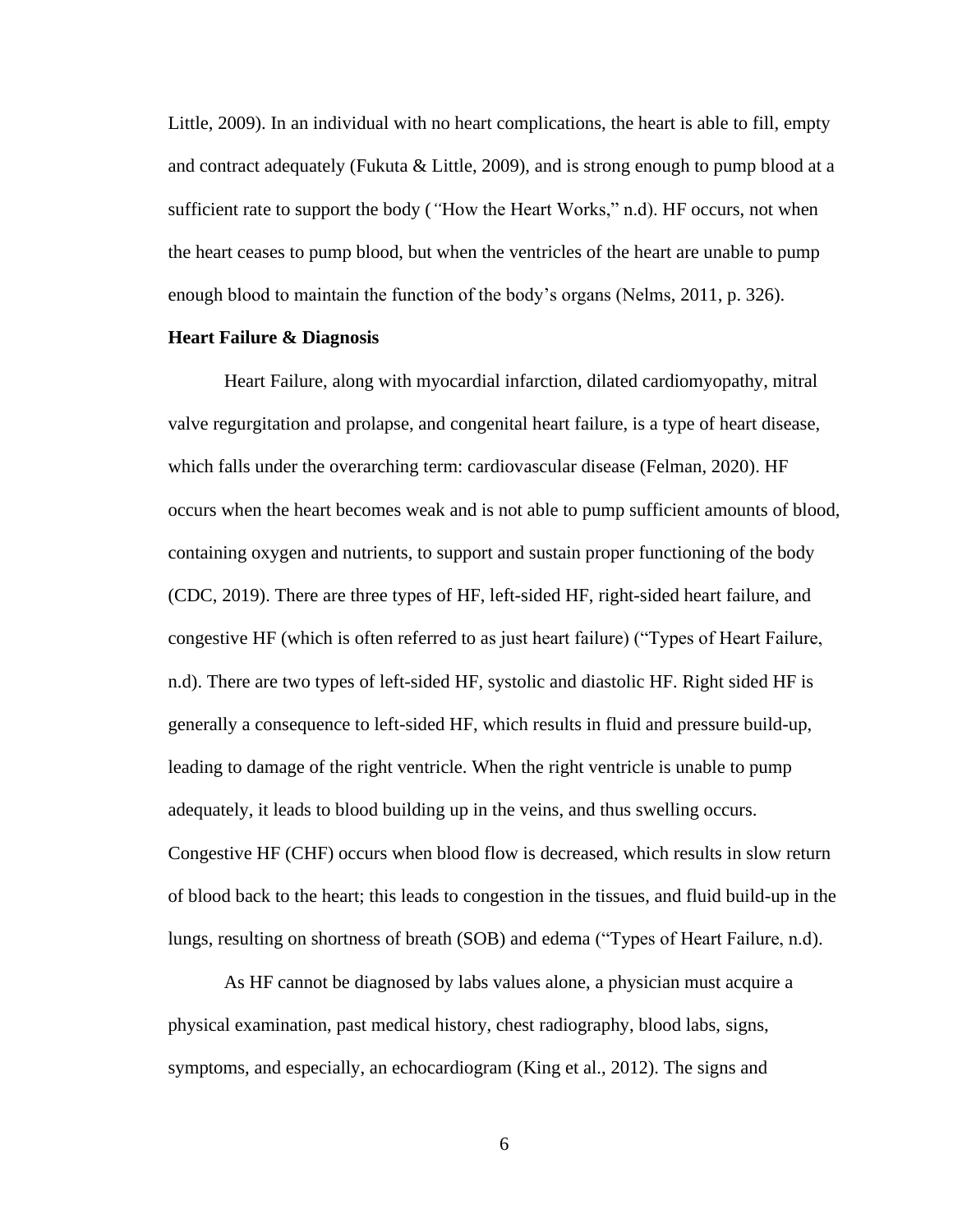symptoms of HF can include stomach, foot, leg, or ankle edema, along with weight gain. Individuals with HF may also experience difficulty breathing while performing every-day tasks or if lying down (CDC, 2019). When classifying HF, the New York Heart Association Functional Classification is generally used to classify an individual's symptoms. There are four classes of patient symptoms and four classes of objective assessment, as displayed in Table 1. Therefore, the HF classification is based on symptoms that the patient experiences, and "objective evidence" observed by the practitioner ("Classes of Heart Failure", n.d)

| <b>Class</b> | <b>Symptoms</b>                                                                                                                        |
|--------------|----------------------------------------------------------------------------------------------------------------------------------------|
| $\mathbf{I}$ | Physical activity is not limited, and does not result in fatigue, dyspnea, or<br>palpitation.                                          |
| $\mathbf{I}$ | Physical activity is slightly limited, but the individual is comfortable when<br>resting. Regular physical activity results in fatigue |
| $\rm III$    | Physical activity is limited, but resting is comfortable.                                                                              |
| IV           | Inability to participate in physical activity, without feeling discomfort. At<br>rest, HF symptoms are present.                        |
| <b>Class</b> | <b>Objective Assessment</b>                                                                                                            |
| $\mathsf{A}$ | CVD objective evidence is not present. The individual has no symptoms<br>or physical activity limitations                              |
| B            | CVD evidence is limited. Individual experiences symptoms which are<br>mild and slightly decrease exercise ability                      |
| $\mathbf C$  | Objective assessment shows moderately severe evidence of CVD. Physical<br>activity is decreased due to symptoms.                       |
| D            | CVD evidence is severe, and the individual experiences excessive                                                                       |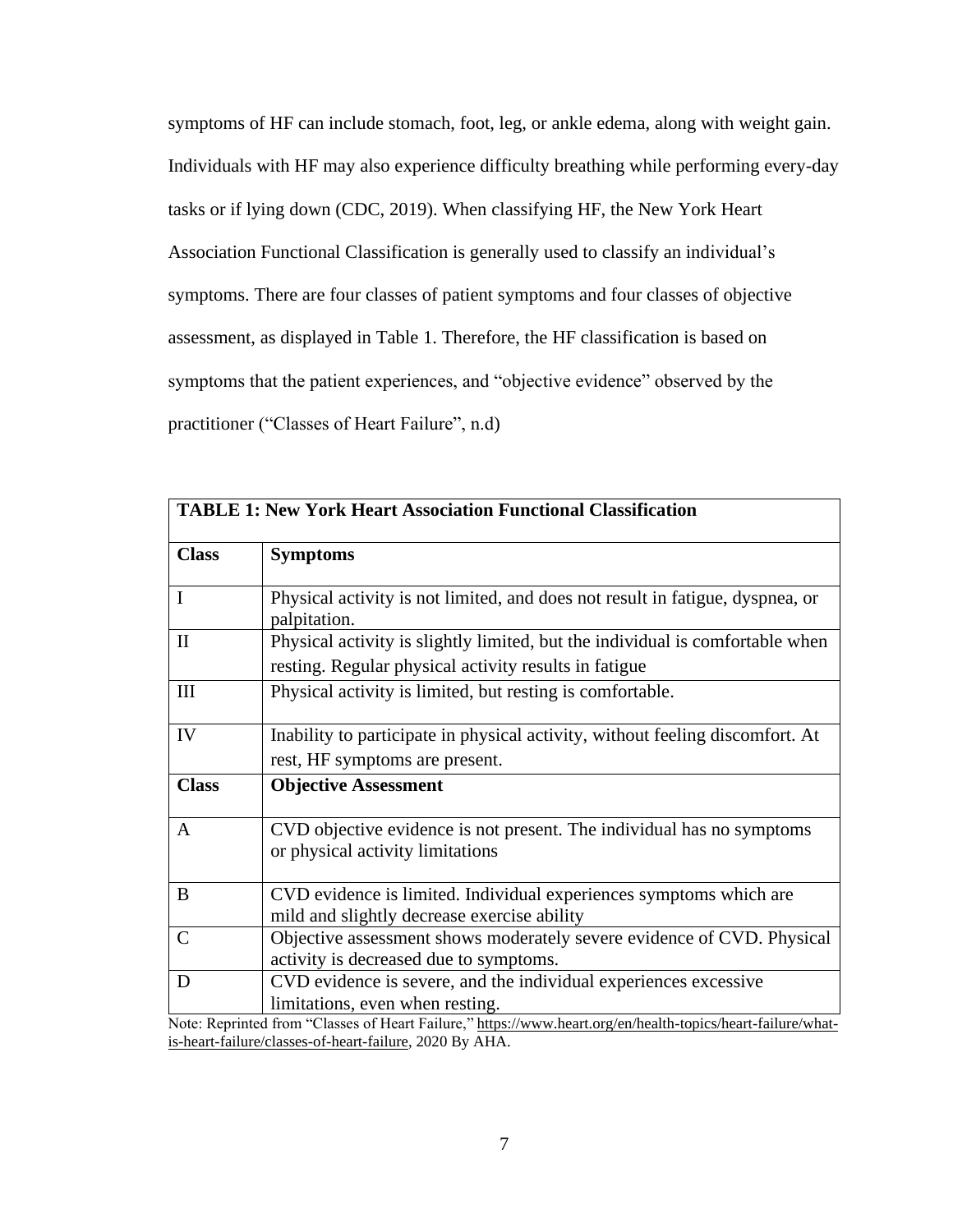#### **Ejection Fraction/Systolic & Diastolic Function.**

The main force behind the heart's pumping action, is the left ventricle. The heart's level of function can be evaluated by its ejection fraction (EF) percentage ("Understanding Heart Failure," n.d). Ejection fraction is a ratio, comparing the heart's stroke volume to its end-diastolic volume, which depicts how well the left ventricle is emptying (Fukuta & Little, 2009). In a 2013 article, Komaura discusses support for the hypothesis that HF is a "single syndrome" and that diastolic HF and systolic HF are two "phenotypes" at each end of a spectrum (Komaura, 2013). HF with preserved ejection fraction (HFpEF) is considered diastolic HF, and HF with reduced ejection fraction (HFrEF) is considered systolic HF (Komaura, 2013). In the case of systolic HF, inadequate amounts of oxygenated blood is delivered to the body, as the heart lacks sufficient pumping strength (Cleveland clinic). In the case of diastolic HF, the heart is able to pump and contract with the right amount of strength, but both ventricles are inflexible, dense ("Understanding Heart Failure," n.d) and unable to relax (King et al., 2012). This results in inadequate amounts of blood filling the ventricle, and a lack of "end-diastolic pressure," (King et al., 2012) which leads to a lack of blood being delivered to the body ("Understanding Heart Failure," n.d).

#### **Causes/Risk factors for Heart Failure**

The results of diastolic and systolic HF occur when the heart has to compensate in response to stressors. The heart adapts to the stress when the angiotensin-aldosterone system and the sympathetic nervous system are recruited, which initiate an increase in: blood volume, blood pressure, stroke volume, as well as cardiac output. (King et al., 2012). The stressors can include a number of underlying causes, many of which are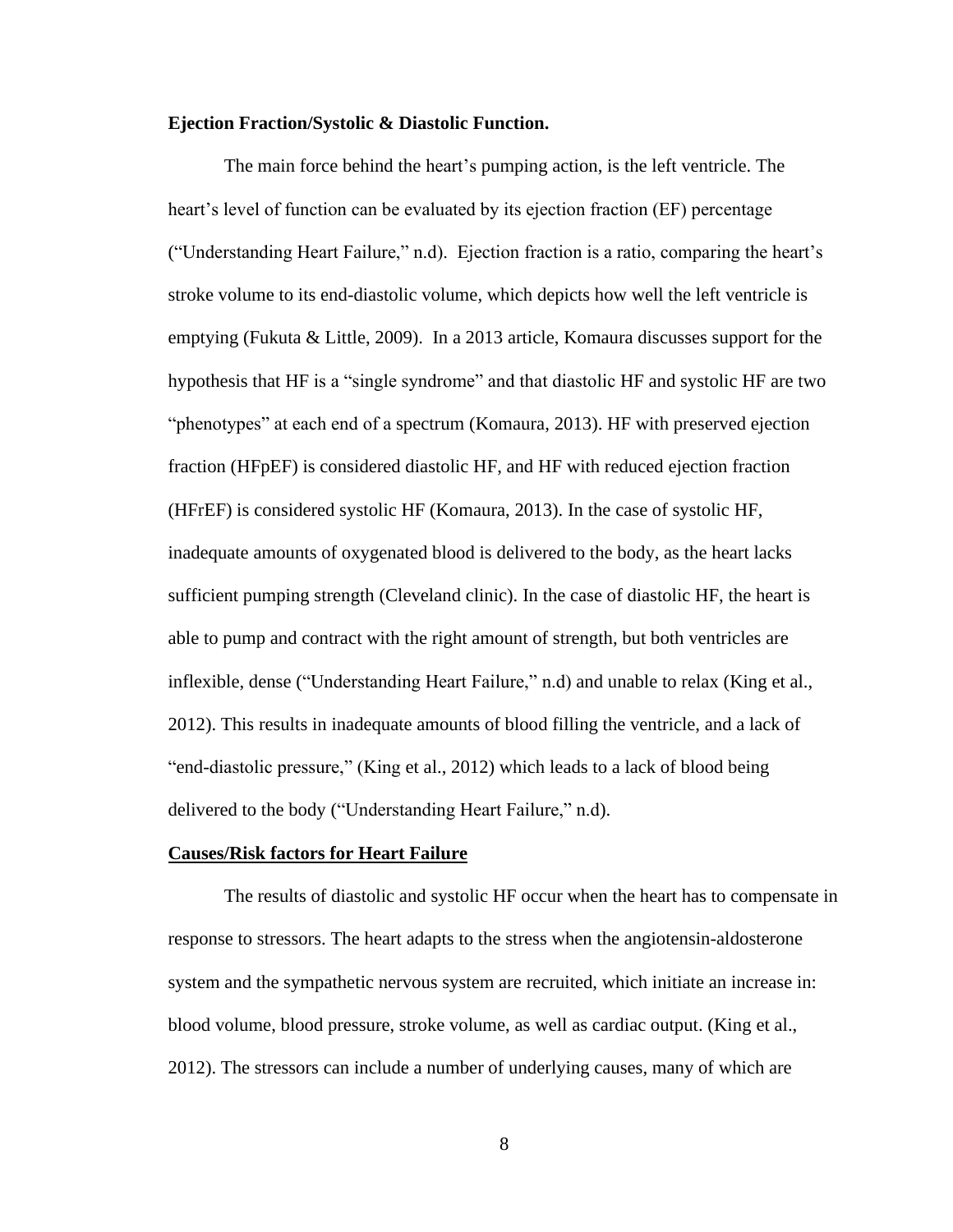impacted by dietary choices. Underlying causes that put stress on the heart include coronary artery disease (CAD), high blood pressure (HTN), diabetes mellitus (DM), valvular heart disease, lack of physical activity, smoking, as well as obesity (King et al., 2012).

#### **Coronary Artery Disease**

Coronary artery disease is the contributing factor to more than half of people diagnosed with systolic HF (King et al., 2012). Coronary artery disease develops when the endothelial layer of the artery becomes damaged, resulting in lesions. Damage to the endothelial layer can be caused/agitated by excess lipids, cytokines, advanced glycation end products (AGEs) caused from uncontrolled diabetes, and from the release of hormones associated with vasoconstriction, in relation to HTN. Plaque develops when the adhesions fill with leukocytes (Libby & Theroux, 2005), cholesterol, calcium, fat, and other molecules ("Atherosclerosis," n.d). As the plaque builds up, it results in the artery becoming narrower, which decreases the radius in which blood is able to flow through and thus, less blood flow to the body's organs ("Atherosclerosis," n.d).

#### **Hypertension**

One of the biggest risk factors for cardiovascular complications and HF is HTN. In The Framingham Heart Study, "Lifetime Risk for Developing Congestive Heart Failure,"—which followed 3,757 women and 4,472 men— Lloyd-Jones et al. reported that for women, HTN can be attributed to 59% of congestive HF (CHF) risk, and for men, the number is 39% (Lloyd-Jones et al., 2002). High blood pressure puts an individual at risk because it can cause damage to the blood vessels, the arteries and to the heart ("High Blood Pressure," n.d). When the heart is exposed to too much pressure or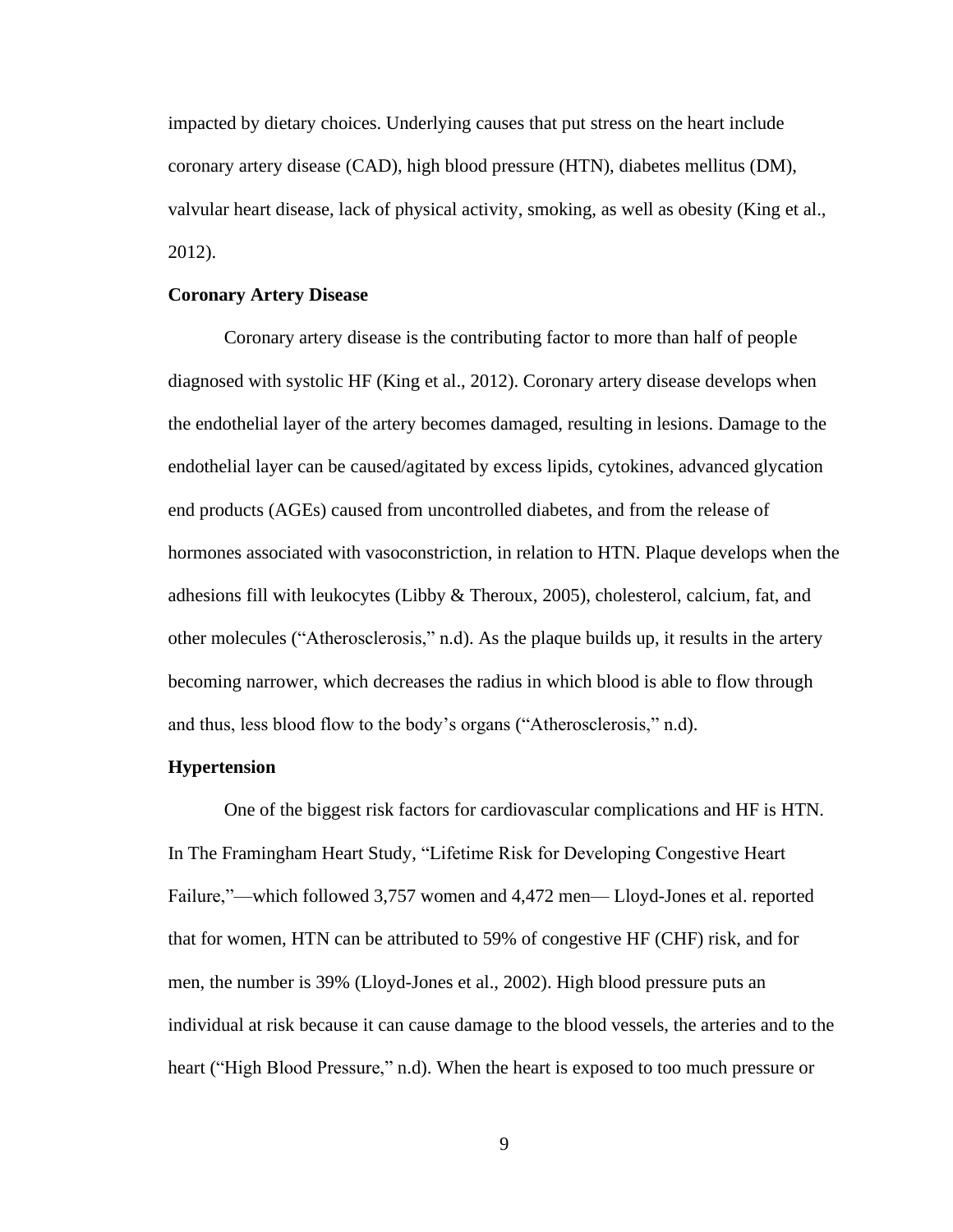volume for a long period of time, it changes and damages the heart, leading to the development of HF (Messerli,et al., 2017).The "overload" of pressure results in an increase in size of the left ventricle, as that is the compensatory mechanism used to accommodate the higher pressure of blood. This results in worsened diastolic function, and thus leads to diastolic HF (HFpEF) (Messerli et al., 2017). Consequently, when blood volume has exceeded its normal level, the left ventricle has to stretch further, resulting in left ventricle deterioration, therefore, leading to systolic HF (HFrEF) (Messerli et al., 2017). HTN is diagnosed when systolic blood pressure is  $\geq$  140mm Hg or when diastolic blood pressure is 80-89 at two different doctor's visits ("High Blood Pressure," n.d). There are two types of HTN, primary HTN and secondary HTN. Primary HTN progresses over an extended period of time, such as part of the aging process, and secondary HTN can be a result of certain medication or a consequence following another medical diagnosis ("High Blood Pressure," n.d). HTN can be classified into 4 different stages, as displayed in Table 2 (New acc/aha, 2017).

| <b>Table 2: Stages of HTN</b> |                             |  |
|-------------------------------|-----------------------------|--|
| <b>Blood Pressure</b>         | <b>Reading</b>              |  |
| Normal                        | $\leq$ 120/80 mm Hg         |  |
| Elevated                      | 120-129/≤80 mm Hg           |  |
| Stage 1                       | 130-139/80-89 mm Hg         |  |
| Stage 2                       | $\geq$ 140/ $\geq$ 90 mm Hg |  |
| <b>Hypertensive Crisis</b>    | $>180/$ >120 mm Hg          |  |

Note: reprinted from New ACC/AHA High Blood Pressure Guidelines Lower Definition of Hypertension [https://www.acc.org/latest-in-cardiology/articles/2017/11/08/11/47/mon-5pm-bp-guideline-aha-2017,](https://www.acc.org/latest-in-cardiology/articles/2017/11/08/11/47/mon-5pm-bp-guideline-aha-2017) 2020 American College of Cardiology Foundation.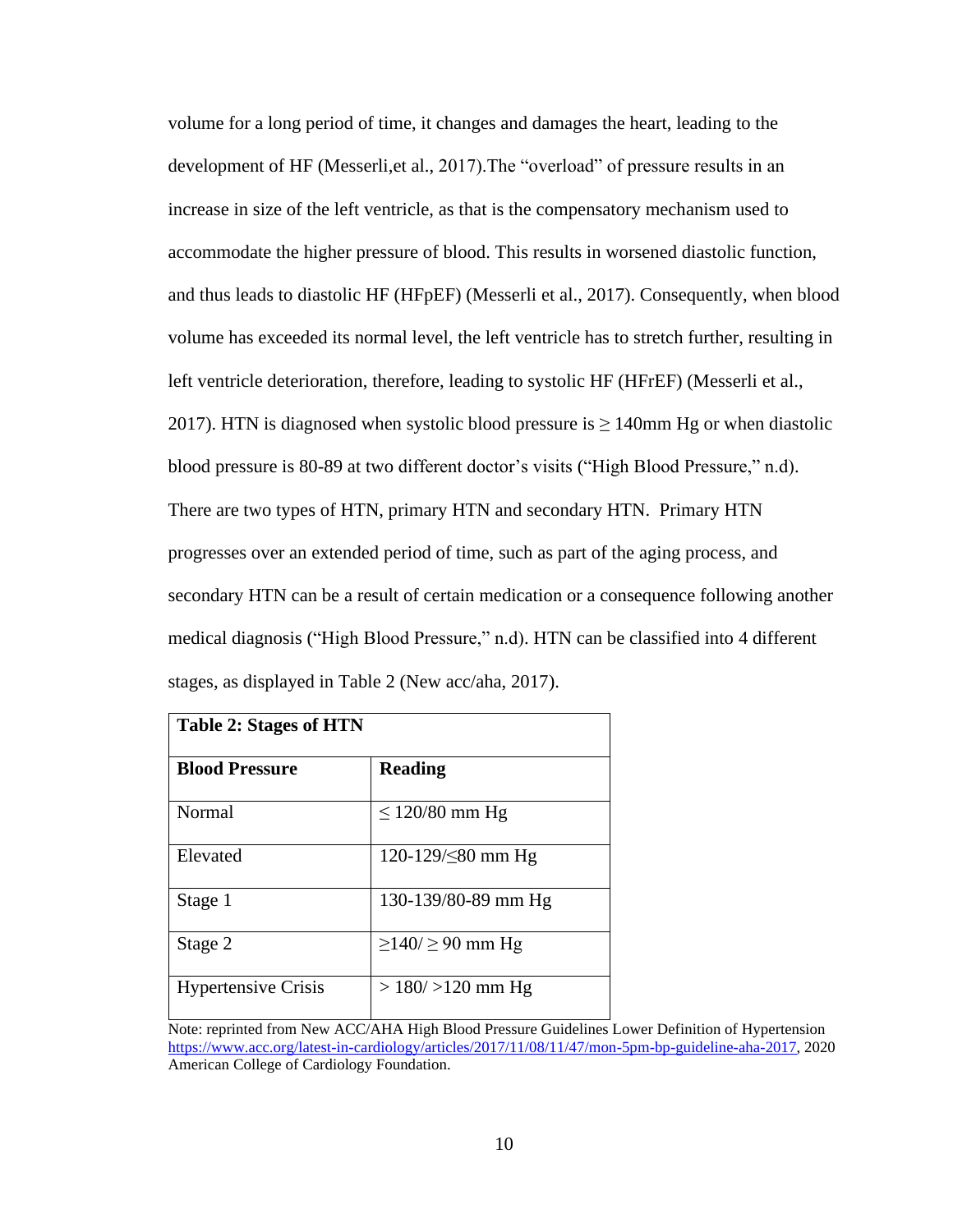Table 3 displays the 4 stages of damage or dysfunction that the heart can endure resulting from high blood pressure (Messerli et al., 2017).

| <b>Table 3: Stages of Heart Dysfunction</b> |                                                                                                           |  |  |  |
|---------------------------------------------|-----------------------------------------------------------------------------------------------------------|--|--|--|
| <b>Stage 1</b>                              | Impairment of the left ventricle functioning, but no presence of heart<br>enlargement                     |  |  |  |
| <b>Stage 2</b>                              | The left ventricle becomes enlarged, in addition to impairment of left<br>ventricle functioning.          |  |  |  |
| Stage 3                                     | Occurs when the person is diagnosed with diastolic HF (HFpEF).                                            |  |  |  |
| Stage 4                                     | Occurs when there is unusual enlargement of the left ventricle along with<br>systolic dysfunction (HFrEF) |  |  |  |
|                                             | Note: reprinted from The Transition From Hypertension to Heart Failure: Contemporary Update By            |  |  |  |
|                                             | Messerli et al 2017 By Elsevier                                                                           |  |  |  |
|                                             |                                                                                                           |  |  |  |

<https://www.sciencedirect.com/science/article/pii/S2213177917303177?via%3Dihub>

While there are some non-controllable risk factors, such as family history, age, sex, race and genetics, HTN can often be prevented, or nonetheless partially controlled through lifestyle changes. Lifestyle changes include following a diet rich in fruits and vegetables, participating in regular exercise, smoking cessation, and weight control ("High Blood Pressure," n.d). Medication may also be used to relieve some of the volume overload, and thus reduce pressure.

#### **Diabetes**

Another underlying factor that can contribute to the development of HF is uncontrolled diabetes (DM). There are several types of diabetes, the main two being type 1 and type 2 diabetes. Type 1 DM makes up about 10% of the cases and usually develops early on in life. Type 1 DM is an autoimmune disease where the pancreas stops producing insulin as a result of β-cells destruction (Palicka, 2002). Type 2 DM makes up the other 90% of DM cases, and is characterized by insulin resistance, which can arise as a consequence of certain lifestyle choices and other factors (Palicka, 2002). When the body is not able to produce insulin, or adequate amounts of insulin, the body does not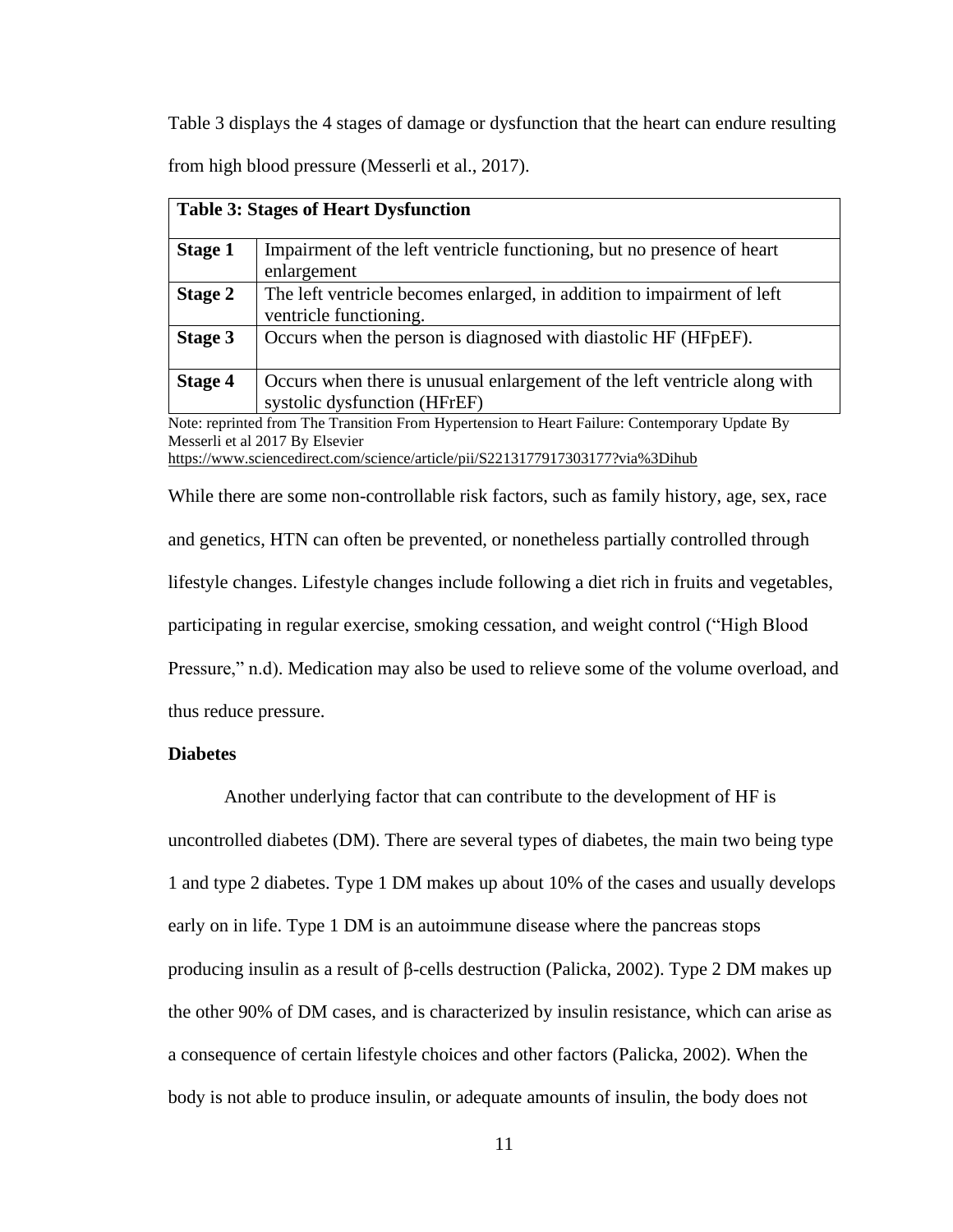recognize that there is glucose available to use; this results in excess glucose in the blood (hyperglycemia). In the article "Diabetes and Advanced Glycation End Products," Vlassara and Palace discuss the negative consequences that long term hyperglycemia can have, and how it can lead to the development of heart disease. When DM is uncontrolled and hyperglycemia is present over an extended period of time, it leads to the development of advanced glycosylated end products (AGEs), which are believed to be a principal factor in the progression of complications associated with diabetes (Vlassara & Palace, 2002). When glucose concentrations are high in the blood, there is an increased risk that molecules, such as lipids and protein, will bond with the glucose (glycosylation). When those molecules become glycosylated, it can interfere with how the body recognizes and manages those molecules (Vlassara & Palace, 2002). One example of this is when apoprotein B (ApoB) is glycosylated. In the article "Glycosylation End Products Blocking Uptake by the Low Density Lipoprotein Receptor," Bucala et al. (1995) found that when apoB is glycosylated, its functioning becomes modified, and the "ability of LDL to undergo receptor-mediated uptake and degradation" is altered. As the disposal of LDL becomes reduced, and the amount of LDL circulating in the blood is elevated, it puts the individual at risk for atherosclerosis (CAD), as excess lipids can contribute to the development and progression of plaque build-up, and thus a narrowing of the artery (Bucala et al., 1995).

#### **Treatment of Heart Failure**

Treatment of HF includes a combination of both medical approaches and lifestyle changes. As HF is a chronic condition, the goals of therapy are to help the patient manage his or her symptoms, which generally stem from underlying medical diagnoses such as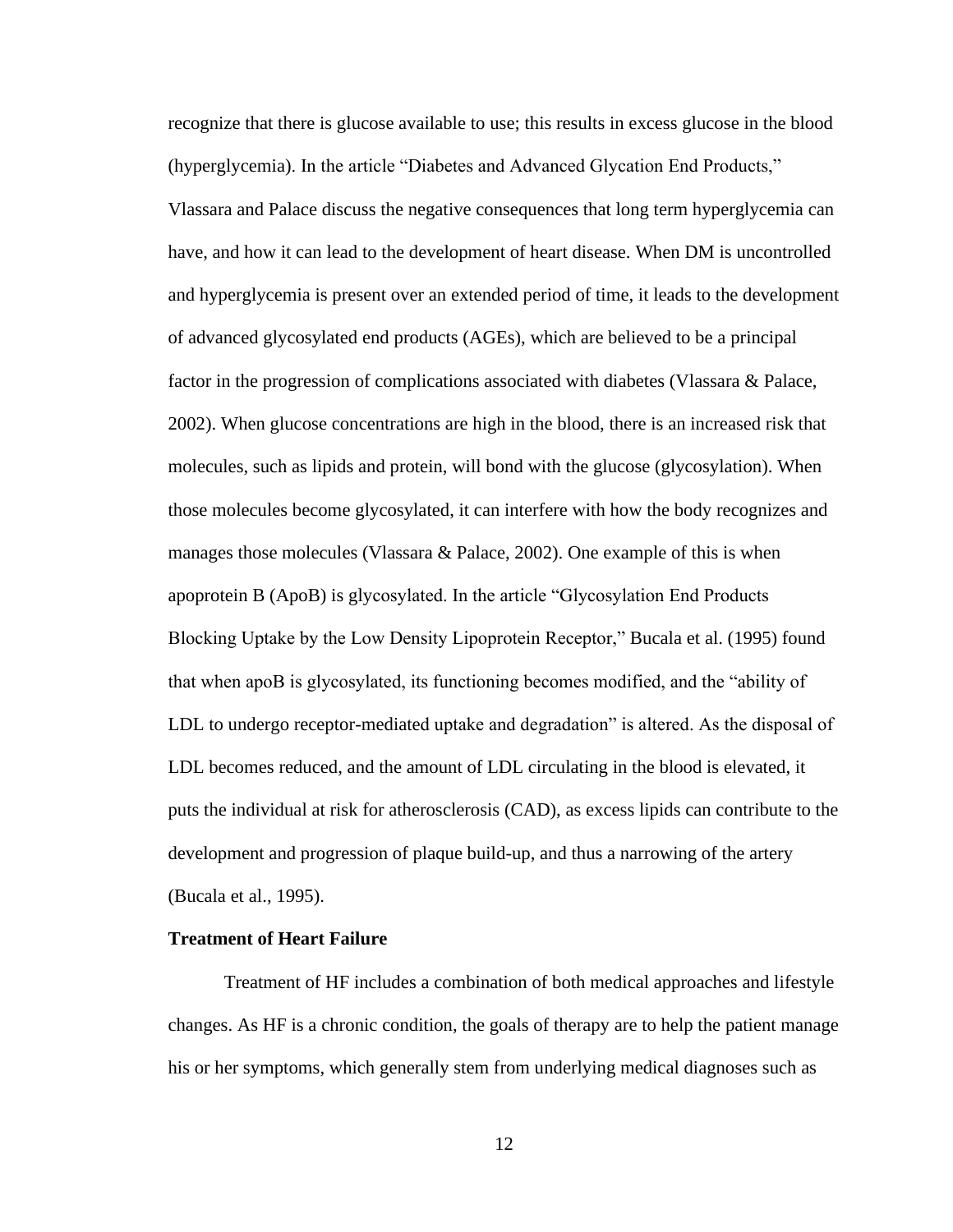diabetes, CAD, and high blood pressure, which all cause the heart to work harder ("Treatment Options For Heart Failure," n.d). Management for HF includes the use of medications, along with a set of dietary and lifestyle recommendations, which can vary depending on underlying medical diagnoses, class of HF the patient is diagnosed with, and the clinical signs and symptoms present (Yancy et.al., 2013). For example, Yancy et al. state that sodium recommendations for different stages of HF may differ, and that while heavily restricted sodium for some stages of HF may be beneficial, there is limited research as to how much of a sodium restriction is beneficial for other stages of HF (Yancy, et.al, 2013). While in patients with a diagnosis of diabetes, the goal is to control blood glucose levels and prevent hyperglycemia, which includes its own medication and dietary protocol (Yancy et al, 2013).

Some of the most common medications used for managing HF include diuretics, (CDC, 2019) ace inhibitors, aldosterone antagonists, angiotensin receptor blockers, beta blockers, digoxin, and isosorbide dinitrate/hydralazine hydrochloride ("Heart Failure," n.d). Diuretics help the body eliminate excess build-up of fluid in the body. Ace inhibitors are utilized to help decrease high blood pressure, which causes the heart to work harder. Aldosterone antagonists help the body to get rid of extra sodium, which can be passed through the urine. ("Heart Failure," n.d).).As the blood's volume lessens, so does the amount of work the heart has to do to, in order to pump blood through the body. Angiotensin receptor blockers reduce blood pressure by helping blood vessels to relax. Beta blockers also help reduce blood pressure, by decreasing the rate at which the heart beats. Digoxin is used to strengthen the heart's beat, allowing it to pump a larger amount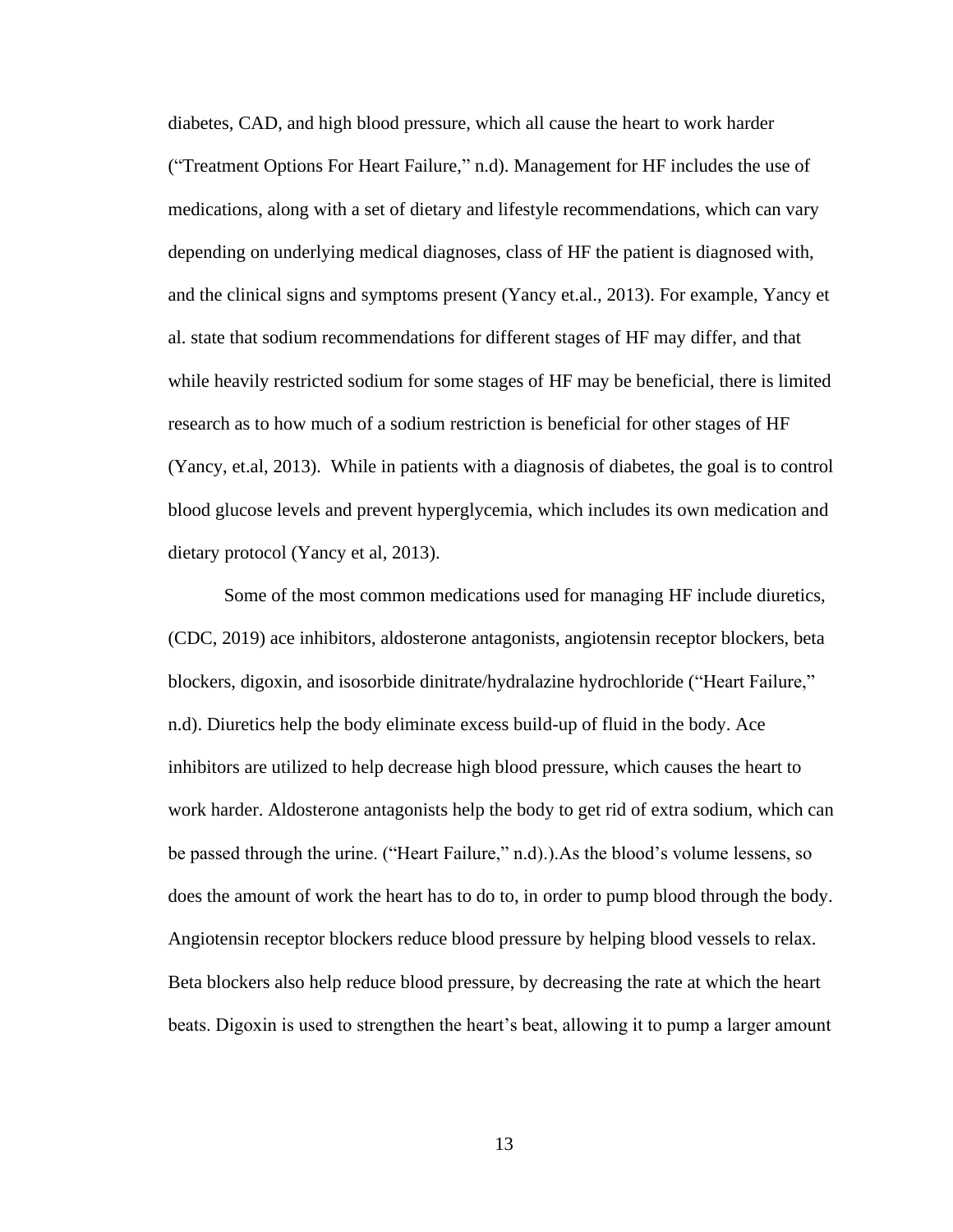of blood throughout the body. Isosorbide dinitrate/hydralazine hydrochloride helps blood vessels to relax, decreasing the heart's work ("Heart Failure," n.d).

If patients still experience difficulty with managing their HF symptoms, additional medical treatment options include a pacemaker or an implantable cardioverter defibrillator (ICD). A biventricular pace maker is used to help both sides of the heart pump at the same time and an implantable cardioverter defibrillator (ICD) is used when the heart beats are fast and irregular, which if not treated, can result in cardiac arrest ("Heart Failure," n.d).If those treatment options do not work, a mechanical heart pump may be utilized, which aids the heart with its task of pumping blood throughout the body. If all interventions do not suffice, a heart transplant may be a final mode of treatment ("Heart Failure," n.d).

Lifestyle recommendations for HF often include incorporating physical activity, depending on what the patient can handle, (CDC, 2019), and adhering to the AHA dietary recommendations. The AHA recommends limiting dietary sodium intake 1,500- 2,300mg/day, limiting saturated fat, alcohol consumption, and sugar, and increasing fruit and vegetable consumption for increased fiber intake (CDC, 2019), (The American Heart Association Diet and Lifestyle Recommendations, n.d). As lifestyle changes can be overwhelming and difficult to adhere to, meeting with a Registered Dietitian (RD), or participating in a support group or a shared medical appointment (SMA) can be helpful and encouraging when making those changes (Heart disease-CDC). In fact, many studies have reported that number of hospitalizations rise when HF patients do not have adequate support from others (Yancy et.al., 2013). Therefore, group appointments such as SMAs can be a practical for patients with HF.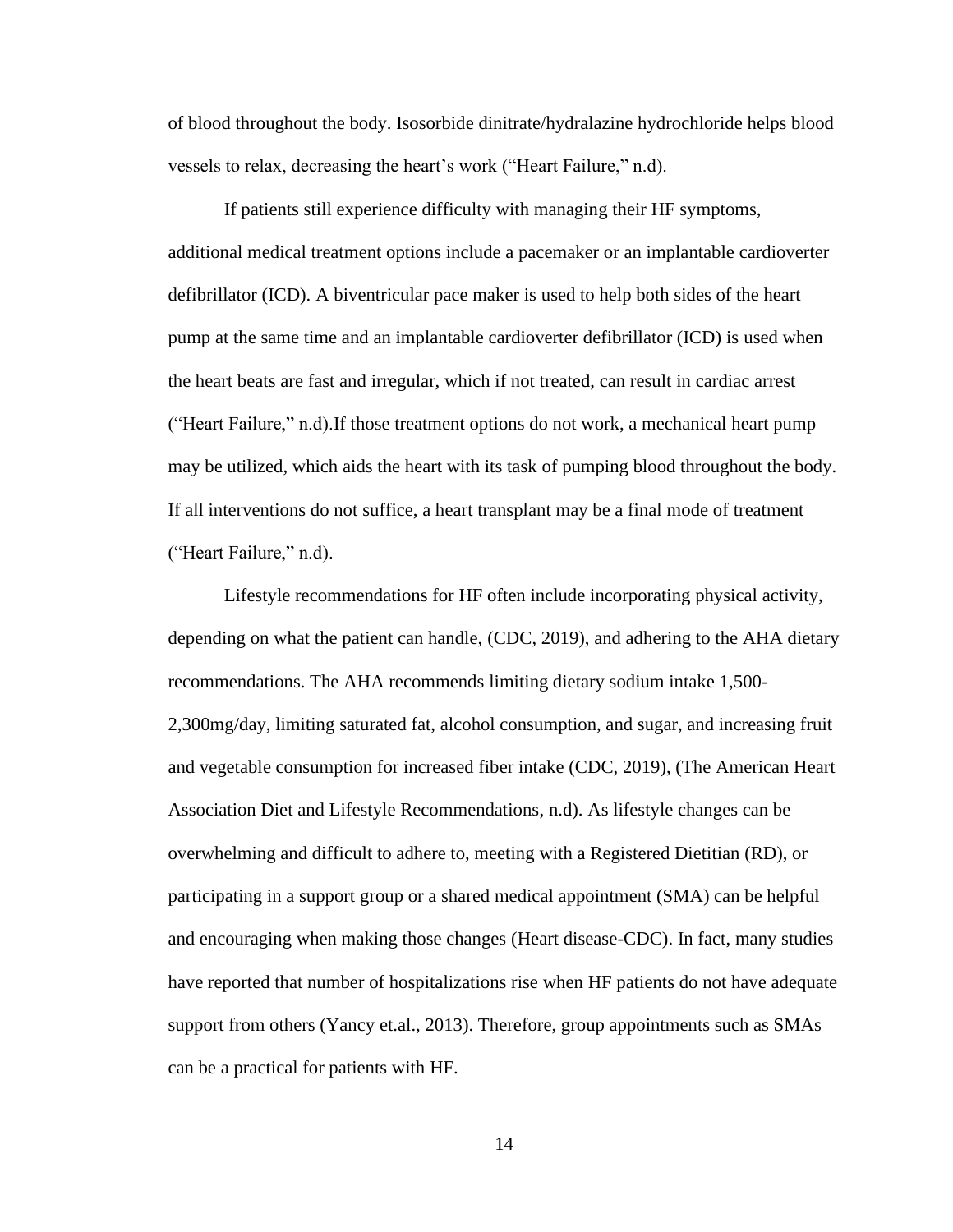#### **Impacts of Diet**

While the physiological impacts of certain medical diagnoses, such as CAD, HTN and diabetes, can induce inflammation, putting stress on the heart, one significant risk factor that cannot be overlooked is the association between dietary habits and HF. There are different perspectives as to how diet can impact the heart's function. Research has been done to determine the impacts of consuming specific food groups, such as meat, fruits and vegetables, as well as the impacts of consuming specific macro or micronutrients such as fat, cholesterol and sodium. Some research has also observed the effects of when a specific diet regimen is followed, such as a vegetarian, Mediterranean, or the DASH diet and past literature show trends that a diet, high in fat, cholesterol, and sodium, and low in fruits and vegetables, can increase an individual's risk for HD and HF, and can negatively impact the outcomes of those already diagnosed with HD and HF. Nutrition related research regarding HF outcomes has examined the effects of single nutrients, such as saturated fat and sodium intake, as well as dietary regimens such as the DASH and Mediterranean diets. While the research may be inconsistent, and highly debated, the AHA dietary guidelines remain as such: eat a diet that includes a variety of fruits and vegetables, whole grains, low-fat dairy products, lean meat, nuts and legumes, non-tropical vegetable oils, and limit the amount of trans fat, saturated fat, red meat, sweets, and sodium (AHA). While some components of the recommendations are still debated (saturated fat, red meat, and sodium intake), currently enough quality evidence exists to influence the recommendations. Therefore, when providing extensive nutrition education to HF patients, an educator must be knowledgeable regarding the literature that has influenced the current recommendations.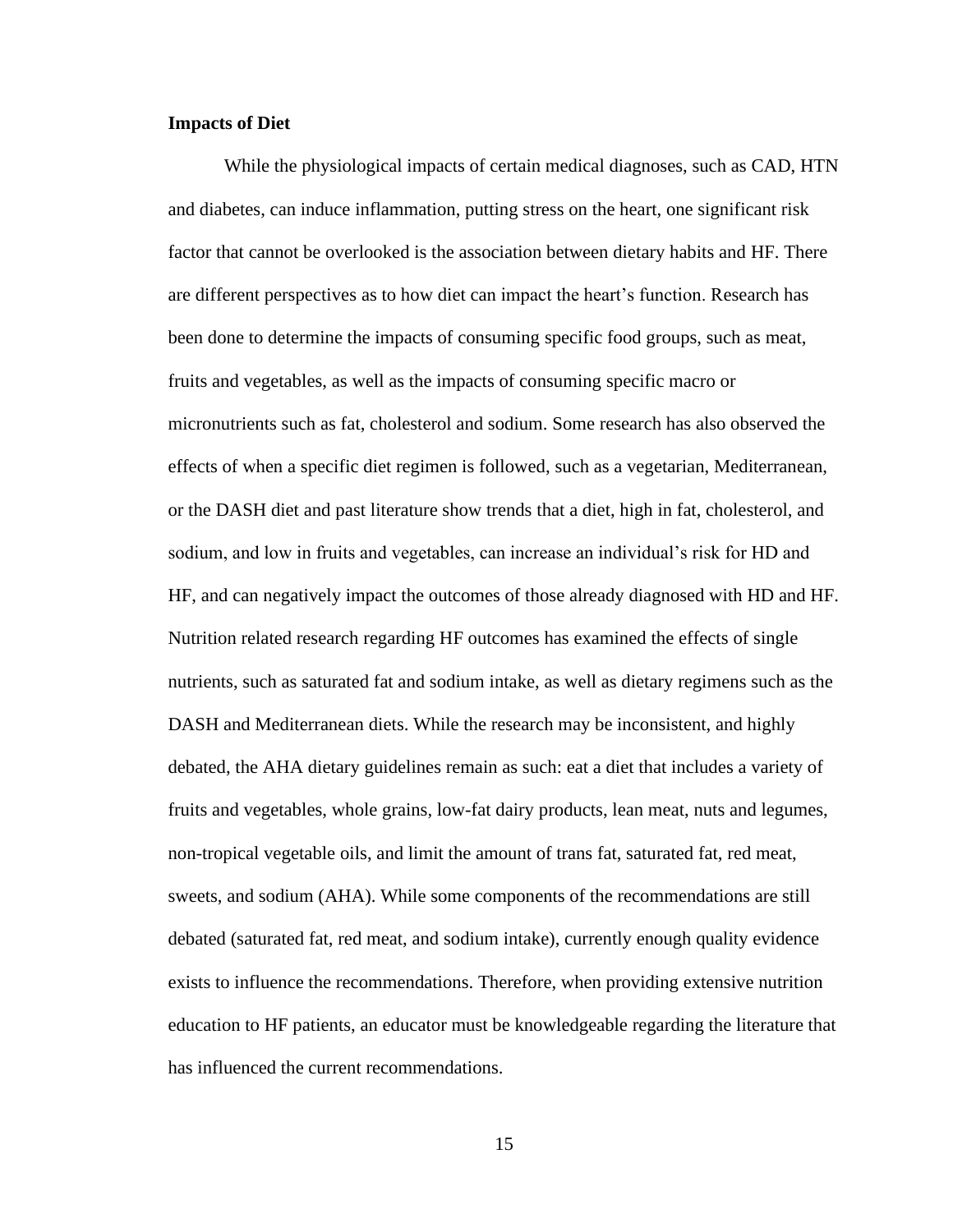#### **Saturated Fat & Cholesterol**

The correlation of saturated fat and heart disease dates back as early as 1957, when Keys et. al reported a positive influence of saturated fat intake on cholesterol levels and the risks and outcomes of heart disease (Dietschy, 1998). As research has progressed, high dietary intake of saturated fats has continued to show negative health consequences regarding heart disease and HF outcomes. For the last 25 years, epidemiologic studies have indicated that dietary fat intake has a positive correlation with cholesterol and coronary heart disease (CHD) mortality (Dietschy, 1998). The 2015-2020 Dietary Guidelines recommend to limit saturated fat to <10% of total calories ("A Closer Look Inside, n.d), and the American Heart Association recommends that saturated fat should only make up only 5-6% of total daily calories ("The American Heart, n.d). However, despite the recommendations that saturated fat intake should be limited, and the body of evidence that supports it, there is still conflicting research, making the impacts of saturated fat on heart disease a controversial issue. For example, Ascherio et al. discuss the relationship between coronary heart disease incidence and dietary fat  $\&$  saturated fat intake. After observing the effects, it is reported that a diet high in cholesterol and saturated fat is linked to coronary disease and increases that risk. However, they also state that those effects may be partially explained by a diet that is also low in fiber. The findings conclude that although the positive benefits of decreasing saturated fat and cholesterol intake decreases heart disease risk, it may not have quite as big of an impact as when those changes are followed by increasing the consumption of fiber rich foods. Ascherio et al. emphasize that prevention for coronary disease should consist of a variety of dietary components, including decreasing saturated/trans fats, decreasing cholesterol,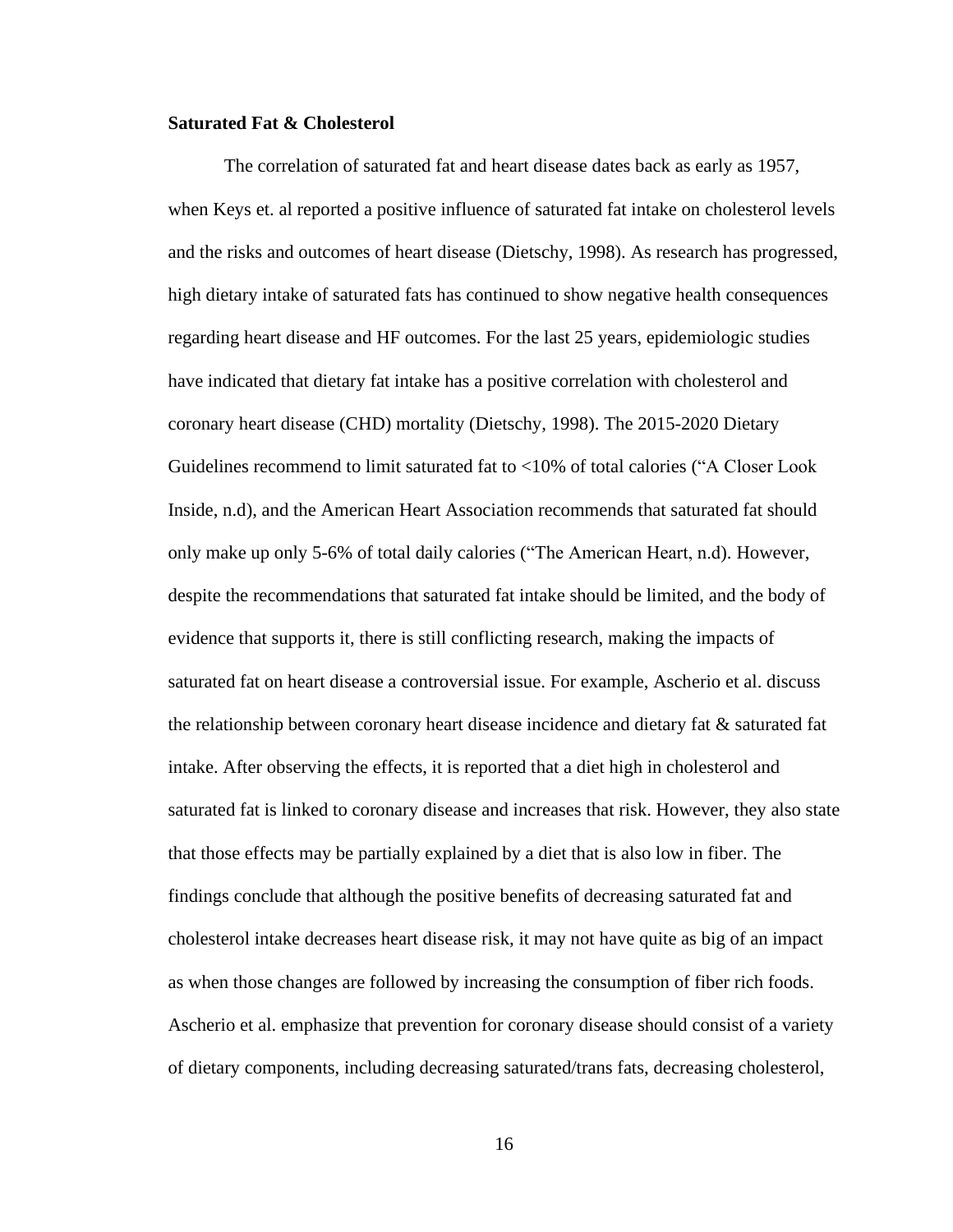as well as increasing foods that are high in fiber, such as fruits and vegetables (Ascherio et al., 1996).

In the article "The Role of Lipids and Lipoproteins in Atherosclerosis," Linton et al. (2019) discussed how cholesterol contributes to plaque build-up in the arteries and how it can be directly related to atherosclerosis (CAD) development. When there are high levels of LDL-cholesterol (LDL-C), as well as the main LDL protein, apolipoprotein B (apoB) 100, it increases the risk of cardiovascular problems that are related to atherosclerosis. For example, lipoproteins that contain apoB can penetrate and reside inside the wall of the artery, and can initiate the "inflammatory response that promotes the development of atherosclerosis" (Linton et al., 2019). When high levels of inflammation are not resolved, it can lead to the build-up of plaque (Linton et al., 2019). As LDL-C is a major impactor for the development of CAD, and CAD is a critical underlying risk factor for HD and HF, it is important that health professionals remind these patients of the importance of monitoring LDL-C concentrations in the body. However, the overall effect of total cholesterol (TC) concentrations and the impact on HD & HF continues to be controversial.

As some studies have reported that low cholesterol levels may result in worse CHF outcomes, and greater risk of mortality, this has been an area for research (Sakatani et al, 2005). Sakatani et al. investigated the effects of cholesterol levels on CHF patients. They divided the patients into 2 groups; one group included the patients diagnosed with CAD, and the other group included those without a CAD diagnosis (Sakatani etval., 2005). In this study, they reported that total cholesterol (TC) concentrations were not significantly different between those who survived and those who didn't survive at the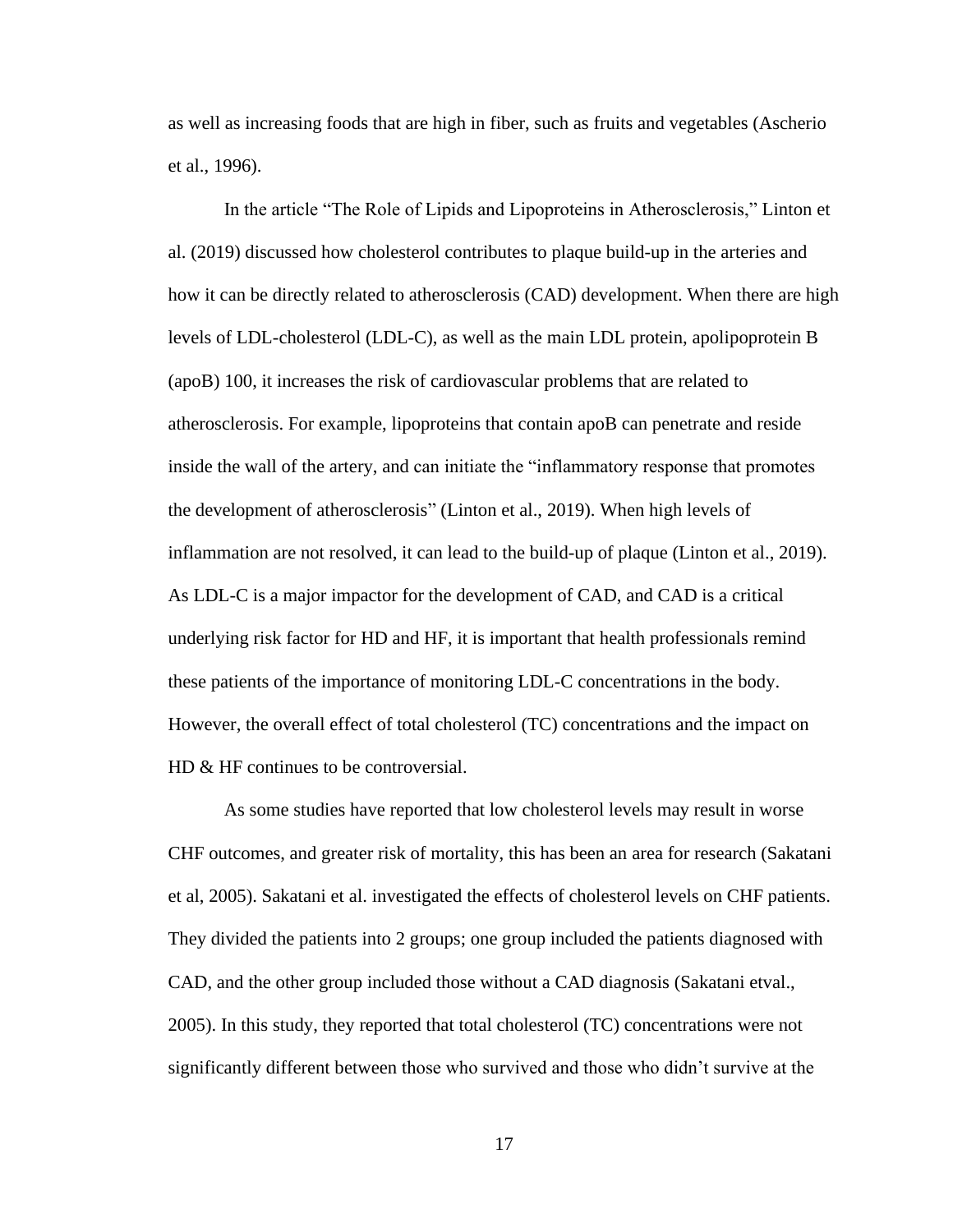time of follow up, when considering the patients in both groups. However, when each group was analyzed separately, they found some differences. For example, in the CAD group of patients, LDL and TC were lower in those who survived vs those who didn't (Sakatani et al., 2005). As for the patients without CAD, they reported that when TC was low, it was linked to a poorer outcome. They concluded, that while TC is important for forecasting CHF outcomes, patients with a diagnosis of CAD should be assessed differently than if CAD is not an underlying risk factor (Sakatani et al., 2005). In addition to the fact that underlying diseases, such as CAD, can impact cholesterol and fat recommendations for patients, some studies have looked at how types of LDL cholesterol may impact outcomes.

In the article, "The Evidence for Saturated Fat and for Sugar Related to Coronary Heart Disease," DiNicolantonio, Lucan, and O'Keefe (2015) discuss how the size of LDL cholesterol particles, such as small dense ones as opposed to ones that are larger and more buoyant, may be something to consider with regards to CHD outcomes (DiNicolantonio et al., 2015). They state that LDL that is smaller and denser is more vulnerable when it comes to oxidation, and that those types of particles are more likely to produce inflammation than more buoyant/large LDL (DiNicolantonio et al., 2015). In addition, St-Pierre et al. found, that LDL that was smaller and denser indicated an increased Ischemic Heart Disease (IHD) risk during a follow up, after a short period of time of about 7 years. They also noted that larger LDL particles were not indicative of an increased IHD risk in men (St-Pierre et al., 2004). As there has been some fascinating research illustrating the complexity to this issue, it is generally not knowledge that patients have the time and energy for. While some foods may produce cholesterol that is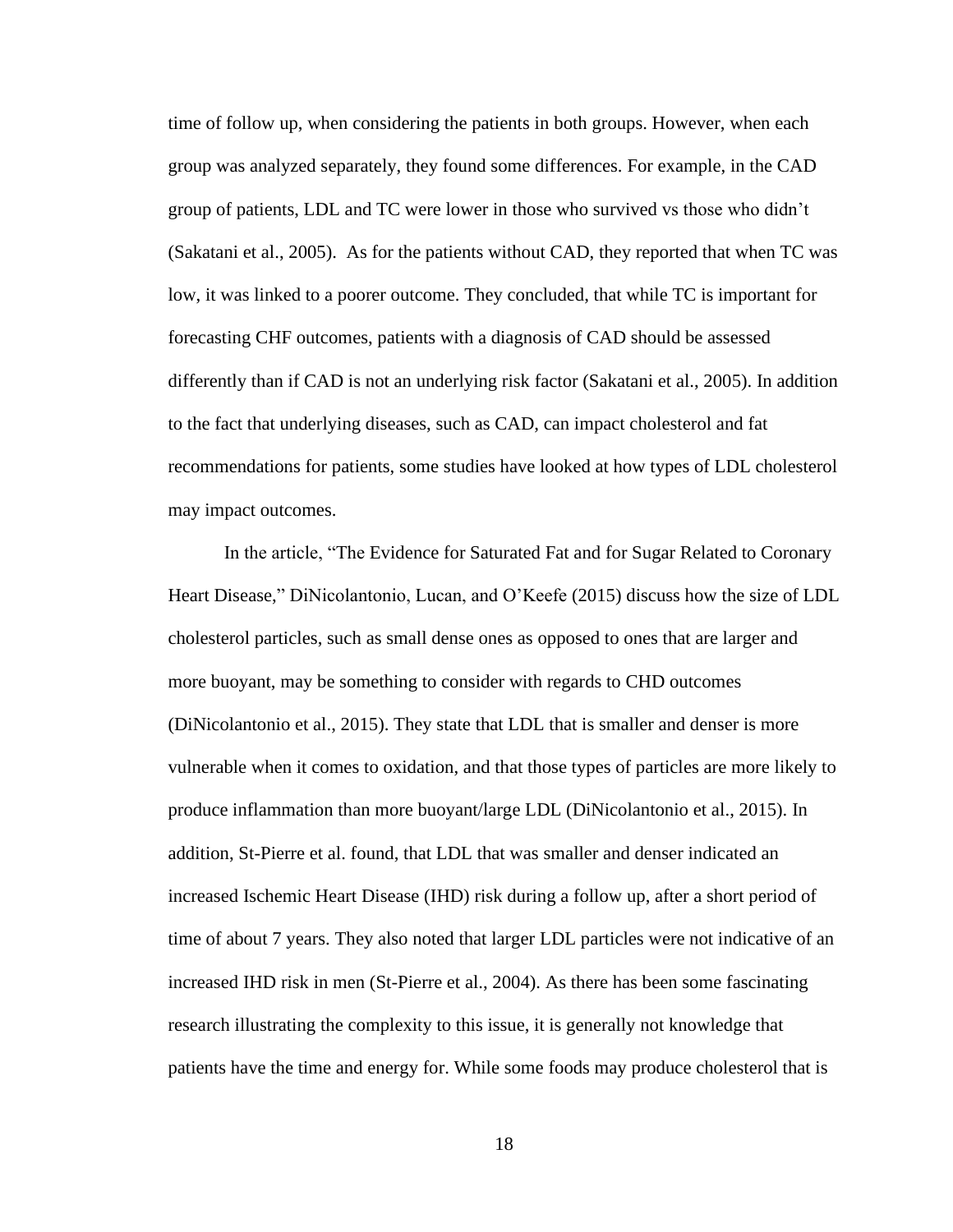denser or more buoyant, it is much simpler to just focus on reducing cholesterol containing foods.

#### **Sodium**

In addition to saturated fat and cholesterol, sodium is a key nutrient of interest when it comes to HF lifestyle recommendations. Sodium is a necessary mineral/electrolyte for the body; it helps manage fluid balance, and aids in proper function of muscles and nerves (Lewis, 2018). However, when too much sodium is consumed in the diet, it can lead to increased blood volume, which makes it harder for the kidneys to filter. When the kidneys are challenged to filter excess blood, it can decrease their ability to eliminate toxins and excess fluid that resides inside of cells, and the excess blood volume then puts pressure on the heart ("How salt can impact your blood pressure, heart and kidneys," 2017). While the AHA recommendations still hold that sodium should be restricted to 1,500-2,300mg per day (The American Heart Association Diet and Lifestyle Recommendations, n.d) there continues to be conflicting evidence as to how large an impact sodium consumption has on cardiovascular outcomes. It has been noted that some of the controversial results regarding sodium's impact on the development of high blood pressure may be due to the fact that some people are considered "saltsensitive" and others "salt –resistant" (Morris et al., 2016).While some studies have found that there is no significant association regarding negative cardiovascular outcomes and sodium intake, there is enough compelling evidence that has influenced the recommendations to remain as they are. Reduced sodium consumption continues to be a major controllable risk factor for the development of HTN and to prevent poorer cardiovascular outcomes. According to the World Health Organization (WHO), about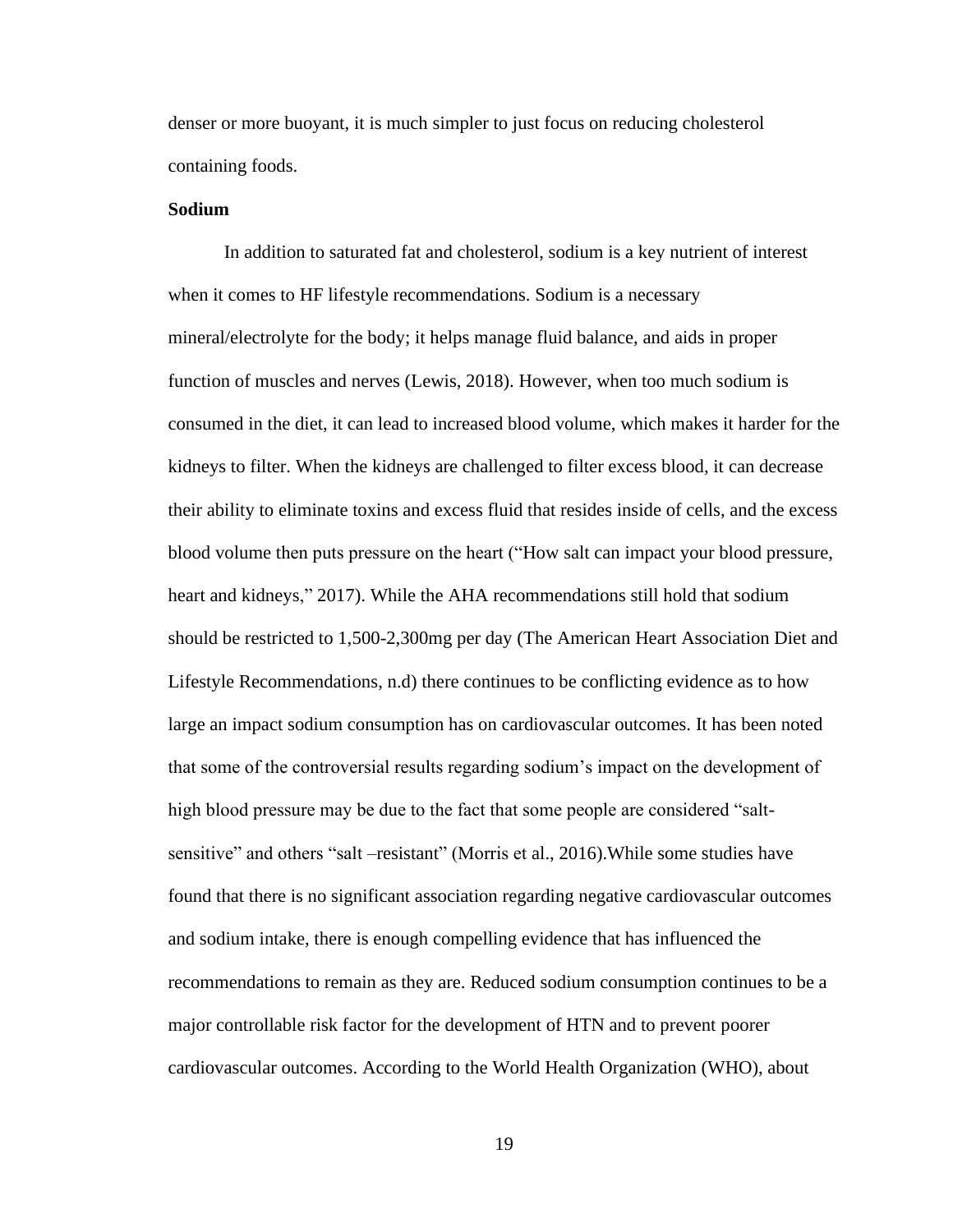13% of deaths around the world are a result of HTN, which is strongly impacted by sodium intake ("Global Health Risks, 2009). Therefore, as HTN is considered a major risk factor for HF & negative outcomes, it is important to understand the research that has influenced sodium recommendations.

In 2013, Aburto et.al performed a meta-analysis using "36 randomized controlled trials," and concluded that systolic and diastolic blood pressure is significantly decreased when dietary sodium intake is reduced (Aburto et al., 2013). They found that systolic blood pressure was reduced by 3.39mmHg, and diastolic blood pressure was reduced by 1.54mmHg (Aburto et al., 2013). The results of this study mirrored those from previous systematic reviews, which also have concluded that lower sodium consumption decreases blood pressure in both individuals with and without HTN. In one of the first prospective studies, He, et.al discovered a "strong and independent relationship between dietary intake of sodium and increased risk of CHF in overweight persons" (He et al, 2002). This study included 5,233 non-overweight individuals and 5,129 overweight individuals. After a 5-10 year follow up, the researchers found that as quartile of sodium intake went up, so did the risk of CHF, but the percent of risk for each quartile was higher in the overweight group. They concluded that sodium intake in overweight individuals was significantly associated with CHF risk, but not in non-overweight individuals (He et al., 2002). In addition to leading to negative CHF and CVD health outcomes, studies have also reported that higher sodium intake can lead to higher risks of stroke and stroke mortality. In 2018 a meta-analysis of 16 prospective cohort studies was conducted and the researchers reported the outcomes of sodium consumption and CVD outcomes (Zhu et al., 2018). The individuals in the study were followed up between 3.5 and 19 years. After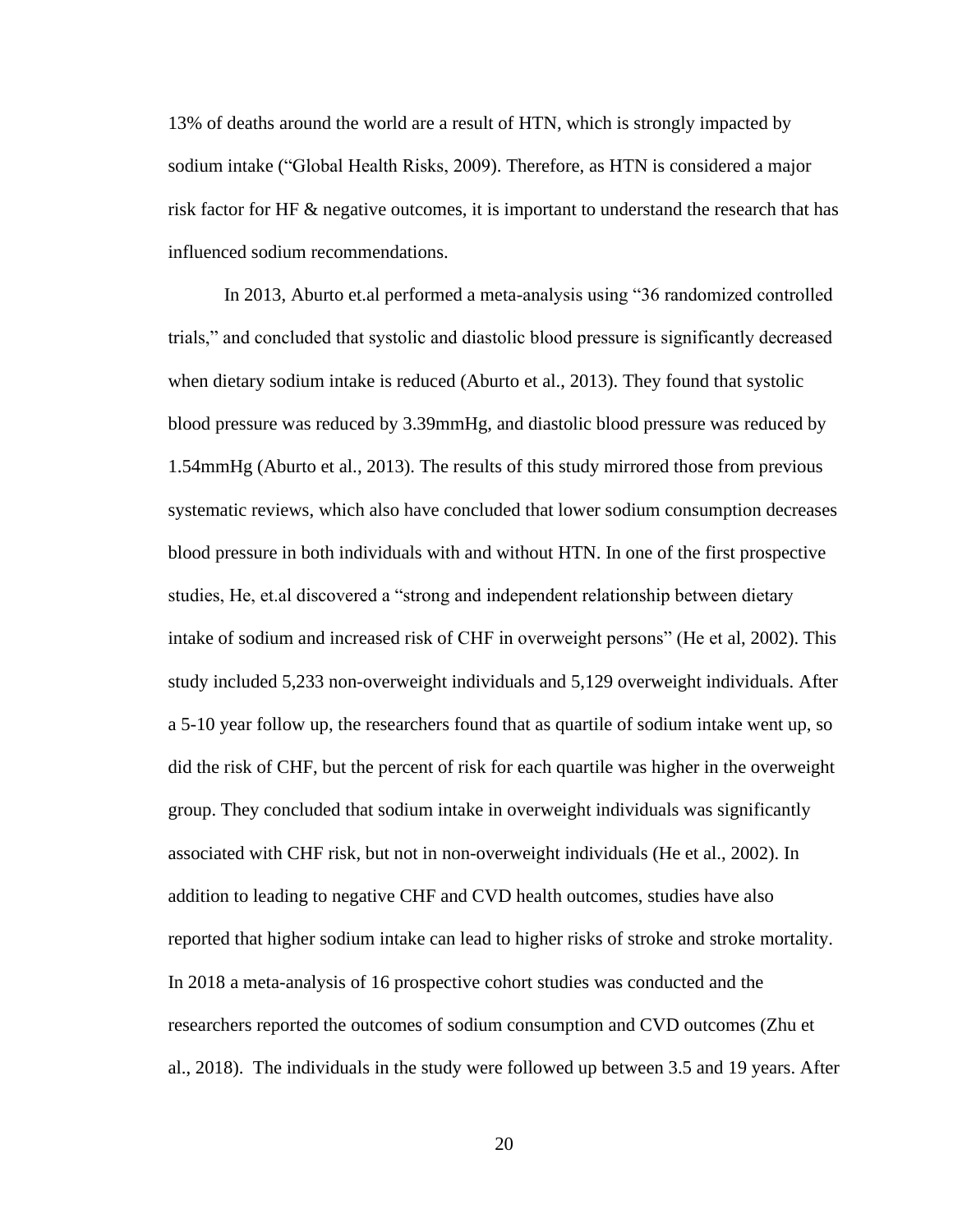the follow up, researchers found that the results regarding sodium intake and CVD outcomes are mixed. They also saw a trend: increased sodium intake is associated with an increased risk of stroke and stroke mortality. As with the previous studies, Zhu et al. also reported that there was a trend regarding high sodium intake and CVD, but that this was only observed in the overweight individuals, not the non-overweight individuals (Zhu et al., 2018). It is evident that there is still controversy regarding this topic. But, as there is a continued strong association between high sodium intake and negative health outcomes, the recommendations have not changed and healthcare professionals continue to encourage reducing dietary sodium intake.

The effects of single nutrients such as saturated fat, cholesterol, and sodium can contribute to adverse cardiovascular health outcomes, but those effects are not so black and white. Managing cardiovascular health, and overall health depends on more than single nutrients or single lifestyle habits. The AHA recommendations for managing HF include a variety of dietary changes for a reason, and many studies, such as one done by Mente et al., suggest that the total dietary composition should be focused on, not just single foods or nutrients (Mente et al., 2009). Therefore, many different types of dietary regimens have been studied, such as vegetarian type diets, Mediterranean diets, and the DASH diet.

#### **DASH diet**

The DASH diet began in the 1990's, with an objective to determine how diet impacts the outcome of HTN (Challa et al., 2019). The DASH diet was inspired by studies that discovered an association between vegetarian type diets and a reduction in blood pressure (Kerley, 2018). Following the DASH diet includes reducing the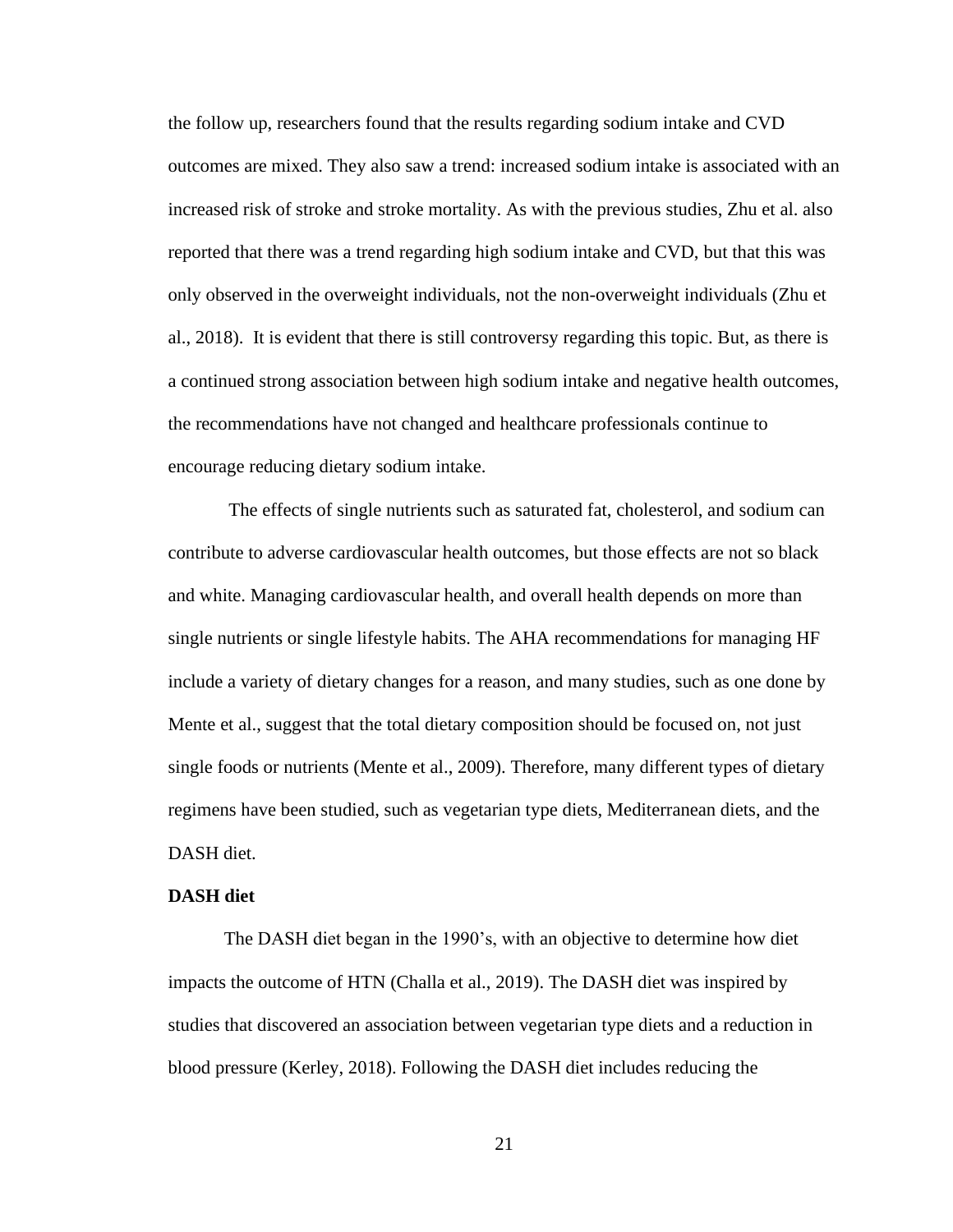consumption of animal proteins, sugar, fat and highly processed foods. The diet emphasizes consumption of wholegrain carbohydrates, a variety of fruits and vegetables, nuts, seeds, as well as fish and lower fat dairy products (Kerley, 2018). The diet recommends 5 servings of vegetables, 5 servings of fruit, 7 servings of carbohydrates, 2 servings of low-fat dairy products,  $\leq 2$  servings of lean meat daily, and incorporating seeds and nuts 2-3 times throughout the week (Challa et al., 2019). In one of the earlier studies, "A Clinical Trial of the Effects of Dietary Patterns on Blood Pressure," Appel et al. studied 459 adults that were assigned to one of three diet groups. The groups consisted of a control diet, a diet with increased amounts of vegetables and fruits, and a "combination diet" which was low in fat and saturated fat, contained low- fat dairy products, and incorporated lots of vegetables and fruits. All participants began the study consuming a control diet for a 3 week period, and then had blood pressure measurements taken. Then, the participants were appointed to one of the three diets, and continued with that diet assignment for a total of 8 weeks, with periodic blood pressure (BP) measurements taken. The amount of sodium for each diet was around 3,000mg/day. After study completion, the researchers found that the group with increased fruits and vegetables had BP reductions of -2.8mmHg for systolic and -1.1mmHg for diastolic BP. The combination diet showed the greatest improvements, of -5.5mmHg and -3.0mmHg for systolic & diastolic BP, when compared to the control group. It is also noted that the participants in this study, whom were diagnosed with HTN, had comparable reductions in blood pressure to other trials using "drug monotherapy" to treat HTN (Appel et al., 1997). In another study, researchers reported results that linked adherence to the DASH diet to a reduction in HF incidence (Levitan et al., 2009). The study looked at 36,019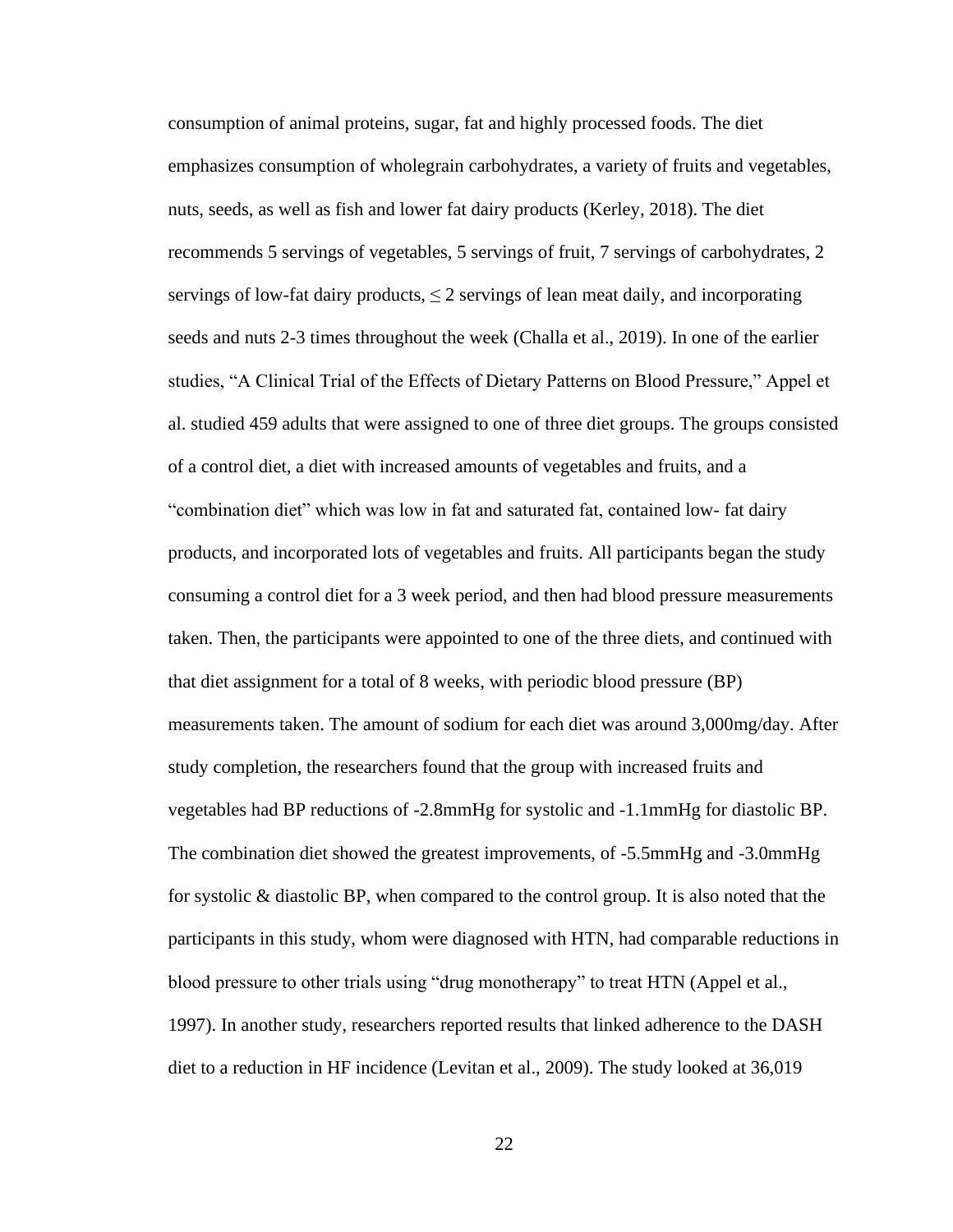women from ages 48-83, who had no history of heart disease or diabetes. The participants filled out food diaries, which were then scored based on how each food item compared to the DASH diet, and how close the person's intake was to 2 specified food/nutrient guidelines. The participants with higher scores had diets that were more similar to the DASH diet than the participants who had lower scores. After confounding factors were controlled for, the researchers found that the individuals whose diets were closer to the DASH recommendations had a "37% lower incidence of HF," in comparison to participants who had lower scores (Levitan et al., 2009).

#### **Heart Failure and Shared Medical Appointments (SMAs)**

When considering the numerous potential medical diagnoses, and various lifestyle habits that can lead to the development or worsening of HF, it is no wonder this issue has continued to grow. The AHA dietary recommendations for managing HF are extensive. The recommendations include variety because the literature has indicated that the management of this disease does not solely depend on a few specific food choices or avoidances, but that the best outcomes arise when individuals include a variety of changes. As uncontrolled HTN, DM, and CAD, can all contribute to HF, and all have recommended dietary and lifestyle recommendations, it is understandable how individuals can have difficulty with dietary adherence. Not to mention, many of these patients have more than one underlying disease risk, and often take multiple medications. Therefore, due to the complexity of this disease, one method that is increasing popularity regarding treatment regimens is the concept of shared medical appointments (SMAs).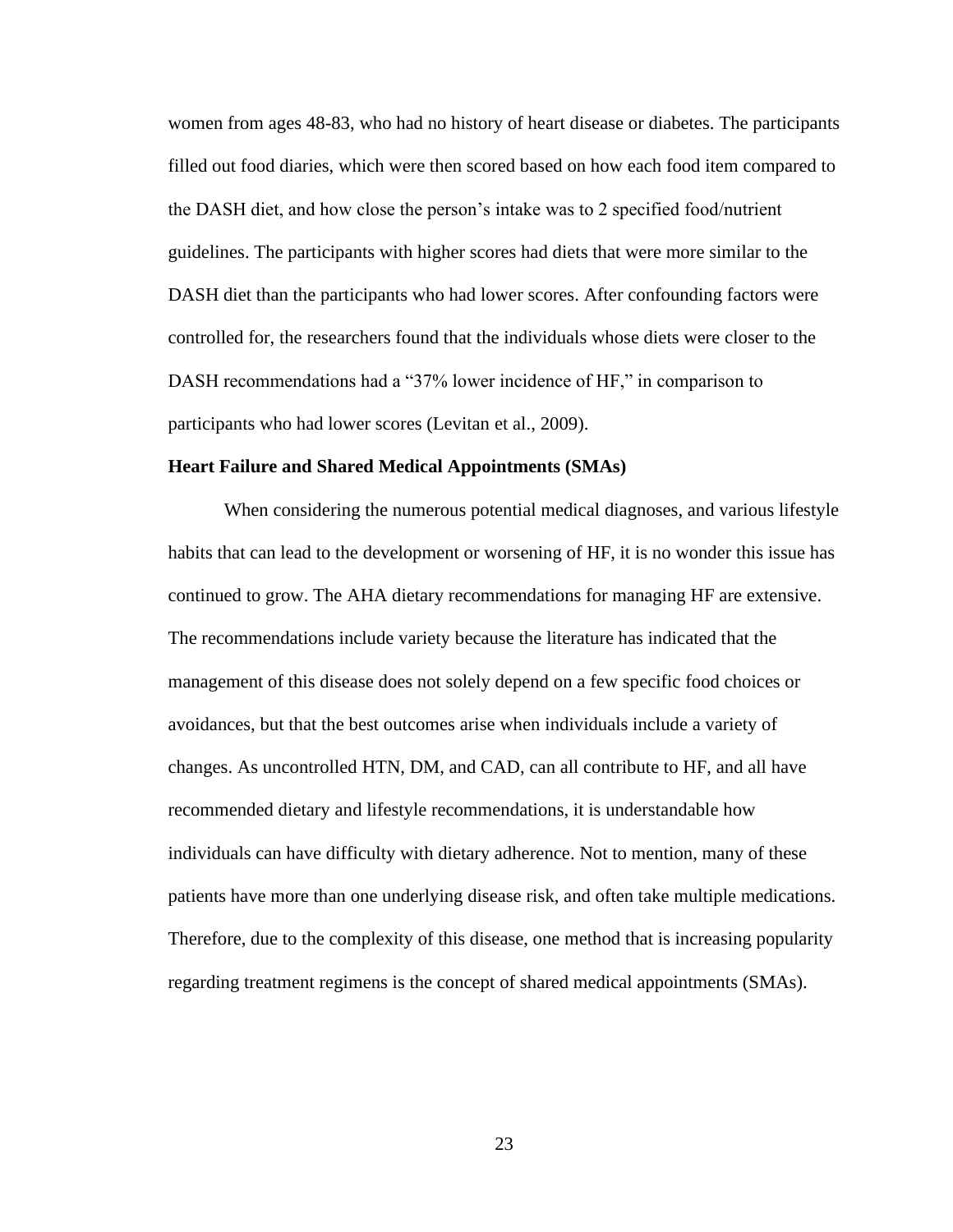#### **What are SMAs?**

The concept of group visits was created in Northern California at Kaiser, in 1996, by a doctor named Edward Noffsigneer, PhD, who started what was known as "the dropin group medical appointment model" (Stein, 2011). As time has progressed, increasingly more medical organizations have implemented group visits for patients, as it can help to not only reduce costs, but also increases productivity (Stein, 2011). The difference between SMAs and support groups, is that SMAs have a medical and educational component. An SMA can have a wide range of patients, anywhere between 5 patients to 20 patients, and includes a combination of methods to help with patient success. (Stein, 2011). The duration of SMAs is typically 1-2 hours, depending on what is being covered in the appointment (Edlemen et al., 2012). SMAs are run by a multi-disciplinary medical team (Shared medical appointments, n.d), and are generally considered for the management of chronic conditions, such as DM, HTN, asthma, and cardiovascular diseases, such as HF (Shared Medical Appointments, n.d). The multi-disciplinary team can consist of all or some of the following healthcare professionals: a doctor, a nurse, a pharmacist, a dietitian (Shared medical appointments, n.d) and sometimes a social worker (Smith et al., 2014)

While SMAs have been around since 1990s, the research is still limited and controversial. In 2012 it was stated that there is not "enough evidence to make a strictly evidence-driven decision about implementation of SMAs in any context except diabetes," (Edlemen et al., 2012). That trend continued in 2017 articles, as authors' commented that the published literature for HF SMA outcomes remains limited (Cohen et al., 2017). In the article, "A Heart Failure Management Program Using Shared Medical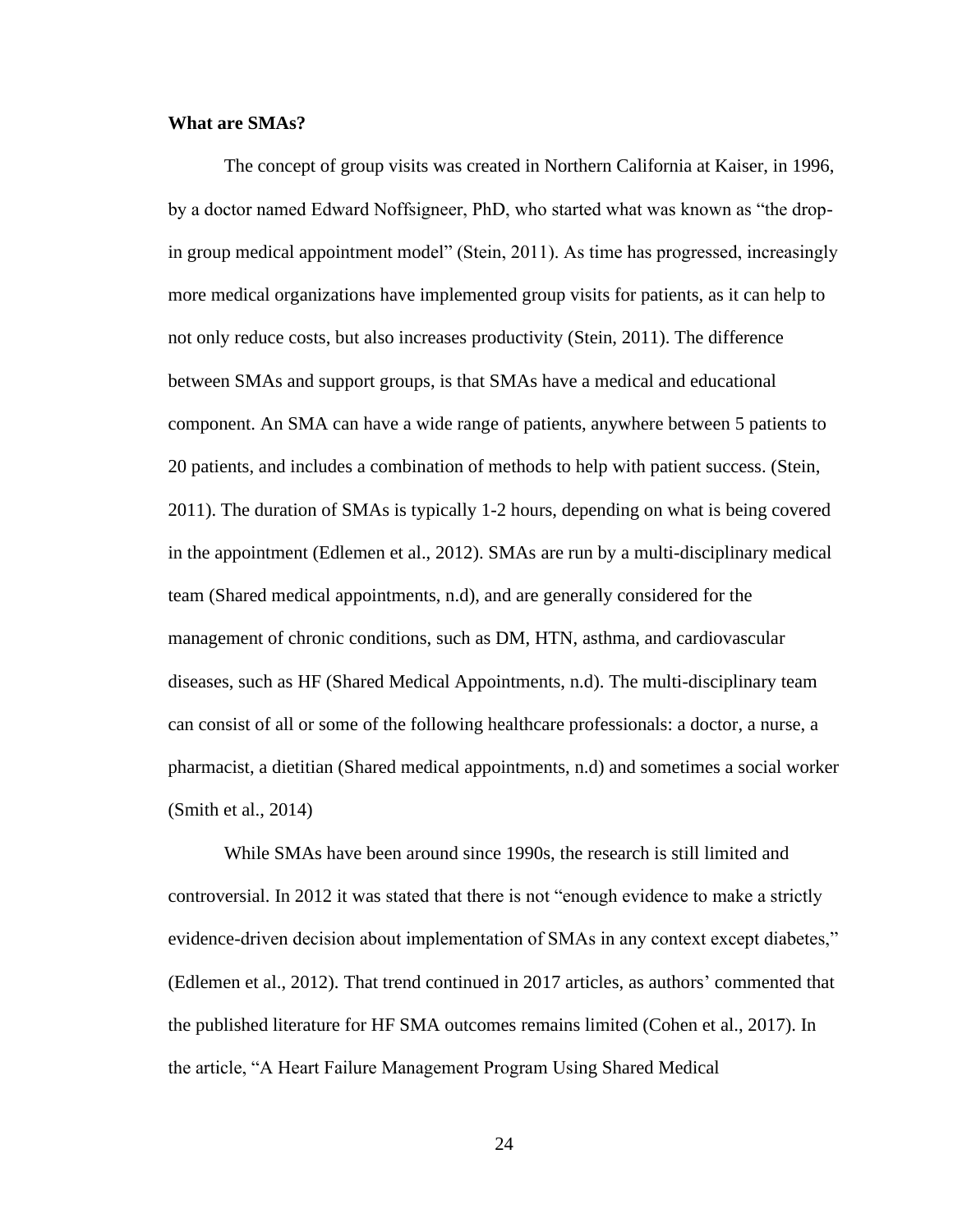Appointments," the hypothesis was not supported, and patients who were in the HF SMA group did "not have lower 12-month hospitalization or mortality rates, shorter hospital stays, or longer time to hospitalization compared to the HF clinic only" group (Carrol et al., 2017). However, the current literature that exists can provide a platform for future research, such as gaps to be addressed, and the types of outcomes to be assessed. As the prevalence of HF continues to dramatically rise, and studies have reported that about 70% of the readmissions related to HF could have been be prevented if self-management skills in patients were improved, it is pertinent to research the benefits of SMAs regarding outcomes of this disease (Smith et al., 2016).

The use of SMAs regarding the management of HF has started to gain some traction, and there are a few studies that have shown promise and can help direct the future research. For example, some of the current research regarding HF SMAs has looked at how attendance to SMAs affects hospitalization rates, self-care skills, HF related discouragement, quality of life (QOL) (Smith et al., 2015) as well as mortality, (Carroll et al., 2017). Two key articles regarding SMAs include the 2014 & 2015 articles by Smith, et al. In the 2014 study, 2 groups were compared, one received standard care  $(n=106)$ , and the other group participated in SMAs  $(n=92)$ . They reported that vasodilator and beta blocker adherence was poorer in the standard care group versus the SMA group, and that the SMAs were well accepted by the patients (Smith et al., 2014). In 2015, the researchers looked back at the previous study and this time focused on the methods, materials, and outcomes. They found that the patients who were in the SMA group used checklists and calendars to manage daily weights, to a higher degree than the patients in the standard care group. They also reported that the SMA group had greater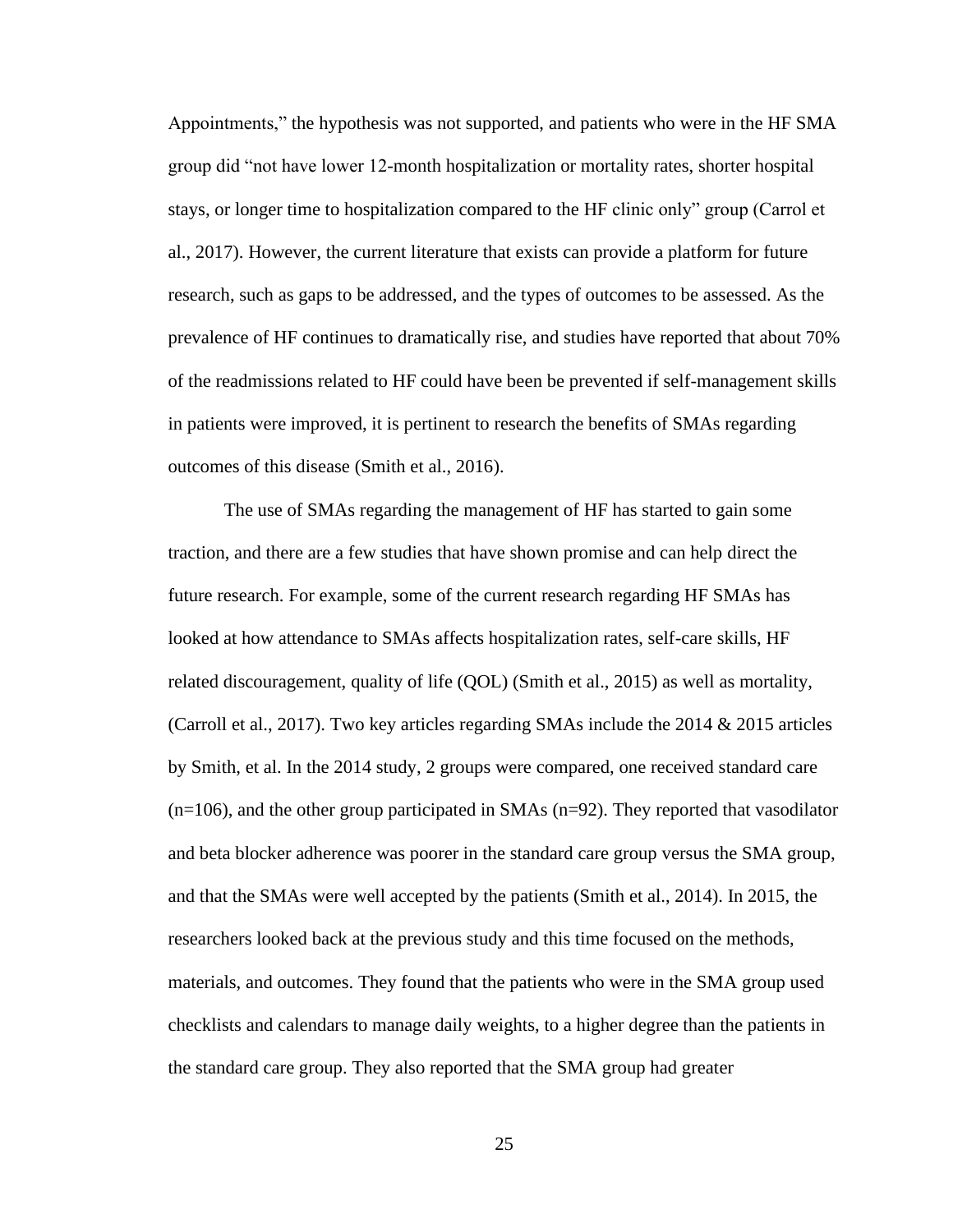improvements for HF self-care skills, decreasing salt intake, taking medications, incorporating exercise, and had less hospitalizations than the standard care group (Smith et al., 2015). In another article, researchers observed how dietitian consultation effected the reduction of cardiovascular disease risk factors in individuals who were considered "high risk" (Ross, et.al, 2019). They found that for HDL, lipid levels, triglycerides, LDL, and total cholesterol, dietetic consultation was "at least as effective as usual minimal care," and that that 4 studies indicated a "superior effect" with the use of a dietitian. (Ross et al., 2019).

While there is some positive research showing improvements in HF patients who participate in SMAs (Ross, et.al, 2019), (Smith et al., 2014), (Smith et al., 2015), there is also controversy (Carrol et al., 2017), which is why it is important that more research is conducted. The current, limited literature has reported on some of the impacts that SMAs have on patient outcomes, such as medication adherence, dietary adherence, laboratory values, as well as compared control groups to intervention groups over short and long periods of time. Some of the research has included the addition of an RD to the interdisciplinary team. However, the impact that RD provided nutrition education has on HF related outcomes is limited. As dietary composition is a major factor for underlying risk factors (cholesterol, HTN, type 2 diabetes, CAD) to HF, it is essential that more research is conducted with the addition of an RD, and with a greater focus on nutrition education.

In conclusion, HF is a complex chronic condition. The management of HF requires a team of healthcare professionals and a delicate balance of managing underlying medical conditions, medications, and dietary management. As heart disease remains the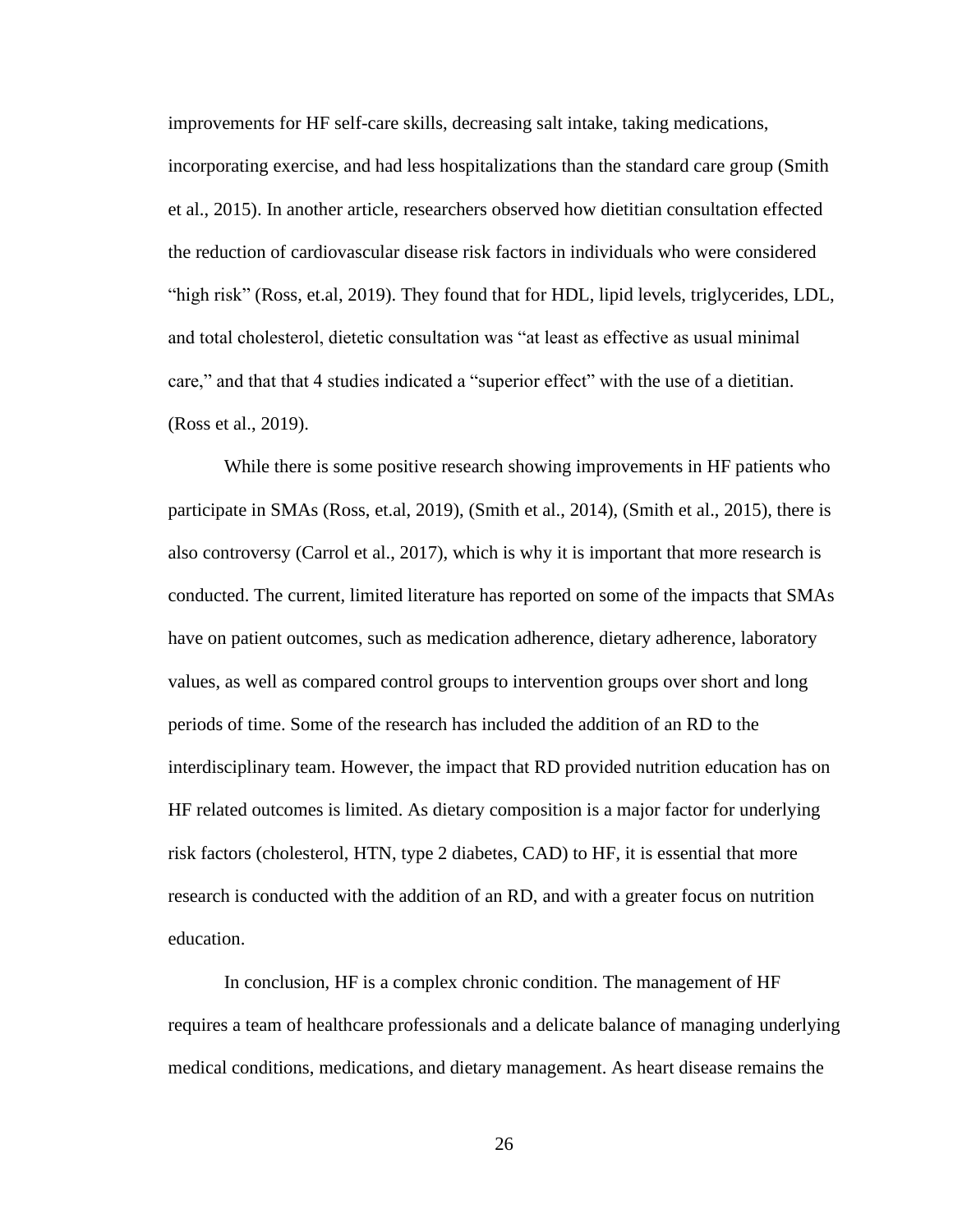number one cause of death in the United States, it is evident that changes to patient care such as SMAs and a greater focus on dietary education are crucial. The gaps in the literature previously discussed along with the increasing prevalence of heart disease support the purpose of this pilot project: to collect and report descriptive statistics from participants who participated in HF SMAs, in which nutrition education was provided by an RD.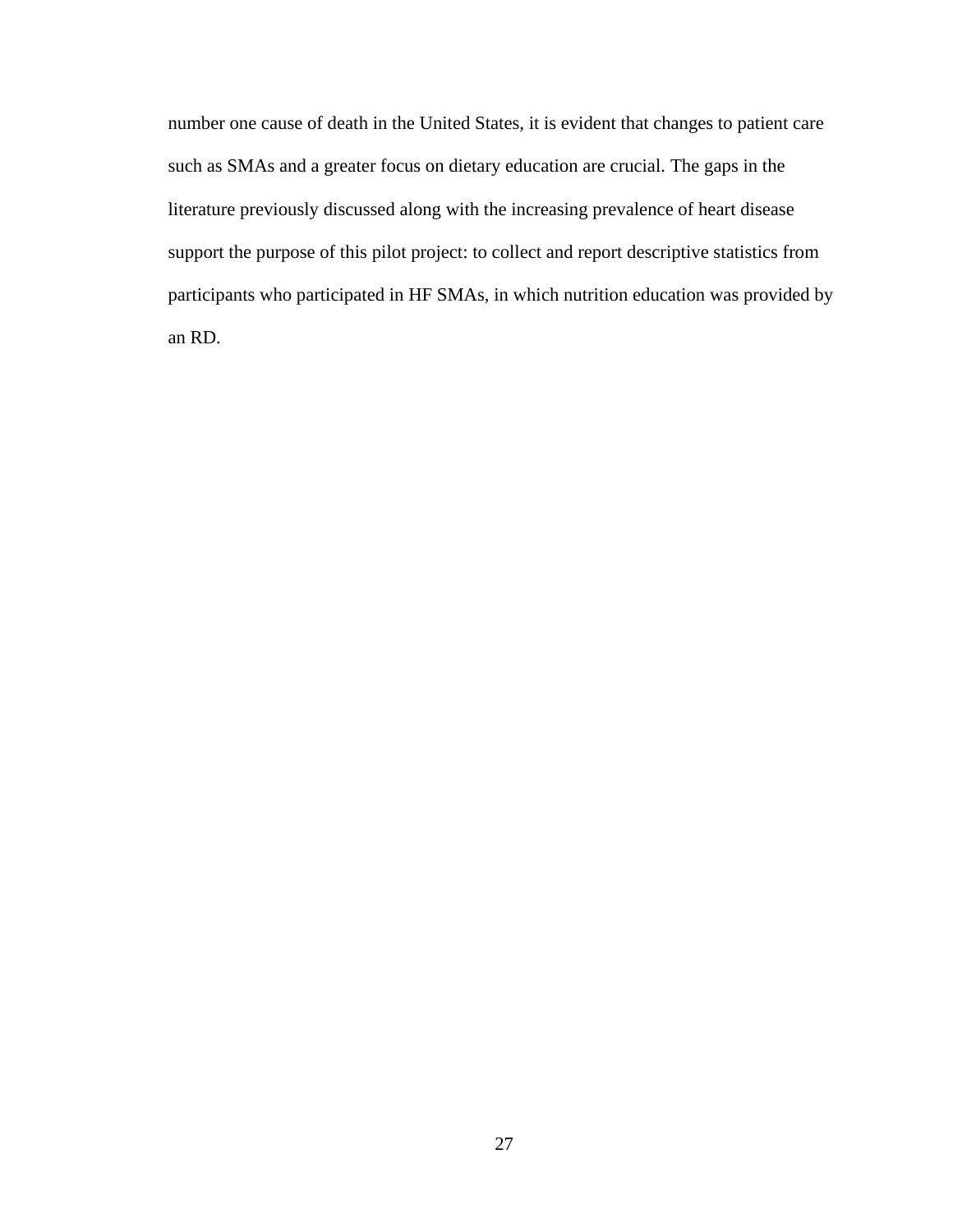#### **CHAPTER III**

#### **JOURNAL ARTICLE**

#### **A Pilot Study: Observations of Patients Participating In Heart Failure Shared**

#### **Medical Appointments Receiving Nutrition Education**

#### **Authors:**

Hannah Hugo, Dana Ogan, Megan Hodges, Tim Englund

**Author's Affiliation:** Central Washington University

**Corresponding Author:** Dana Ogan, Central Washington University

#### **Acknowledgments**

I would like to acknowledge and thank Dana Ogan, my committee chair, for all of

her time, help, reassurance, and guidance during this process. I would also like to thank

Megan Hodges for her help and the extensive knowledge she provided me regarding

Shared Medical Appointments, and Dr. Tim Englund for his time and help with this

project.

#### **Abbreviations:**

AHFK: Atlanta Heart Failure Knowledge Questionnaire MLHF: Minnesota Living With Heart Failure Survey HFrEF: Heart Failure with Reduced Ejection Fraction HFPEF: Heart Failure with Preserved Ejection Fraction BP: Blood pressure HR: Heart Rate HTN: Hypertension HF: Heart Failure

#### **Abstract:**

The purpose of this pilot project was to examine descriptive statistics from 7 patients who participated in HF SMAs at a mid-sized heart center in the northwest, in which nutrition education was provided by an RD. Information collected included blood pressure (BP), heart rate (HR), weight, scores from the Minnesota Living with Heart Failure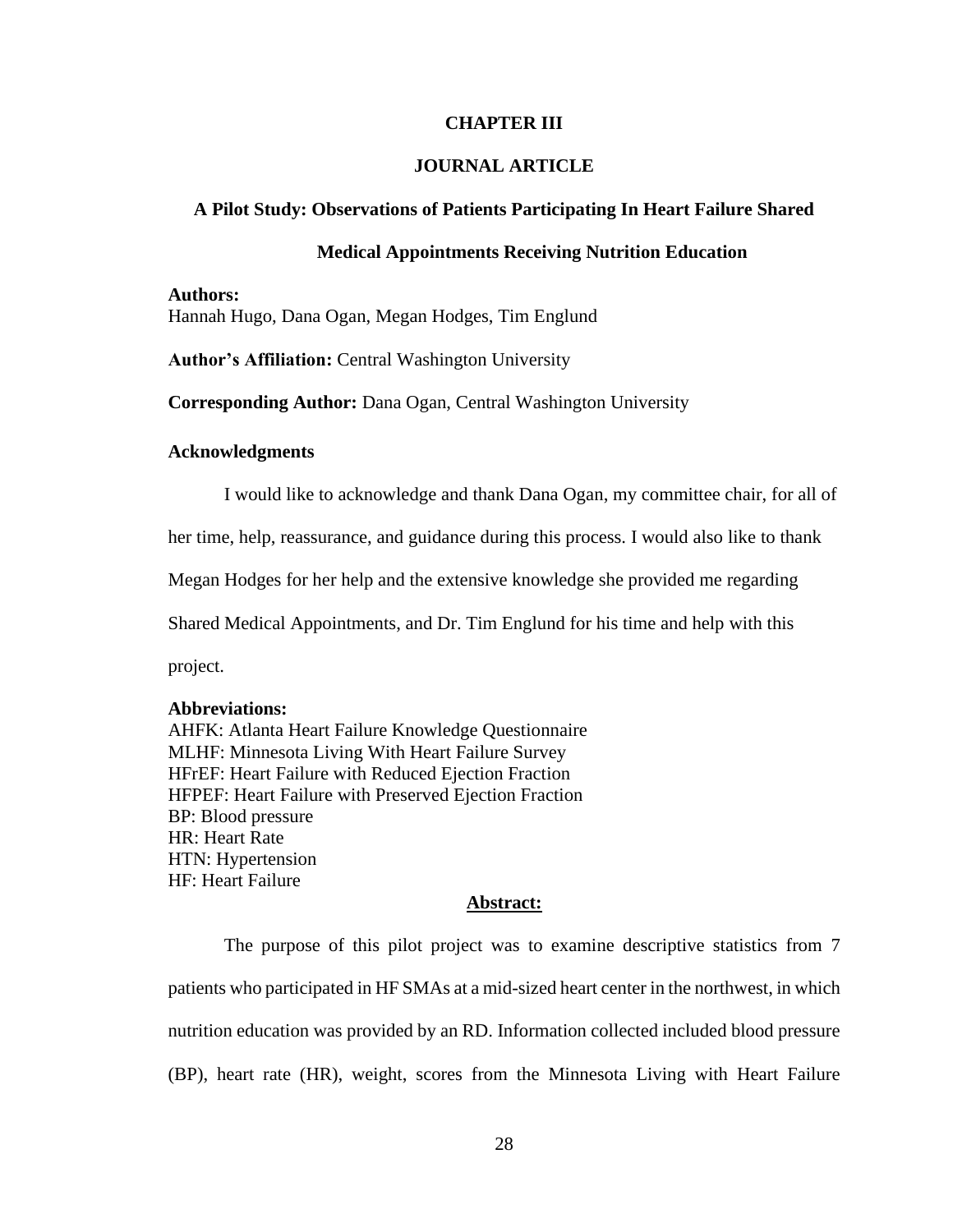(MLHF) Survey, and the Atlanta Heart Failure Knowledge (AHFK) questionnaire. Due to small sample size and lack of control group, simple descriptive statistics, such as mean and median were used to examine the data. Three of the participants were female and 4 were male. Five patients in this group had a diagnosis of HF with reduced ejection fraction (HFrEF), and two patients had a diagnosis of HF with preserved ejection fraction (HFpEF). Average weights of the participants ranged from 171.4 lbs to 339.6lbs. Quality of life (QOL) for this group of patients was diverse, average MLHF scores ranging from 0.4-78.3. The 3 lowest scores on the MLHF questionnaire and the 3 lowest average HRs were observed in the 3 patients  $(21, 22 \& 32)$  who had the lowest recorded weights in the group (<200lbs). The 2 highest average BPs were observed in the 2 patients (20  $\&$  25) with HFpEF. One limited potential trend that was detected within this data was that *the 3 patients with average weights <200lbs appeared to have lower MLHF scores (indicating higher QOL), as well as lower HRs, than the 4 patients with weights >200lbs.*

#### **Introduction:**

Heart Failure (HF) contributes about \$30.7 billion to healthcare costs annually, and impacts approximately 5.7 million Americans (Centers for Disease Control and Prevention [CDC], 2019). Risk factors that can contribute to the development of HF include: coronary artery disease (CAD), high blood pressure/hypertension (HTN), diabetes (DM), smoking, a high sodium, high cholesterol, and high saturated fat diet, lack of physical activity, as well as obesity (CDC, 2019).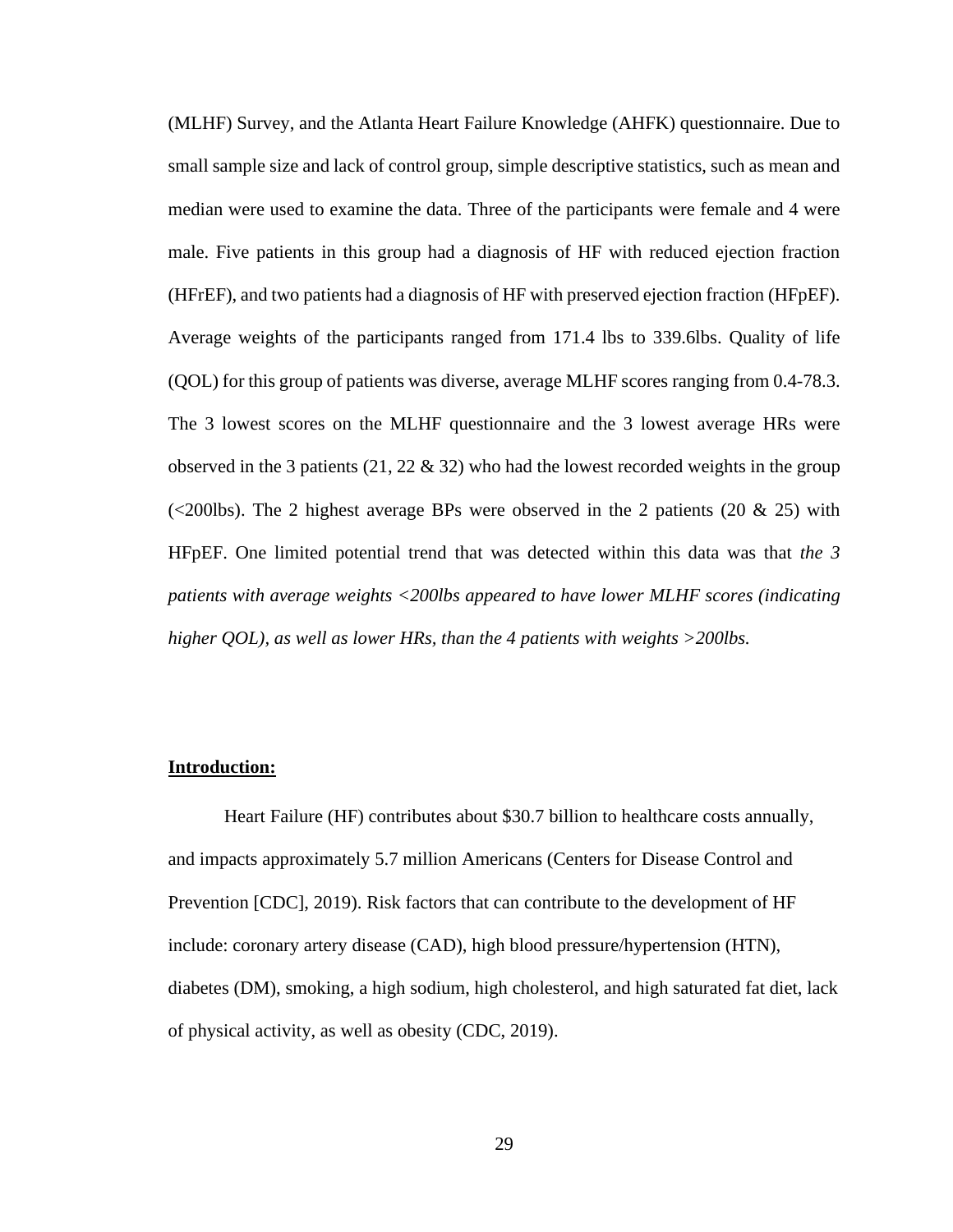Treatment for HF includes a combination of medical and lifestyle approaches. Medications are used to help control underlying diseases, such as HTN, CAD, and DM, to decrease overall stress on the heart. Lifestyle changes such as increasing physical activity and changing dietary patterns are also recommended. The American Heart Association (AHA) emphasizes consumption of a variety of fruits & vegetables, low fat/fat free dairy, lean meats, as well as incorporating nuts and legumes, reducing added sugars, and limiting sodium consumption to 1,500-2,300mg/day.

In 2016, the AHA reported that, despite survival rates increasing, about half of those diagnosed with HF will not live past 5 years (Mozaffarian et al., 2016)**.** Therefore, it is evident that additional interventions should be assessed regarding the maintenance of this disease. One proposed method is through shared medical appointments (SMAs). An SMA is typically a small group of approximately 10-15 patients, all with the same or related medical diagnosis/condition. These patients are seen by a multi-disciplinary medical team, consisting of a nurse, a doctor, a pharmacist, and sometimes a registered dietitian (RD). Together the patients share their experiences, concerns, questions, and discuss past stories with the SMA group (Shared Medical Appointments, n.d). SMAs are considered to be most beneficial for patients with chronic conditions, such as diabetes, HTN, asthma and heart disease/ HF (Shared Medical Appointments, n.d). In their 2015 article, Smith et al found that a group of 92 patients involved in HF SMAs had a decrease of 33% in re-hospitalizations due to HF, compared to a control group who did not participate in an SMA (Smith, 2015). Current research has also observed the effects that SMAs have on other patient outcomes such as medication adherence, dietary adherence, and laboratory values. However, the impact that extensive RD provided nutrition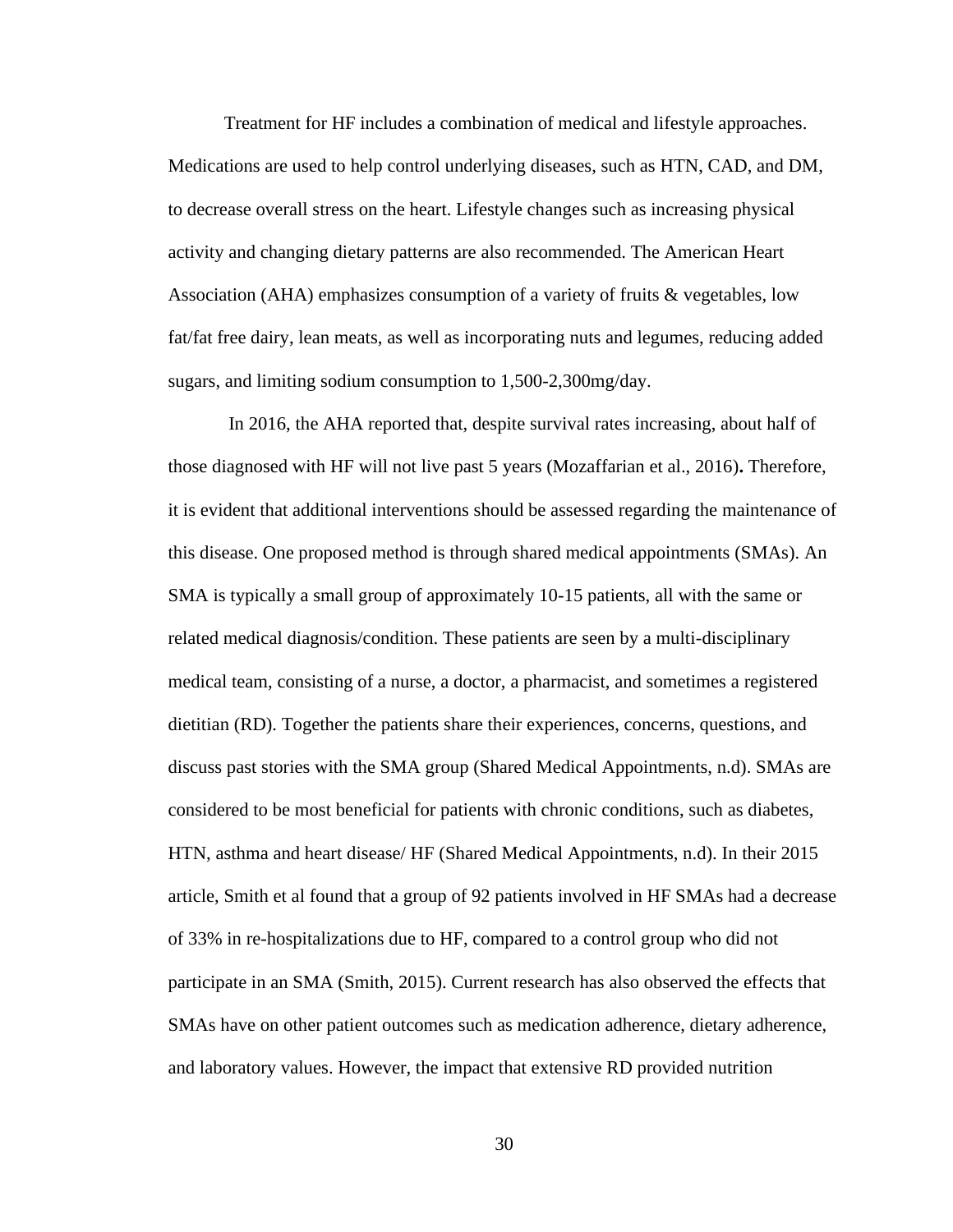education has on HF related outcomes is limited. As the number of HF diagnoses continues to rise and dietary intake remains a major factor for underlying risk factors (cholesterol, HTN, type 2 diabetes, CAD) to HF, it is essential that more research is conducted with a greater focus on nutrition education. Therefore, the purpose of this pilot project is to examine descriptive statistics from patients who participated in HF SMAs, in which nutrition education was provided by an RD.

#### **Methods:**

#### **Subjects:**

This retrospective pilot study examined 7 HF patients that participated in a SMA at a mid-sized heart center in the northwest, between April 2018 and January 2020. Deidentified data from the 7 HF patients was retrieved from an electronic health record database a mid-sized heart center in the northwest. Demographics for the SMA participants were collected, such as gender, age, and ethnicity. Inclusion criteria for this group included the following: >18 years old, heart failure diagnosis, patient attendance of  $\geq$  3 visits, and enrolled in HF SMA program. This study was approved by Central Washington University's Human Subject Review Board.

#### **Data Collection:**

#### **Dependent Variables**:

Information collected from the de-identified patients included blood pressure (BP), heart rate (HR), weight, scores from the Minnesota Living with HF (MLHF) Survey, which was given at each visit, as well as the Atlanta Heart Failure Knowledge (AHFK)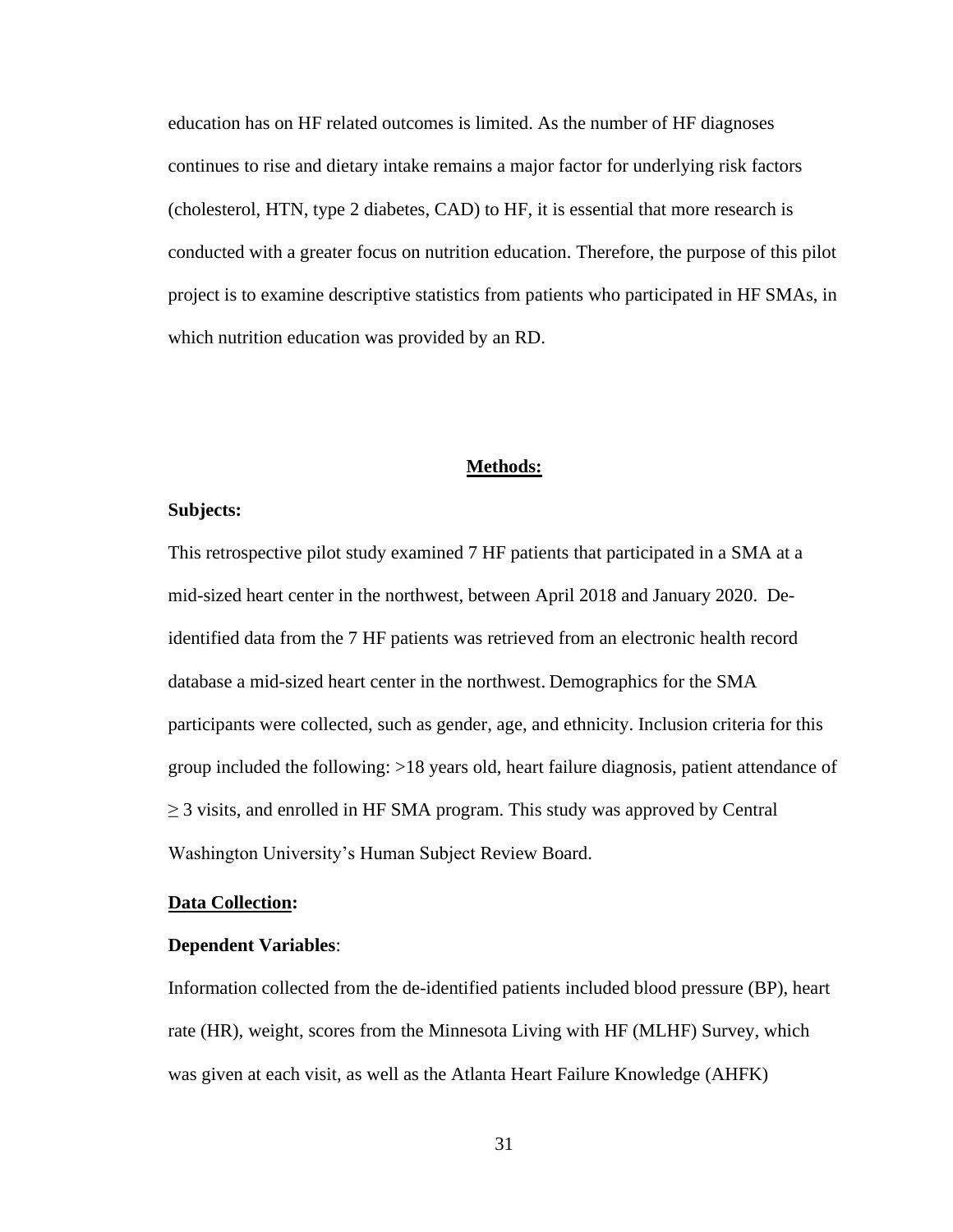questionnaire, which was given at 3 different times over the course of the study. For the purpose of this study, the MLHF and the AHFK questionnaires were utilized to determine if patient responses improved over time Patient attendance, HR, BP and weight were also observed

#### **Data Analysis**:

Due to small sample size and lack of control group, simple descriptive statistics, such as mean and median were used to examine the data.

#### **Results:**

The results to this pilot project are mixed. Although there are not adequate amounts of data to draw any firm conclusions, the results do help generate some questions that could direct future research studies. Most of the data over the course of the SMAs fluctuated, and there were not many common trends among all patients. Some minor trends were present, including lower MLHF scores at the last visit compared to the first visit. However, even those trend lines fluctuated and did not show any clear patterns. This group of patients was diverse and ages ranged from 45-83 years old. Three of the participants were female and 4 were male. Five patients in this group had a diagnosis of HF with reduced ejection fraction (HFrEF), and two patients had a diagnosis of HF with preserved ejection fraction (HFpEF).

#### **Weights**

When looking at the weights displayed on a line graph, 7 of the patients maintained their weight, with insignificant fluctuations throughout the course of the SMAs. See graph 1. Average weights of the participants ranged from 171.4 lbs to 339.6lbs. The weights of 3 patients (20, 21, & 22), despite some fluctuations, were lower at the last appointment than the first appointment, indicating some potential weight loss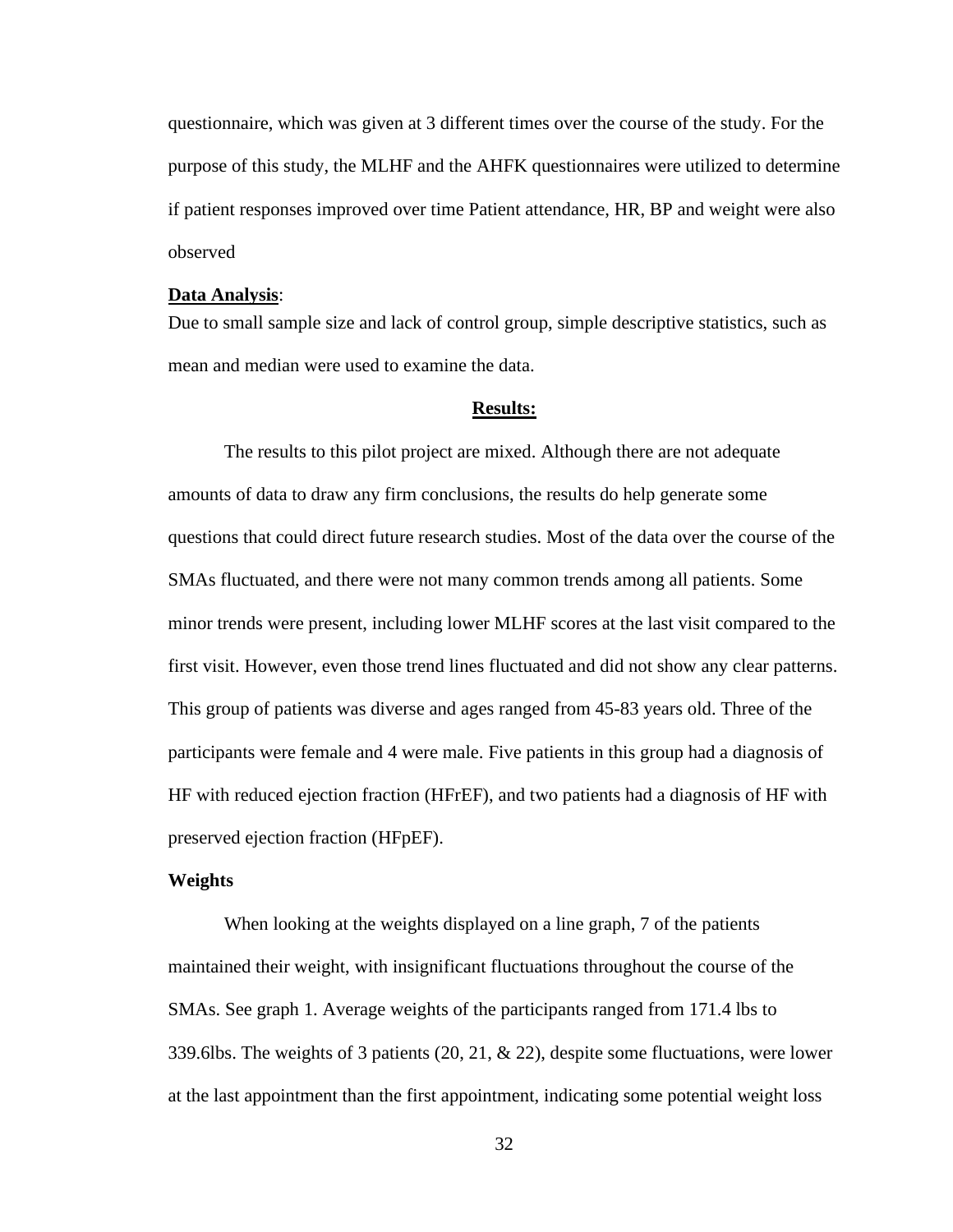over time. The graph for patient 21, showed a slight downward trend in weight over time. Since most patients were on diuretic medications, weight changes were likely influenced in part, by those medications and/or associated changes to the regimen. Patients 24  $\&$  32 had good weight maintenance, with weight only fluctuating a total of 7lbs for patient 24 and 5 pounds for patient 32. Patient 25 had the most significant weight change around visit 9, gaining about 47 lbs and then losing 52 lbs.

#### **MLHF/AHFK Questionnaires**

At each visit, patients filled out the MLHF questionnaire, which measures quality of life (QOL) with HF. The scores range from 0 to 105. A score of, or near 0 indicates QOL is not significantly impacted by HF; and a score of, or around 105 indicates HF does impact QOL to a great degree. Results to the MLHF questionnaire show that the QOL for this group of patients was diverse, average scores ranging from 0.4-78.3. The 3 lowest scores on the MLHF questionnaire were seen in the 3 patients with the lowest recorded weight averages (<200lbs). The highest scores were seen in the 4 patients with the highest average weights recorded (>200lbs). Patient 25 had the most significant weight change, but when observing the MLHF score at that visit, it did not seem to significantly increase in correspondence. However, patient 25 did have the highest MLHF average score of all the patients; the average score being 78.3 and the next highest average score only reaching 56.4.While all the scores fluctuated over the course of the SMA visits, the scores at the last visit for each patient was either the same, or lower than the first score. See graph 2.

The amount of data available for the AHFK questionnaire was not optimal, and therefore, it was difficult to draw any clear conclusions. The scores of the AHFK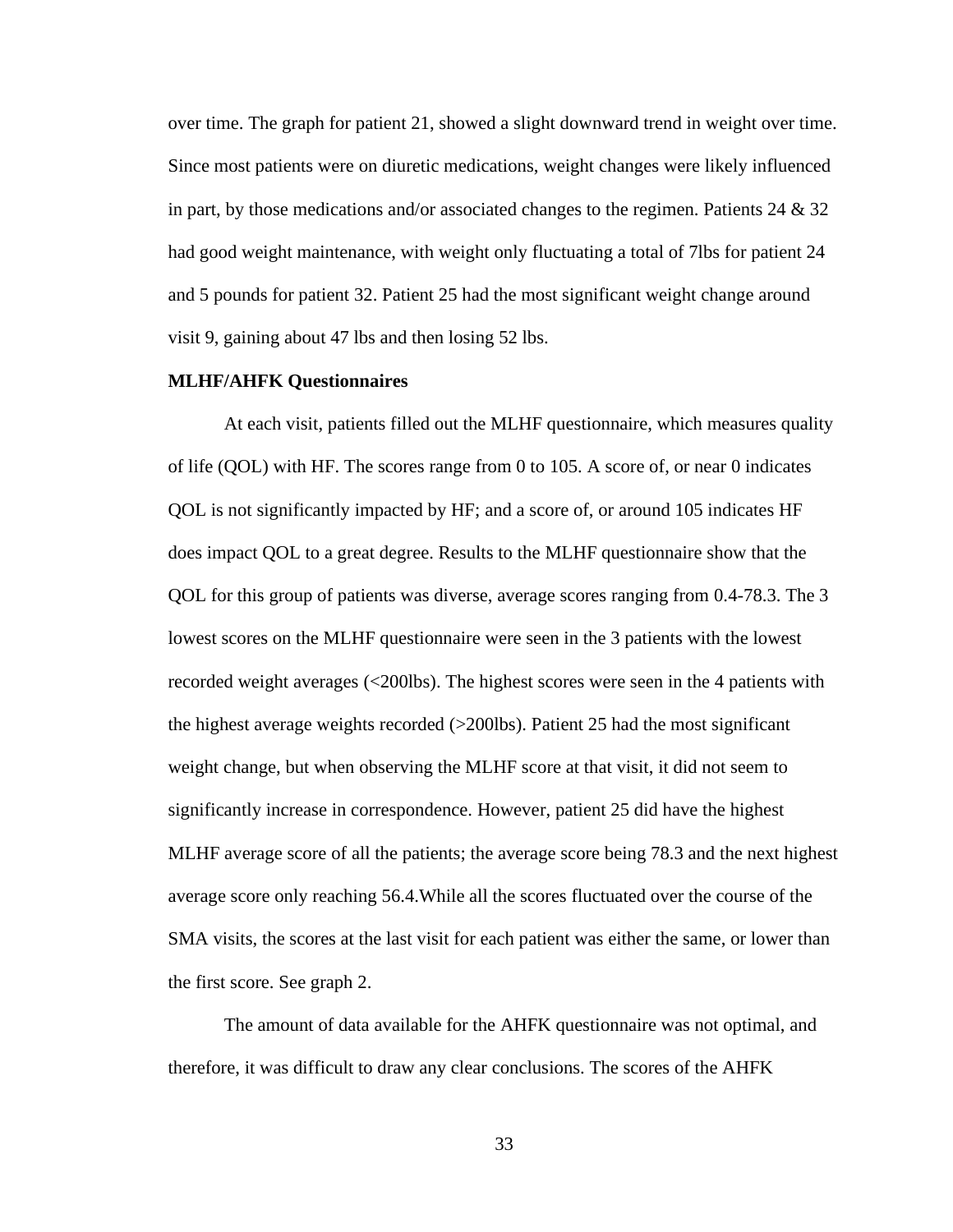questionnaire were not widespread, as the average score range was 22.7-26.3, being the number of questions answered correctly out of a possible 30

#### **Blood Pressure/HR**

The average BPs for this group of patients ranged from normal to stage 2. The 2 highest average BPs were observed in the 2 patients (20  $\&$  25) with HFpEF. The rest of the patients were diagnosed with HFrEF. Other than the highest BPs being found in the 2 patients with HFpEF, BP did not appear to be related to weight and there did not appear to be any consistencies with regards to average MLHF scores.

The 3 lowest average HRs were observed in the 3 patients  $(21, 22 \& 32)$  who had the lowest recorded weights in the group (<200lbs). As previously stated, patients 21, 22 & 32 also had the lowest average scores to the MLHF questionnaire. Therefore, this seems to be one of the limited potential trends that was detected within this data: *the 3 patients with average weights <200lbs appeared to have lower MLHF scores, as well as lower HRs, than the 4 patients with weights >200lbs.* 

#### **Discussion:**

The purpose of this pilot project was to examine improvements in HF related outcomes in 7 patients who participated in HF SMAs over the course of 21 months. An RD was present for 12 months of visits, however, there was not adequate amounts of data to make any inferences regarding this as a unique variable. Despite the limited and inconclusive results to this pilot project, some potential trends were observed and could be elaborated on in future SMA studies. One potential relationship that could be expanded upon is between weight, HR and the scores to the MLHF questionnaire. Results from this project showed that the four participants whose weights were >200lbs had the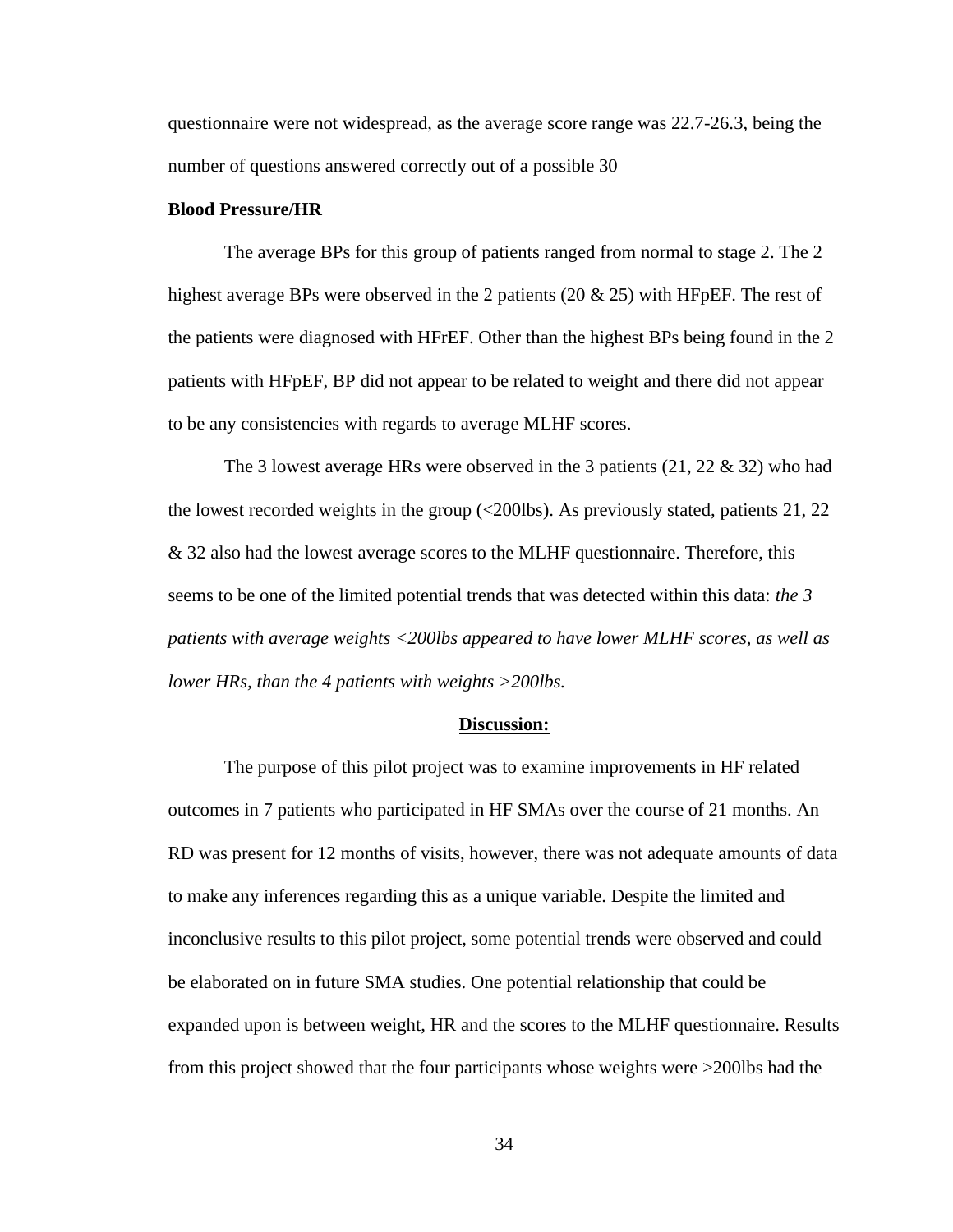highest HRs and MLHF scores. However, this trend is reported with caution for several reasons; the correlation is inconsistent, as the patient with the highest average weight did not have the highest average MLHF score and furthermore, height/BMI was not factored into this observation. This observation therefore, warrants further research. If consistencies with this trend are present in future studies with better validity, it could help support the need for greater weight management education to be included in HF SMAs. See graph 3.

It was also observed that patients with weights >200lbs seemed to have a more volatile QOL, as indicated by the MLHF scores. Patients 25 (average weight 259lbs) and 23 (average weight 253lbs) appeared to have the most variations in their MLHF scores. This observation may help support the fact that future SMAs should include weight management as a part of nutrition education. This observation of course, does not represent causality, but helps support why extensive nutrition education is crucial to the overall management of this disease. When considering an exacerbation of HF, a higher weight may lead to a more negative impact on QOL (high MLHF score). Furthermore, while the MLHF scores fluctuated over the course of the SMA visits, the scores at the last visit for each patient was either the same, or lower than the first score, suggesting a trending improvement in QOL in some of the patients. For future studies looking at QOL of HF patients, an important factor to consider when interpreting the results is the time of year. Many individuals experience seasonal depression in the winter months, which could be a variable that could skew the data and cause variation that is not necessarily due to HF symptoms or attitude towards HF. Due to the small sample size of this study, and the inconsistent attendances among the patients, this variable was not able to be extensively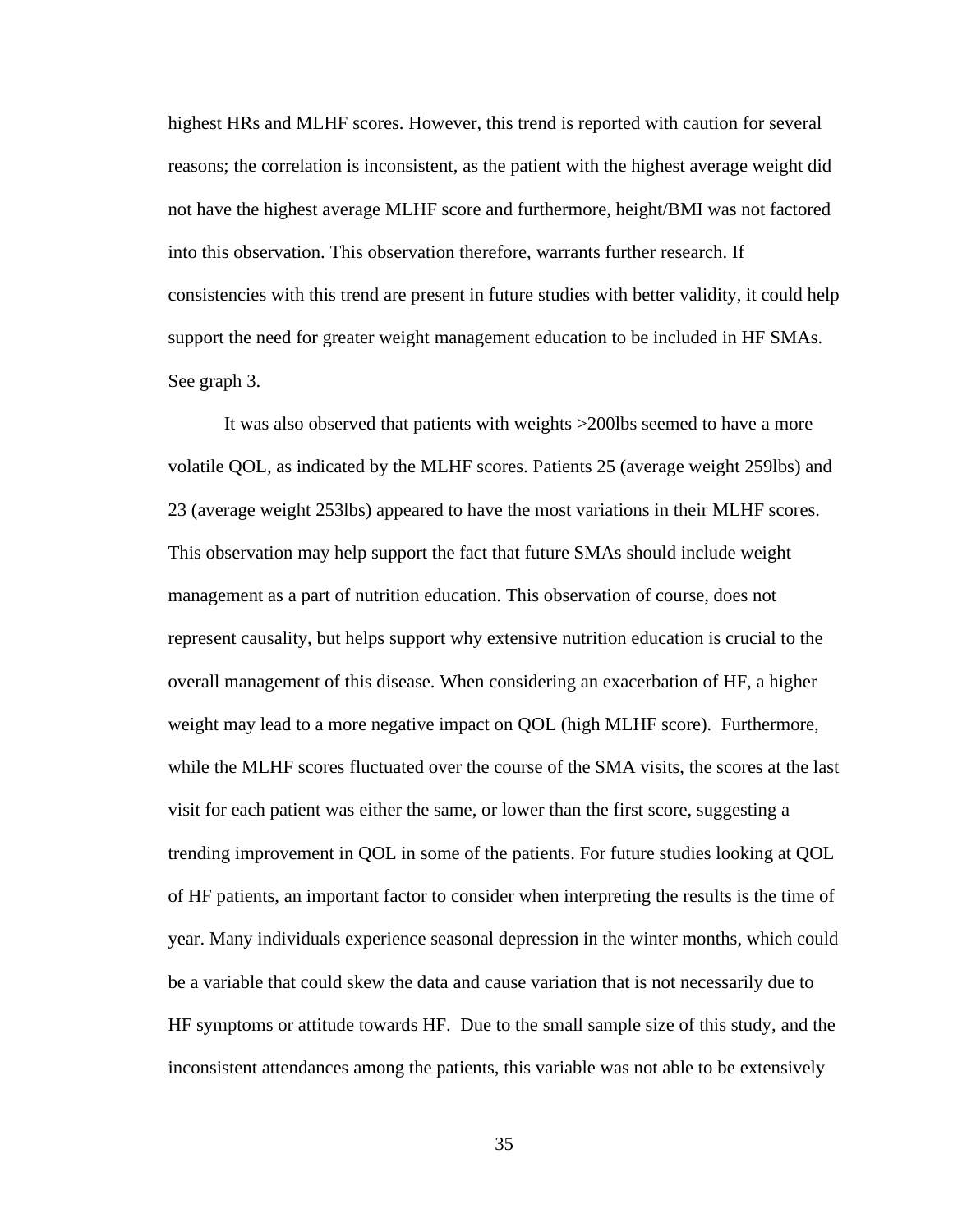explored. Although many patients seemed to have an upward spike in their MLHF score (lower QOL) at visit 8, this visit did not fall on the same month for each patient. The months included in visit 8 were June, May, November, February, and March. When looking at the patients with their  $8<sup>th</sup>$  visit occurring in fall/winter months, their scores on the MLHF questionnaire were higher, than patients with their  $8<sup>th</sup>$  visit falling in June and May. Although patient  $22$ 's  $8<sup>th</sup>$  visit fell in June, this patient did not have a MLHF score, so this patient was not included in this observation. Furthermore, patient 22's 3 highest MLHF scores fell during the months of May, June, and October, and therefore, contradicts the potential correlation that MLHF scores will be higher in fall/winter months vs spring/summer months. Regarding BP and the MLHF questionnaire, no clear conclusions could be drawn, as most patients were likely on BP medications. For example, patient 25 had the highest average BPs, as well as the highest average MLHF score, but patient 20, with the second highest BP, had the second lowest score on the MLHF questionnaire.

Although the ability to make connections with this data is limited, it was observed that the 2 patients (20  $\&$  32) with the lowest average weights had the highest average AHFK scores. It cannot be concluded that a higher score is related to a lower body weight, however further studies could explore this potential connection. It is also interesting to note that patients 20 & 32 had the lowest recorded SMA attendance. It's plausible that these patients already had better control  $\&$  knowledge regarding their HF, and thus did not need to attend as many visits as other patients. Nonetheless, with the small study sample, no clear conclusions can be made with this data.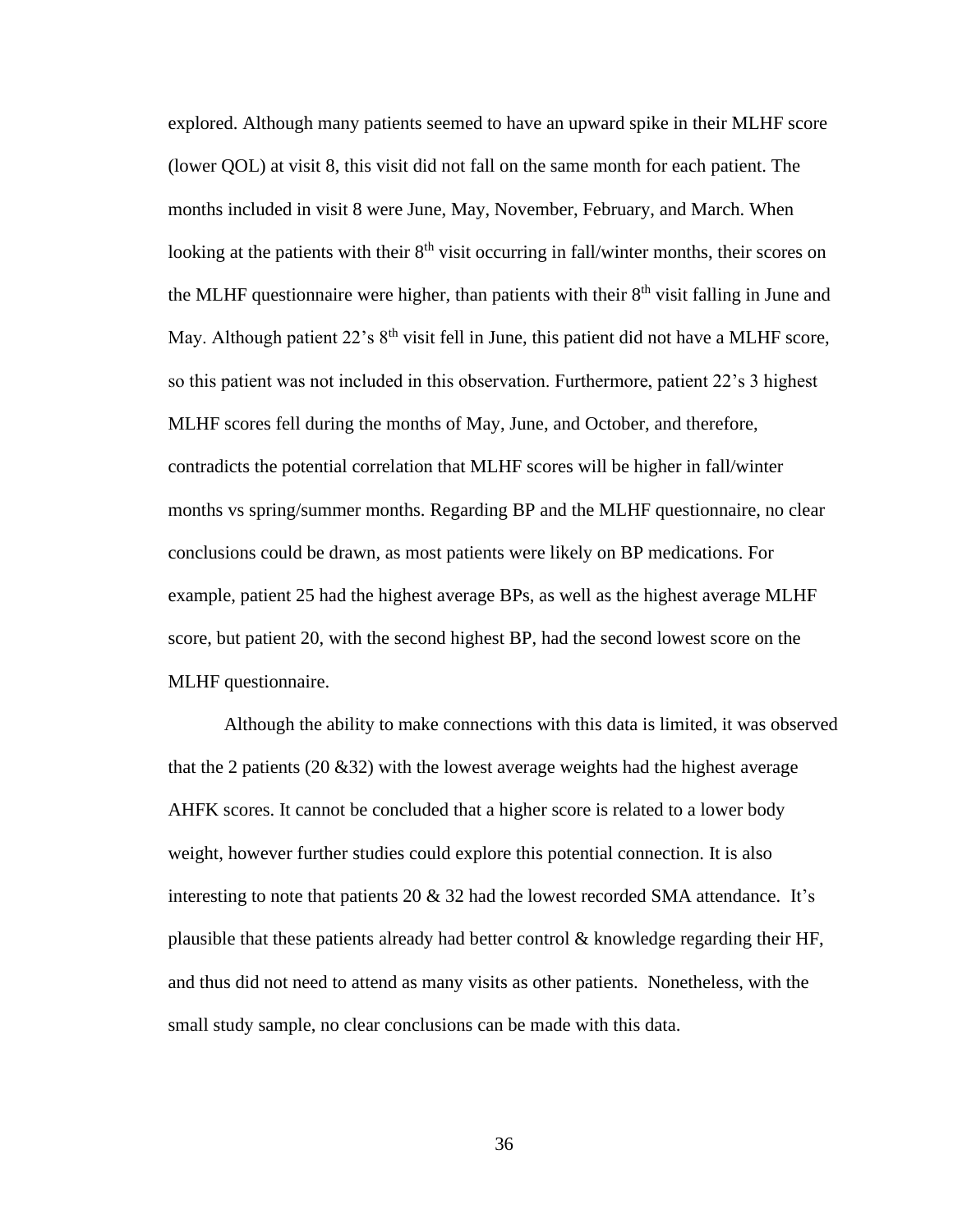Although the outcomes to this project unveiled more questions than answers, the variation among the data help illustrate the complexities of this disease and elicit more research regarding the effects of SMAs on HR, BP, weight, and QOL.

#### **Current Research/ Trends in SMAs**

Although shared medical appointments have been around for a while, the evidence and support for them is still limited. In a 2012 systematic review, Eddlemen and colleagues stated that there was not an adequate amount of research available to implement SMAs for any diseases besides diabetes (Eddlemen et al 2012). Since then, research in HF SMAs has progressed, and some studies have even observed the impacts of nutrition education on HF related outcomes (Ross et al., 2019). A few trends on the literature are important to note, such as patients who participate in SMA's are accepting of this method of health care delivery (Smith et al. 2014), and some research has reported that SMA patients have reductions in HF related hospitalizations compared to a control group (Smith et al. 2016). In a 2019 systematic review and meta-analysis, Ross et al reported outcomes between patients who participated in traditional medical care, which may or may not have included nutrition education, to patients who received a minimum of 1 face to face visit with an RD. Ross et al found that in some studies RD provided nutrition education was "at least as effective as usual minimal care," and in others they reported a significant difference between the intervention and control group (Ross et al., 2019).

The length of SMAs have ranged from 3 months (Ross et al, 2019) to 4 years (Delichatsios et al, 2015), and beyond, as well as the frequency of visits. There is a wide span of methods used, health care professionals included, and objective measures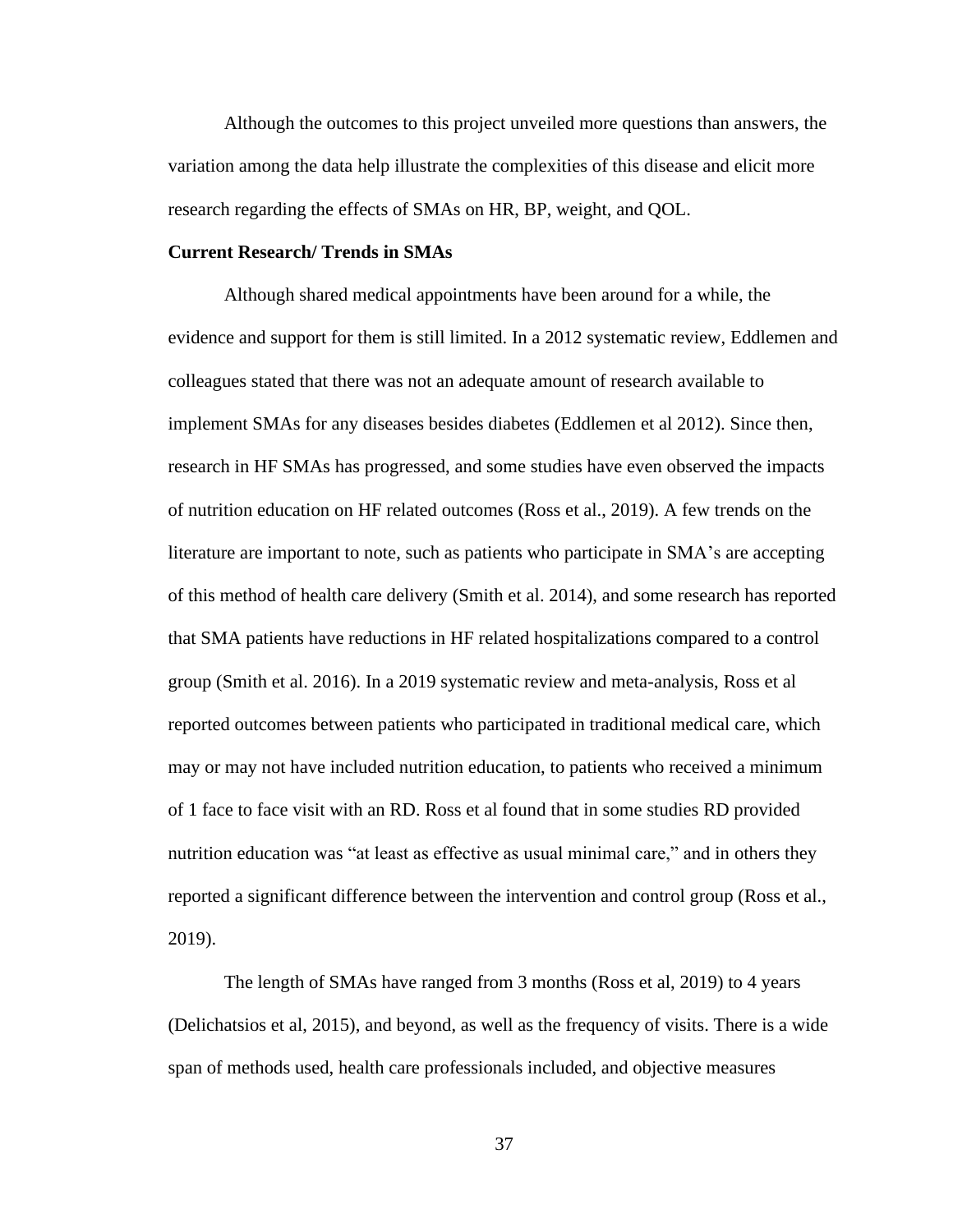observed. Regardless, there are still many gaps in the literature. For example, there is a limited amount of research observing the effects of consistent nutrition focused education for more than 12 months. Many studies have observed the results when an SMA group (including an RD) is compared to a control group (i.e a standard care group) but there are many uncontrolled variables in this flawed study design, as SMAs can differ widely from standard care. In the current literature, there was no research found that has compared 2 SMA groups to one another with variables such as nutrition education content (extensive vs basic) and nutrition educator (a doctor, a nurse, a pharmacist, or an RD). Lastly, while some research has looked at laboratory tests, such as lipid panels (Ross, et.al, 2019), more research is needed to observe the effects that SMAs have on other measures, such as weight, HR, BP, as well as patient knowledge.

The results and questions that have been generated from this project could help guide future SMA research that includes measures of weight, HR, BP, and patient knowledge. By comparing 2 SMA groups to one another, this would help limit the amount of confounding variables present when comparing an SMA group to standard care. In addition, this method could help isolate certain aspects of the SMAs, such as nutrition education and help answer some of the following research questions: How significant is the role of nutrition education with regards to HF related outcomes? How extensive does nutrition education correlate with positive outcomes for weight, BP, HR and quality of life? How does patient knowledge, HR, BP and weight impact quality of life?

#### **Limitations**

There are limitations regarding the results to this pilot project. Two main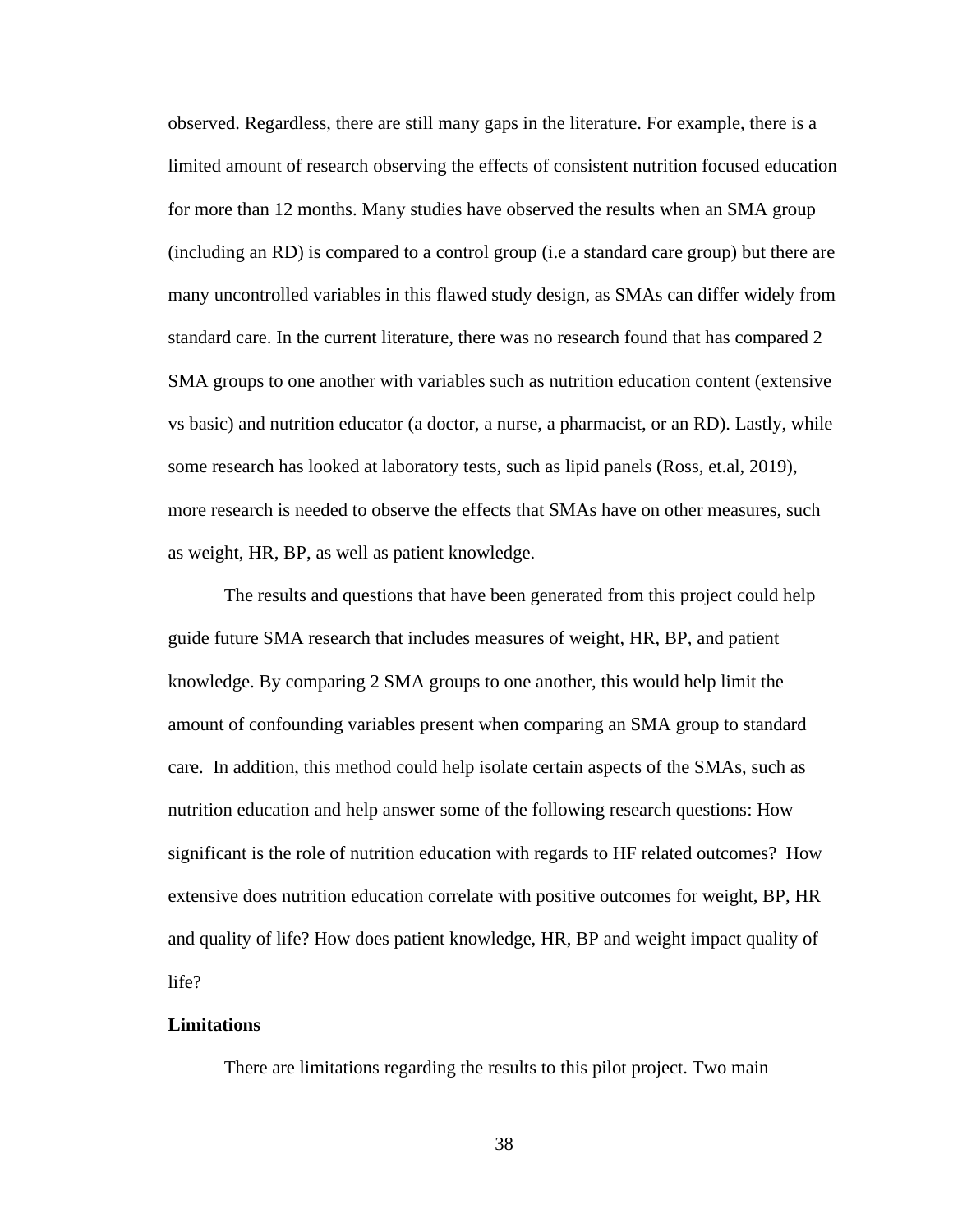limitations were the sample size and the lack of data from a control group. Although the data from the 7 patients spans 21 months, some patients missed visits, resulting in a fewer data points for those patients. While, the patients were exposed to RD provided nutrition education for 1 year, it was only once per month and inconsistent amongst the participants. Therefore, more frequent education sessions or follow-ups during the rest of the month may be warranted in future studies.

#### **Conclusions**

Due to data limitations, no clear conclusions were identified. Some potential relationships were observed, such as between weight, HR and MLHF questionnaire scores, and therefore, one potential trend that was detected within this data was that the 3 patients with average weights <200lbs appeared to have lower MLHF scores (indicating higher QOL), as well as lower HRs, than the 4 patients with weights >200lbs. As there were inconsistencies within the correlations of this data, the results should be observed with caution. Although the results generated more questions than answers, those questions may elicit more research regarding the relationship between HR, BP weight, and QOL in future HF SMA research.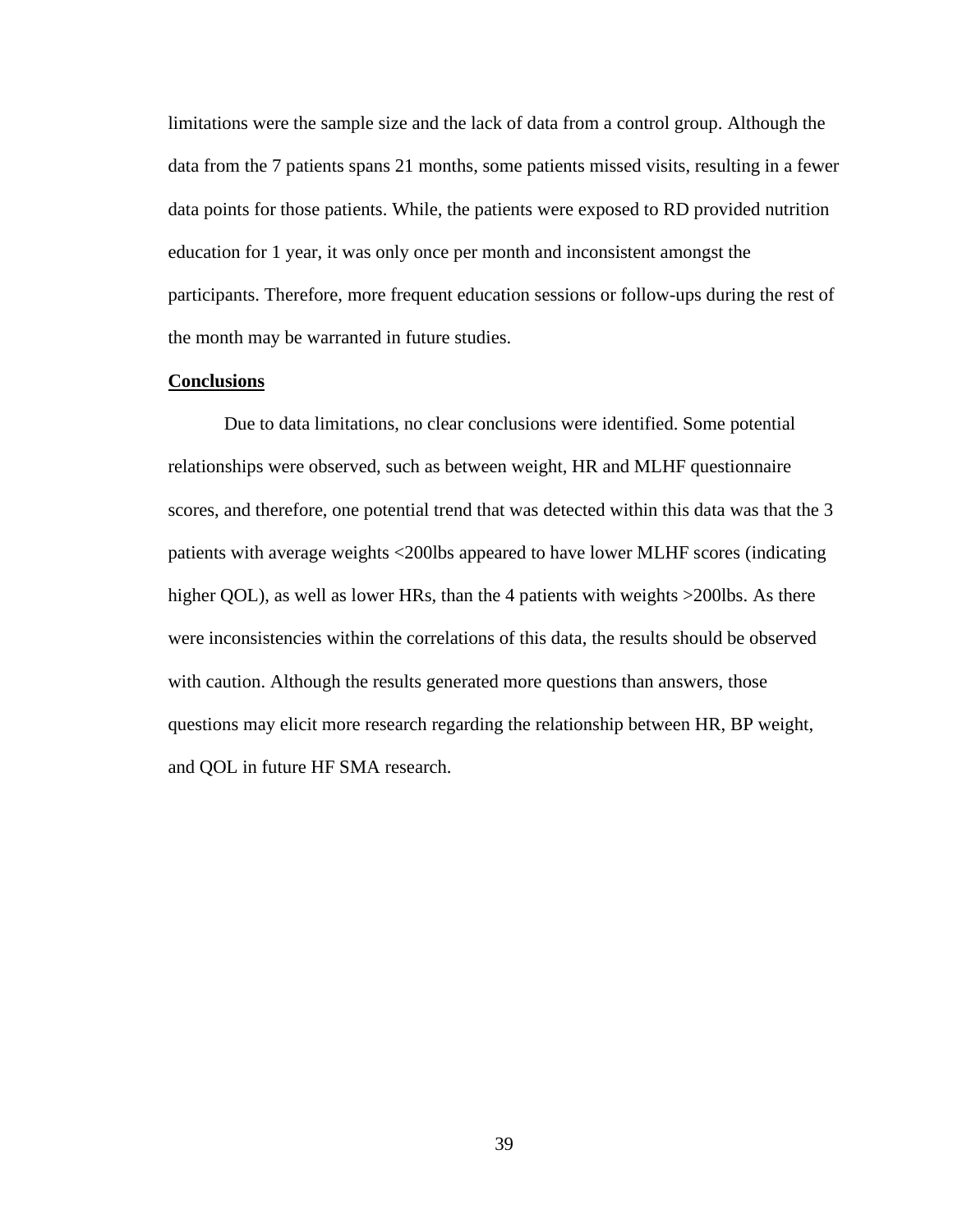## **Graphs**





Graph 2: MLHF scores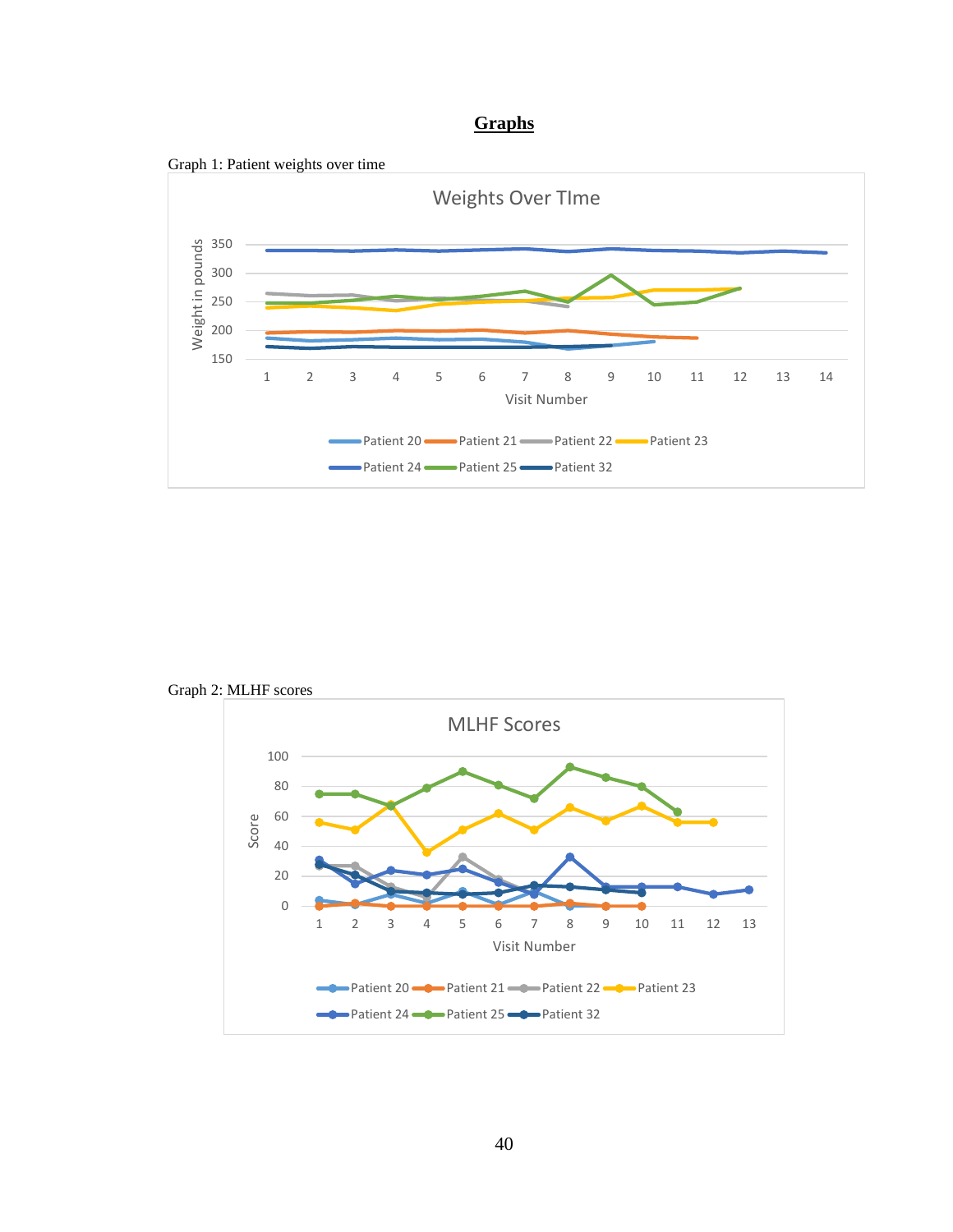

Graph 3: Heart Rates vs Weights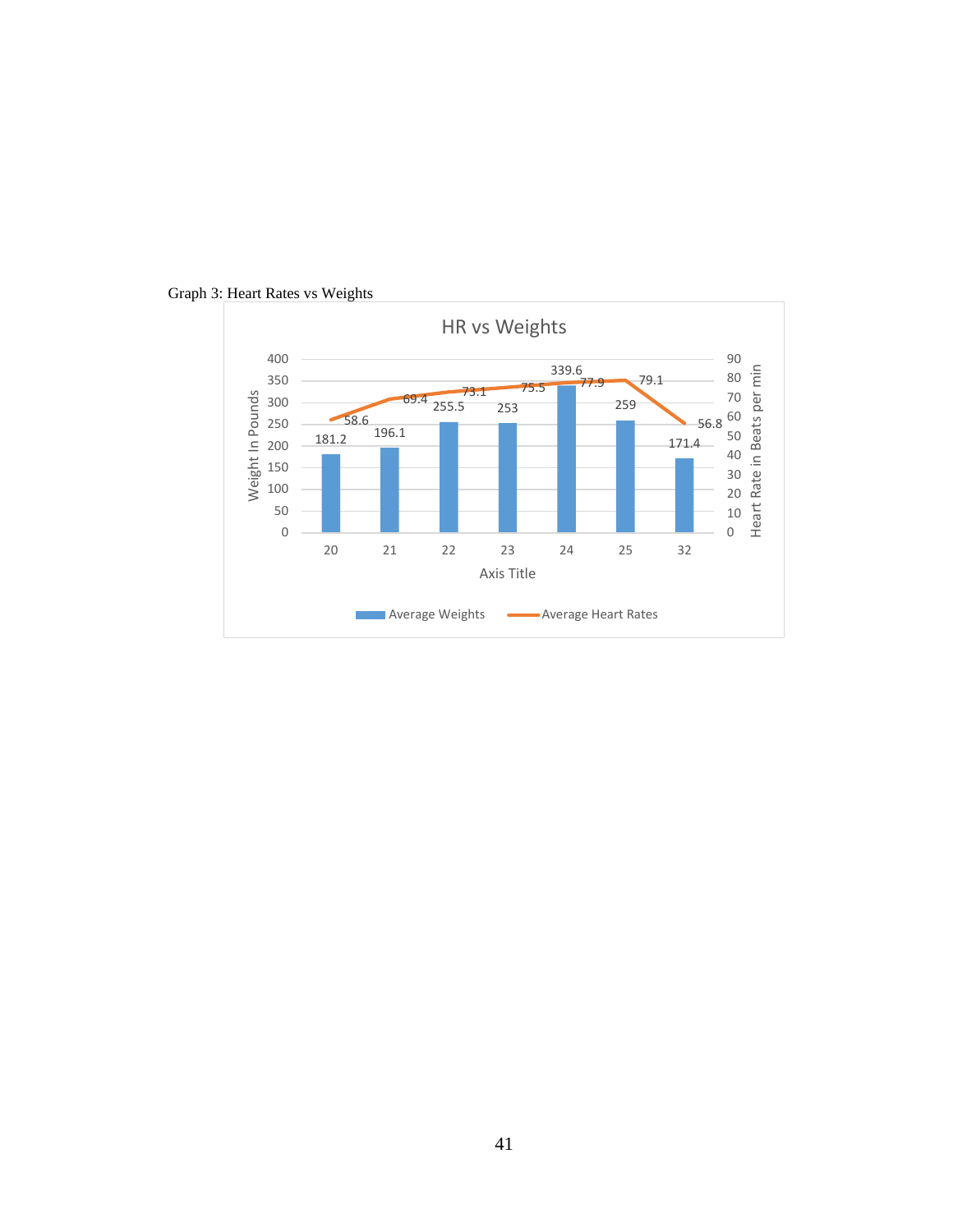#### **References**

- 1. *A closer look inside healthy eating patterns—2015-2020 dietary guidelines | health. Gov*. (n.d.). Retrieved February 16, 2020, from https://health.gov/ourwork/food-nutrition/2015-2020-dietary-guidelines/guidelines/chapter-1/a-closerlook-inside-healthy-eating-patterns/#food-groups
- 2. Aburto, N. J., Ziolkovska, A., Hooper, L., Elliott, P., Cappuccio, F. P., & Meerpohl, J. J. (2013). Effect of lower sodium intake on health: Systematic review and meta-analyses. *BMJ*, *346*. https://doi.org/10.1136/bmj.f1326
- 3. Appel, L. J., Moore, T. J., Obarzanek, E., Vollmer, W. M., Svetkey, L. P., Sacks, F. M., Bray, G. A., Vogt, T. M., Cutler, J. A., Windhauser, M. M., Lin, P.-H., Karanja, N., Simons-Morton, D., McCullough, M., Swain, J., Steele, P., Evans, M. A., Miller, E. R., & Harsha, D. W. (2009, August 20). *A clinical trial of the effects of dietary patterns on blood pressure* [Research-article]. Http://Dx.Doi.Org/10.1056/NEJM199704173361601. https://doi.org/10.1056/NEJM199704173361601
- 4. Ascherio, A., Rimm, E. B., Giovannucci, E. L., Spiegelman, D., Stampfer, M., & Willett, W. C. (1996). Dietary fat and risk of coronary heart disease in men: Cohort follow up study in the United States. *BMJ : British Medical Journal*, *313*(7049), 84–90.
- 5. *Atherosclerosis | national heart, lung, and blood institute(Nhlbi)*. (n.d.). Retrieved February 16, 2020, from https://www.nhlbi.nih.gov/health-topics/atherosclerosis
- 6. Bucala, R., Mitchell, R., Arnold, K., Innerarity, T., Vlassara, H., & Cerami, A. (1995a). Identification of the major site of apolipoprotein b modification by advanced glycosylation end products blocking uptake by the low density lipoprotein receptor. *Journal of Biological Chemistry*, *270*(18), 10828–10832. https://doi.org/10.1074/jbc.270.18.10828
- 7. Bucala, R., Mitchell, R., Arnold, K., Innerarity, T., Vlassara, H., & Cerami, A. (1995b). Identification of the major site of apolipoprotein b modification by advanced glycosylation end products blocking uptake by the low density lipoprotein receptor. *Journal of Biological Chemistry*, *270*(18), 10828–10832. https://doi.org/10.1074/jbc.270.18.10828
- 8. Carroll, A. J., Howrey, H. L., Payvar, S., Deshida-Such, K., Kansal, M., & Brar, C. K. (2017). A heart failure management program using shared medical appointments. *Federal Practitioner*, *34*(4), 14–19.
- 9. CDC. (2019, December 9). *Heart Failure | cdc.gov*. Centers for Disease Control and Prevention. https://www.cdc.gov/heartdisease/heart\_failure.htm
- 10. Challa, H. J., Tadi, P., & Uppaluri, K. R. (2020). Dash diet(Dietary approaches to stop hypertension). In *StatPearls*. StatPearls Publishing. http://www.ncbi.nlm.nih.gov/books/NBK482514/
- 11. *Classes of heart failure*. (n.d.). Www.Heart.Org. Retrieved February 16, 2020, from https://www.heart.org/en/health-topics/heart-failure/what-is-heartfailure/classes-of-heart-failure
- 12. Clyde W. Yancy, Mariell Jessup, Biykem Bozkurt, Javed Butler, Donald E. Casey Jr., Mark H. Drazner, Gregg C. Fonarow, Stephen A. Geraci, Tamara Horwich, James L. Januzzi, Maryl R. Johnson, Edward K. Kasper, Wayne C. Levy, Frederick A. Masoudi, Patrick E. McBride, John J.V. McMurray, Judith E.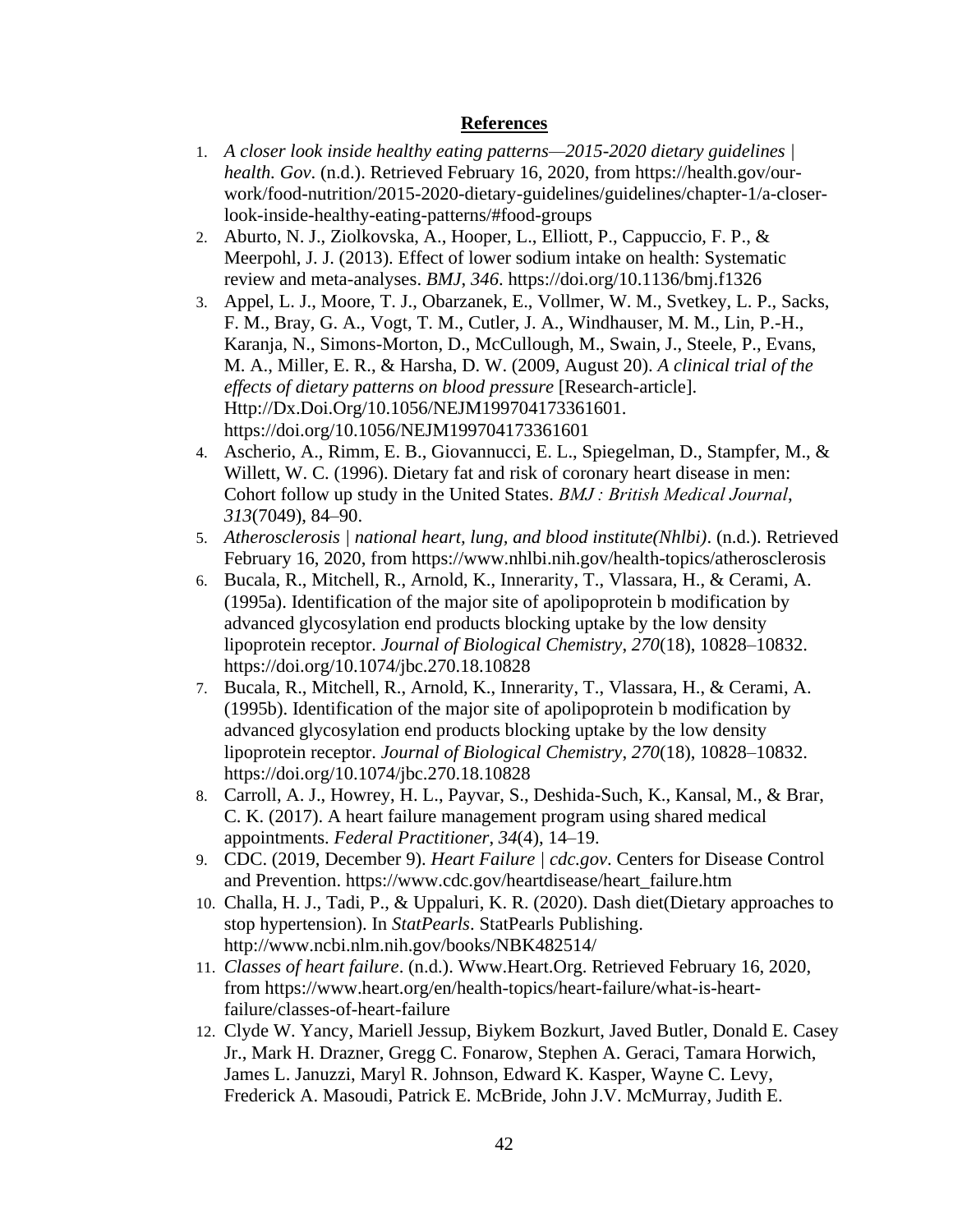Mitchell, Pamela N. Peterson, Barbara Riegel, Flora Sam, Lynne W. Stevenson, W.H. Wilson Tang, Emily J. Tsai and Bruce L. Wilkoff. (n.d.). *2013 ACCF/AHA Guideline for the Management of Heart Failure A Report of the American College of Cardiology Foundation/American Heart Association Task Force on Practice Guidelines*.

- 13. Cohen, L. B., Parent, M., Taveira, T. H., Dev, S., & Wu, W.-C. (2017). A description of patient and provider experience and clinical outcomes after heart failure shared medical appointment. *Journal of Patient Experience*, *4*(4), 169– 176. https://doi.org/10.1177/2374373517714452
- 14. Dietschy, J. M. (1998). Dietary fatty acids and the regulation of plasma low density lipoprotein cholesterol concentrations. *The Journal of Nutrition*, *128*(2), 444S-448S. https://doi.org/10.1093/jn/128.2.444S
- 15. DiNicolantonio, J. J., Lucan, S. C., & O'Keefe, J. H. (2016). The evidence for saturated fat and for sugar related to coronary heart disease. *Progress in Cardiovascular Diseases*, *58*(5), 464–472. https://doi.org/10.1016/j.pcad.2015.11.006
- 16. Edelman, D., McDuffie, J. R., Oddone, E., Gierisch, J. M., & Williams, J. W. (2012). *Shared Medical Appointments for Chronic Medical Conditions: A Systematic Review* [Systematic Review]. Department of Veterans Affairs. https://www.hsrd.research.va.gov/publications/esp/shared-med-appt-REPORT.pdf
- 17. Felman, A. (2020, January 22). *Heart disease: Types, causes, and treatments*. https://www.medicalnewstoday.com/articles/237191
- 18. Fukuta, H., & Little, W. C. (2008). The cardiac cycle and the physiological basis of left ventricular contraction, ejection, relaxation, and filling. *Heart Failure Clinics*, *4*(1), 1–11. https://doi.org/10.1016/j.hfc.2007.10.004
- 19. *Global Health Risks: Mortality and burden of disease attributable to selected major risks*. (2009). WHO Library Cataloging-in-Publication Data. https://www.who.int/healthinfo/global\_burden\_disease/GlobalHealthRisks\_report \_full.pdf
- 20. He, J., Ogden, L. G., Bazzano, L. A., Vupputuri, S., Loria, C., & Whelton, P. K. (2002). Dietary sodium intake and incidence of congestive heart failure in overweight us men and women: First national health and nutrition examination survey epidemiologic follow-up study. *Archives of Internal Medicine*, *162*(14), 1619–1624. https://doi.org/10.1001/archinte.162.14.1619
- 21. *Heart disease: Types, causes, and treatments*. (n.d.). Retrieved February 16, 2020, from https://www.medicalnewstoday.com/articles/237191
- 22. *Heart failure | national heart, lung, and blood institute(Nhlbi)*. (n.d.). Retrieved February 16, 2020, from https://www.nhlbi.nih.gov/health-topics/heart-failure
- 23. *High blood pressure | national heart, lung, and blood institute(Nhlbi)*. (n.d.). Retrieved February 16, 2020, from https://www.nhlbi.nih.gov/health-topics/highblood-pressure
- 24. *How salt can impact your blood pressure, heart and kidneys*. (2017, June 15). Health Essentials from Cleveland Clinic. https://health.clevelandclinic.org/kidneys-salt-and-blood-pressure-you-need-adelicate-balance/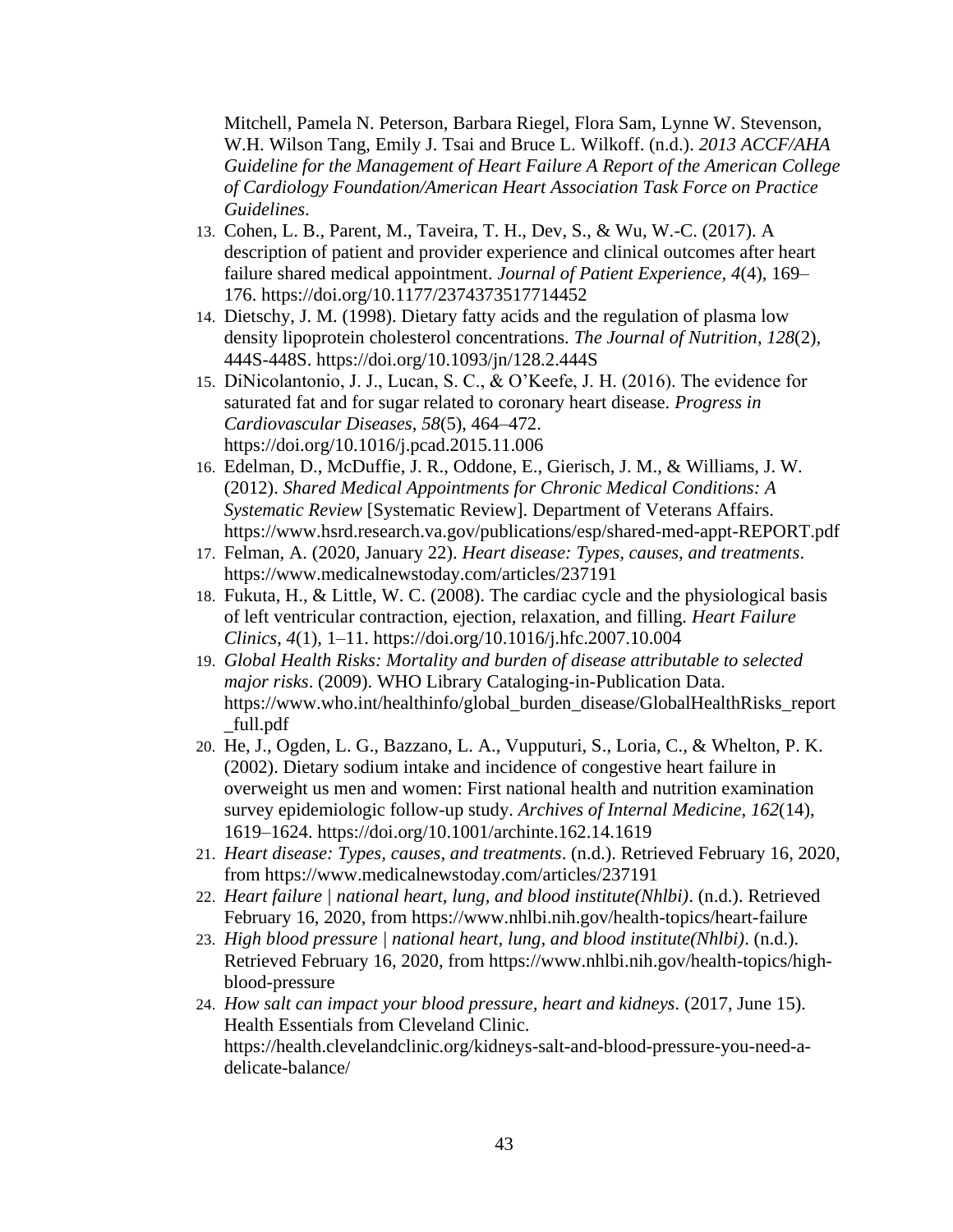- 25. *How the healthy heart works*. (n.d.). Www.Heart.Org. Retrieved February 16, 2020, from https://www.heart.org/en/health-topics/congenital-heart-defects/aboutcongenital-heart-defects/how-the-healthy-heart-works
- 26. *How the heart works | national heart, lung, and blood institute(Nhlbi)*. (n.d.). Retrieved February 16, 2020, from https://www.nhlbi.nih.gov/health-topics/howheart-works
- 27. Kerley, C. P. (2018). A review of plant-based diets to prevent and treat heart failure. *Cardiac Failure Review*, *4*(1), 54–61. https://doi.org/10.15420/cfr.2018:1:1
- 28. King, M., Kingery, J. E., & Casey, B. (2012). Diagnosis and evaluation of heart failure. *American Family Physician*, *85*(12), 1161–1168.
- 29. Komamura, K. (2013). Similarities and differences between the pathogenesis and pathophysiology of diastolic and systolic heart failure. *Cardiology Research and Practice*, *2013*. https://doi.org/10.1155/2013/824135
- 30. Levitan, E. B., Wolk, A., & Mittleman, M. A. (2009). Consistency with the dash diet and incidence of heart failure. *Archives of Internal Medicine*, *169*(9), 851– 857. https://doi.org/10.1001/archinternmed.2009.56
- 31. Lewis, J. (2018). *Overview of sodium's role in the body—Hormonal and metabolic disorders*. Merck Manuals Consumer Version. https://www.merckmanuals.com/home/hormonal-and-metabolicdisorders/electrolyte-balance/overview-of-sodium-s-role-in-the-body
- 32. Libby Peter, & Theroux Pierre. (2005). Pathophysiology of coronary artery disease. *Circulation*, *111*(25), 3481–3488. https://doi.org/10.1161/CIRCULATIONAHA.105.537878
- 33. Linton, M. F., Yancey, P. G., Davies, S. S., Jerome, W. G., Linton, E. F., Song, W. L., Doran, A. C., & Vickers, K. C. (2000). The role of lipids and lipoproteins in atherosclerosis. In K. R. Feingold, B. Anawalt, A. Boyce, G. Chrousos, K. Dungan, A. Grossman, J. M. Hershman, G. Kaltsas, C. Koch, P. Kopp, M. Korbonits, R. McLachlan, J. E. Morley, M. New, L. Perreault, J. Purnell, R. Rebar, F. Singer, D. L. Trence, … D. P. Wilson (Eds.), *Endotext*. MDText.com, Inc. http://www.ncbi.nlm.nih.gov/books/NBK343489/
- 34. Lloyd-Jones Donald M., Larson Martin G., Leip Eric P., Beiser Alexa, D'Agostino Ralph B., Kannel William B., Murabito Joanne M., Vasan Ramachandran S., Benjamin Emelia J., & Levy Daniel. (2002). Lifetime risk for developing congestive heart failure. *Circulation*, *106*(24), 3068–3072. https://doi.org/10.1161/01.CIR.0000039105.49749.6F
- 35. Mente, A., Koning, L. de, Shannon, H. S., & Anand, S. S. (2009). A systematic review of the evidence supporting a causal link between dietary factors and coronary heart disease. *Archives of Internal Medicine*, *169*(7), 659–669. https://doi.org/10.1001/archinternmed.2009.38
- 36. Messerli, F. H., Rimoldi, S. F., & Bangalore, S. (2017). The transition from hypertension to heart failure: Contemporary update. *JACC: Heart Failure*, *5*(8), 543–551. https://doi.org/10.1016/j.jchf.2017.04.012
- 37. Morris R. Curtis, Schmidlin Olga, Sebastian Anthony, Tanaka Masae, & Kurtz Theodore W. (2016). Vasodysfunction that involves renal vasodysfunction, not abnormally increased renal retention of sodium, accounts for the initiation of salt-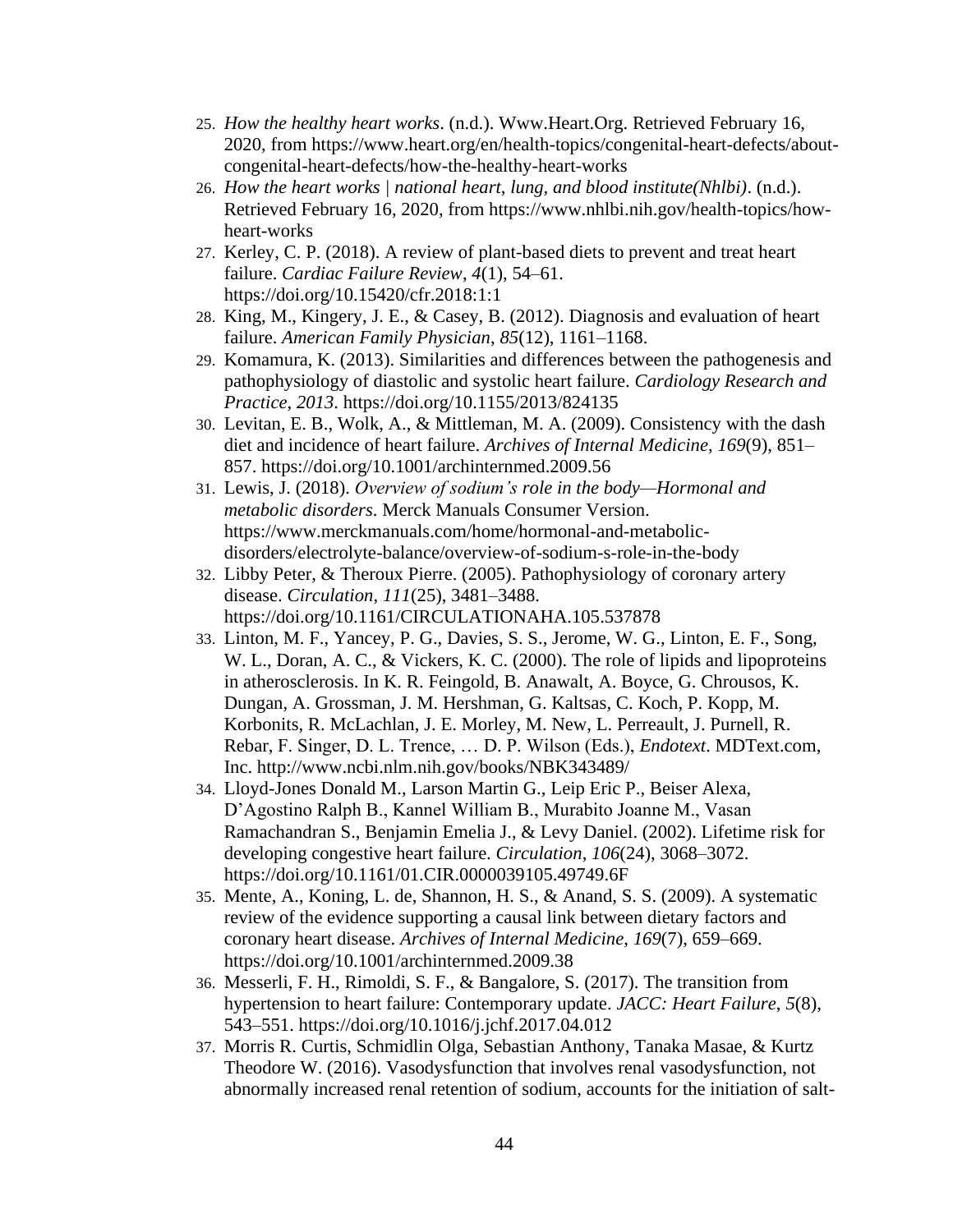induced hypertension. *Circulation*, *133*(9), 881–893. https://doi.org/10.1161/CIRCULATIONAHA.115.017923

- 38. Mozaffarian Dariush, Benjamin Emelia J., Go Alan S., Arnett Donna K., Blaha Michael J., Cushman Mary, Das Sandeep R., de Ferranti Sarah, Després Jean-Pierre, Fullerton Heather J., Howard Virginia J., Huffman Mark D., Isasi Carmen R., Jiménez Monik C., Judd Suzanne E., Kissela Brett M., Lichtman Judith H., Lisabeth Lynda D., Liu Simin, … Turner Melanie B. (2016). Heart disease and stroke statistics—2016 update. *Circulation*, *133*(4), e38–e360. https://doi.org/10.1161/CIR.0000000000000350
- 39. Nelms, M., Sucher, K. P., Roth, S. L., & Lacey, K. (2011). *Nutrition Therapy and Psychopathology* (4th ed.). Cengage Learning.
- 40. *New acc/aha high blood pressure guidelines lower definition of hypertension*. (2017, November 13). American College of Cardiology. http%3a%2f%2fwww.acc.org%2flatest-incardiology%2farticles%2f2017%2f11%2f08%2f11%2f47%2fmon-5pm-bpguideline-aha-2017
- 41. *Overview of sodium's role in the body—Hormonal and metabolic disorders*. (n.d.). Merck Manuals Consumer Version. Retrieved February 17, 2020, from https://www.merckmanuals.com/home/hormonal-and-metabolicdisorders/electrolyte-balance/overview-of-sodium-s-role-in-the-body
- 42. Palicka, V. (2002). Pathophysiology of diabetes mellitus. *EJIFCC*, *13*(5), 140– 144.
- 43. Ross, L. J., Barnes, K. A., Ball, L. E., Mitchell, L. J., Sladdin, I., Lee, P., & Williams, L. T. (2019). Effectiveness of dietetic consultation for lowering blood lipid levels in the management of cardiovascular disease risk: A systematic review and meta-analysis of randomised controlled trials. *Nutrition & Dietetics: The Journal of the Dietitians Association of Australia*, *76*(2), 199–210. https://doi.org/10.1111/1747-0080.12509
- 44. Sakatani, T., Shirayama, T., Suzaki, Y., Yamamoto, T., Mani, H., Kawasaki, T., Sugihara, H., & Matsubara, H. (2005). The association between cholesterol and mortality in heart failure. Comparison between patients with and without coronary artery disease. *International Heart Journal*, *46*(4), 619–629. https://doi.org/10.1536/ihj.46.619
- 45. *Shared medical appointments*. (n.d.). Cleveland Clinic. Retrieved February 16, 2020, from https://my.clevelandclinic.org/patients/information/shared-medicalappointments
- 46. Smith, C. E., Piamjariyakul, U., Dalton, K. M., Russell, C., Wick, J., & Ellerbeck, E. F. (2015). Nurse-led multidisciplinary heart failure group clinic appointments: Methods, materials, and outcomes used in the clinical trial. *The Journal of Cardiovascular Nursing*, *30*(4 Suppl 1), S25-34. https://doi.org/10.1097/JCN.0000000000000255
- 47. Smith Carol E., Piamjariyakul Ubolrat, Wick Jo A., Spertus John A., Russell Christy, Dalton Kathleen M., Elyachar Andrea, Vacek James L., Reeder Katherine M., Nazir Niaman, & Ellerbeck Edward F. (2014). Multidisciplinary group clinic appointments. *Circulation: Heart Failure*, *7*(6), 888–894. https://doi.org/10.1161/CIRCHEARTFAILURE.113.001246